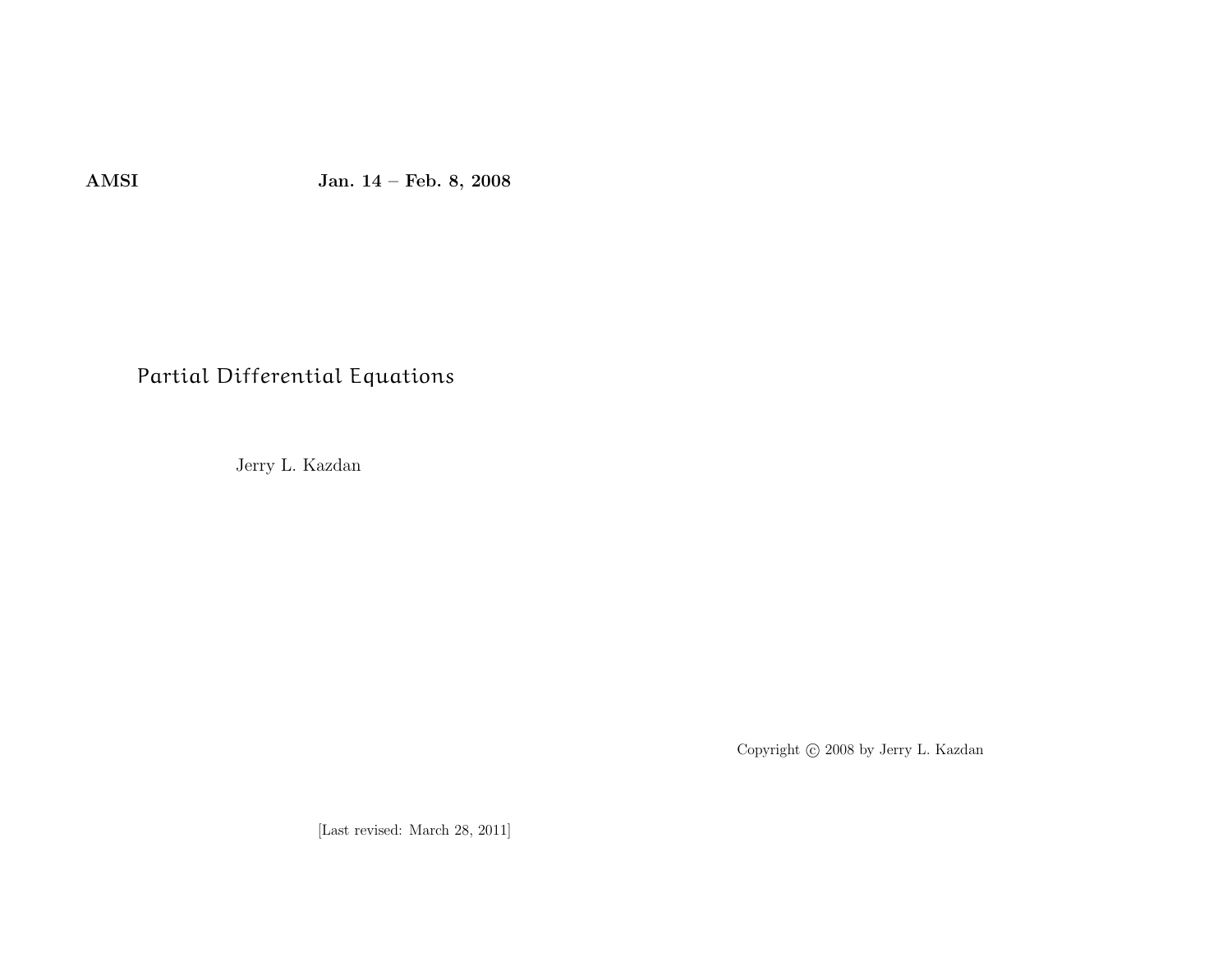### **CONTENTS**

|  | 7. Dirichlet's principle and existence of a solution | 69 |
|--|------------------------------------------------------|----|
|  | Chapter 6. The Rest                                  |    |

### Chapter 6. The Rest

## Contents

|                              | Chapter 1. Introduction                                                      | $\mathbf{1}$   |  |
|------------------------------|------------------------------------------------------------------------------|----------------|--|
| 1.                           | Functions of Several Variables                                               | $\overline{2}$ |  |
| 2.                           | Classical Partial Differential Equations                                     | 3              |  |
| 3.                           | Ordinary Differential Equations, a Review                                    | 5              |  |
|                              | Chapter 2. First Order Linear Equations                                      | 11             |  |
| 1.                           | Introduction                                                                 | 11             |  |
| 2.                           | The Equation $u_y = f(x, y)$                                                 | 11             |  |
| 3.                           | A More General Example                                                       | 13             |  |
| 4.                           | A Global Problem                                                             | 18             |  |
| 5.                           | Appendix: Fourier series                                                     | 22             |  |
| Chapter 3. The Wave Equation |                                                                              |                |  |
| 1.                           | Introduction                                                                 | 29             |  |
| 2.                           | One space dimension                                                          | 29             |  |
| 3.                           | Two and three space dimensions                                               | $33\,$         |  |
| 4.                           | Energy and Causality                                                         | 36             |  |
| 5.                           | Variational Characterization of the Lowest Eigenvalue                        | 41             |  |
| 6.                           | Smoothness of solutions                                                      | 43             |  |
| 7.                           | The inhomogeneous equation. Duhamel's principle.                             | 44             |  |
|                              | Chapter 4. The Heat Equation                                                 | 47             |  |
| 1.                           | Introduction                                                                 | 47             |  |
| 2.                           | Solution for $\mathbb{R}^n$                                                  | 47             |  |
| 3.                           | Initial-boundary value problems for a bounded region, part                   |                |  |
|                              | 1                                                                            | 50             |  |
| 4.                           | Maximum Principle                                                            | 51             |  |
| 5.                           | Initial-boundary value problems for a bounded region, part<br>$\overline{2}$ | 54             |  |
| 6.                           | Appendix: The Fourier transform                                              | 56             |  |
|                              |                                                                              | 59             |  |
| 1.                           | Chapter 5. The Laplace Equation<br>Introduction                              | 59             |  |
|                              |                                                                              | 60             |  |
| 2.<br>3.                     | Poisson Equation in $\mathbb{R}^n$<br>60                                     |                |  |
| 4.                           | Mean value property                                                          |                |  |
| 5.                           | Poisson formula for a ball                                                   | 64<br>65       |  |
| 6.                           | Existence and regularity for $-\Delta u + u = f$ on $\mathbb{T}^n$           |                |  |
|                              | Harmonic polynomials and spherical harmonics                                 | 67             |  |

### iv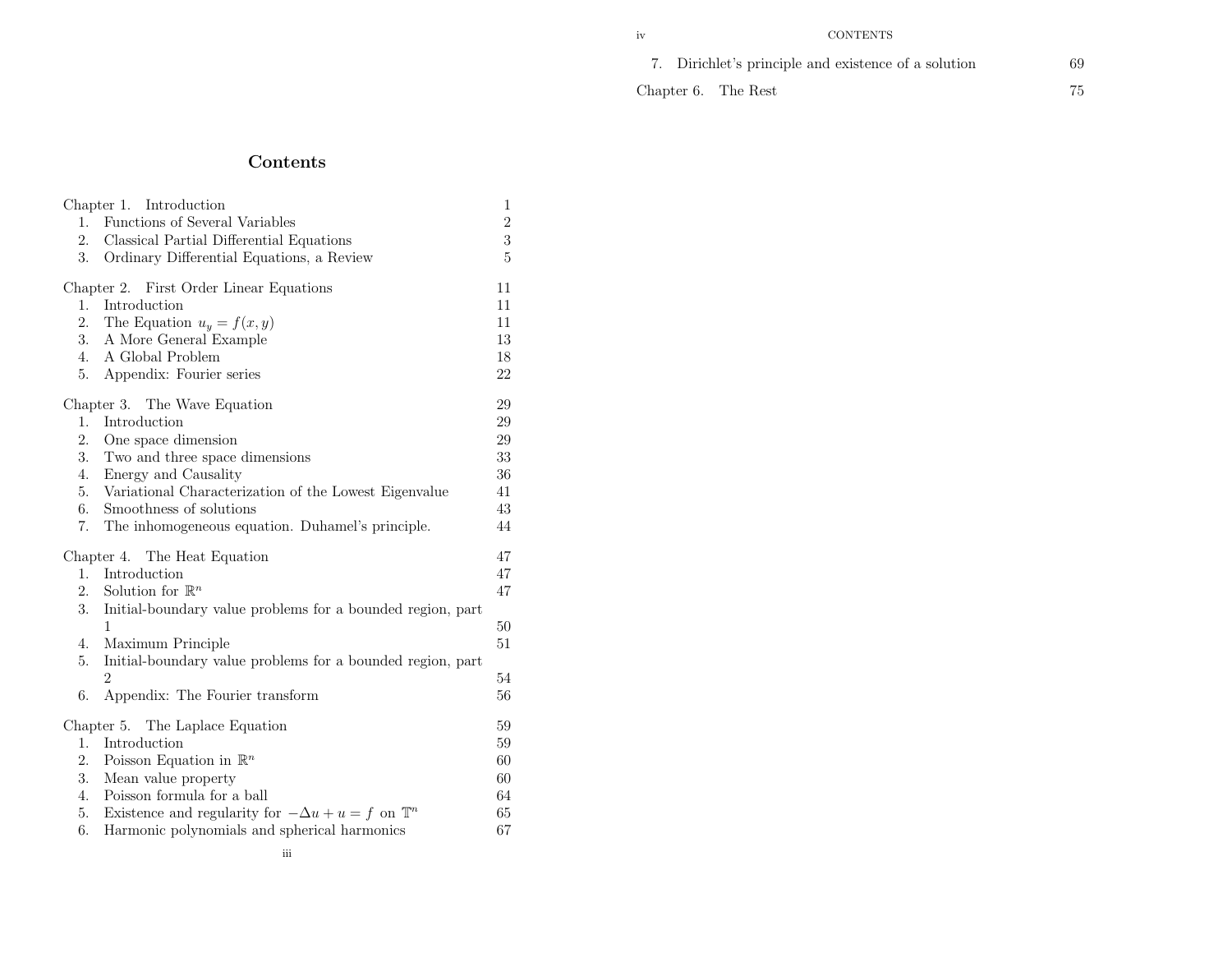2 1. INTRODUCTION

Kazdan, Jerry, Lecture Notes on Applications of Partial Differential Equations to Some Problems in Differential Geometry, available athttp://www.math.upenn.edu/ kazdan/japan/japan.pdf

Gilbarg, D., and Trudinger, N. S., *Elliptic Partial Differential Equa*tions of Second Order, <sup>2</sup>nd Edition, Springer-Verlag, 1983.

### 1. Functions of Several Variables

Partial differential equations work with functions of several variables, such as  $u(x, y)$ . Acquiring intuition about these can be considerably more complicated than functions of one variable. To test your intuition, here are a few questions concerning a smooth function  $u(x, y)$  of the two variables x, y defined on all of  $\mathbb{R}^2$ .

### Exercises:

- 1. Say  $u(x, y)$  is a smooth function of two variables that has an isolated critical point at the origin (a *critical point* is where the gradient is zero). Say as you approac<sup>h</sup> the origin along any straightline  $u$  has a local minimum. Must  $u$  have a local minimum if you approac<sup>h</sup> the origin along any (smooth) curve? Proof or counterexample.
- 2. There is no smooth function  $u(x, y)$  that has exactly two isolated critical points, both of which are local local minima. Proof orcounter example.
- 3. Construct a function  $u(x, y)$  that has exactly three isolated critical points: one local max, one local min, and one saddle point.
- 4. A function  $u(x, y)$ ,  $(x, y) \in \mathbb{R}^2$  has exactly one critical point, say at the origin. Assume this critical point is <sup>a</sup> strict local minimum, so the second derivative matrix (or *Hessian matrix*).

$$
u''(x,y) = \begin{pmatrix} u_{xx} & u_{xy} \\ u_{xy} & u_{yy} \end{pmatrix}
$$

is positive definite at the origin. Must this function have its <sup>g</sup>lobal minimum at the origin, that is, can one conclude that  $u(x, y)$  $u(0,0)$ for all  $(x, y)$  $\neq$   $(0, 0)$ ? Proof or counter example.

### CHAPTER <sup>1</sup>

### Introduction

Partial Differential Equations (PDEs) arise in many applications to <sup>p</sup>hysics, geometry, and more recently the world of finance. This will be<sup>a</sup> basic course.

In real life one can find explicit solutions of very few PDEs – and many of these are infinite series whose secrets are complicated to extract. For more than <sup>a</sup> century the goa<sup>l</sup> is to understand the solutions – eventhough there may not be <sup>a</sup> formula for the solution.

The historic heart of the subject (and of this course) are the three fundamental linear equations: wave equation, heat equation, and Laplace equation along with <sup>a</sup> few nonlinear equations such as the minimal surface equation and others that arise from problems in the calculus of variations.

We seek insight and understanding rather than complicated formulas.

Prerequisites: Linear algebra, calculus of several variables, and basic ordinary differential equations. In particular I'll assume some experience with the Stokes' and divergence theorems and <sup>a</sup> bit of Fourier analysis. Previous acquaintantance with normed linear spaces will alsobe assumed. Some of these topics will be reviewed <sup>a</sup> bit as needed.

References: For this course, the most important among the followingare the texts by Strauss and Evans.

Strauss, Walter A., Partial Differential Equations: An Introduction, New York, NY: Wiley, 1992.

John, Fritz. Partial Differential Equations, 4th ed., Series: AppliedMathematical Sciences, New York, NY: Springer-Verlag.

Axler, S., Bourdin, P., and Ramey, W., *Harmonic Function Theory*, accessible at

http://www.axler.net/HFT.pdf.

Courant, Richard, and Hilbert, David, Methods of Mathematical Physics, vol II. Wiley-Interscience, New York, 1962.

Evans, L.C., Partial Differential Equations, American Mathematical Society, Providence, 1998.

Jost, J., Partial Differential Equations, Series: Graduate Texts in Mathematics, Vol. <sup>214</sup> . 2nd ed., 2007, XIII, <sup>356</sup> p.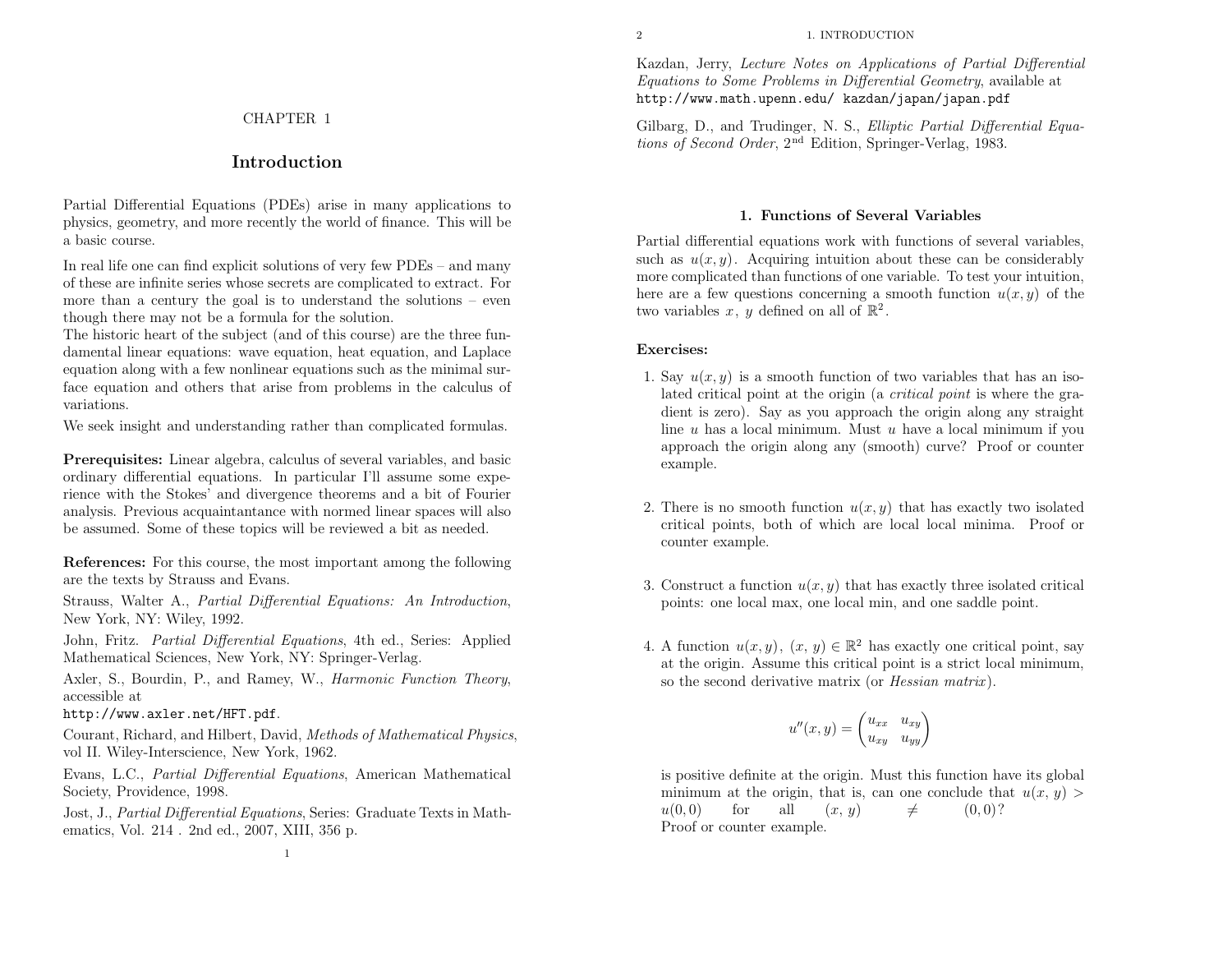### 2. Classical Partial Differential Equations

Three models from classical <sup>p</sup>hysics are the source of most of our knowledge of partial differential equations:

| $u_{tt} = u_{xx} + u_{yy}$  | wave equation    |
|-----------------------------|------------------|
| $u_t = u_{xx} + u_{yy}$     | heat equation    |
| $u_{xx} + u_{yy} = f(x, y)$ | Laplace equation |

The homogeneous Laplace equation,  $u_{xx} + u_{yy} = 0$ , can be thought of as <sup>a</sup> special case of the wave and heat equation where the function $u(x, y, t)$  is independent of t. This course will focus on these equations. For all of these equations one tries to find explicit solutions, but this can be done only in the simplest situations. An important goa<sup>l</sup> is toseek qualitative understanding, even if there are no useful formulas.

WAVE EQUATION: Think of a solution  $u(x, y, t)$  of the wave equation as describing the motion of a drum head  $\Omega$  at the point  $(x, y)$  at time <sup>t</sup>. Typically one specifies

```
initial position: u(x, y, 0),
initial velocity: u_t(x, y, 0)boundary conditions: u(x, y, t) for (x, y) \in \partial \Omega, t \ge 0
```
and seek the solution  $u(x, y, t)$ .

HEAT EQUATION: For the heat equation,  $u(x, y, t)$  represents the temperature at  $(x, y)$  at time t. Here a typical problem is to specify

> initial temperature:  $u(x, y, 0)$ boundary temperature:  $u(x, y, t)$  for  $(x, y) \in \partial \Omega$ ,  $t \ge 0$

and seek  $u(x, y, t)$  for  $(x, y) \in \Omega$ ,  $t > 0$ . Note that if one investigates heat flow on the surface of a sphere or torus (or compact manifolds  $with$ out boundary), then there are no boundary conditions for the simplereason that there is no boundary.

LAPLACE EQUATION: It is clear that if a solution  $u(x, y, t)$  is *indepen*dent of  $t$ , so one is in equilibrium, then  $u$  is a solution of the Laplace equation (these are called *harmonic functions*). Using the heat equation model, <sup>a</sup> typical problem is the Dirichlet problem, where one is given

> boundary temperature  $u(x, y, t)$  $u(x, y, t)$  for  $(x, y) \in \partial\Omega$

and one seeks the (equilibrium) temperature distribution  $u(x, y)$  for  $(x, y) \in \Omega$ . From this physical model, it is intuitively plausible that in equilibrium, the maximum (and minimum) temperatures can not occurat an interior point of  $\Omega$  unless  $u \equiv$  const., for if there were a local maximum temperature at an interior point of  $\Omega$ , then the heat would

flow away from that point and contradict the assumed equilibrium. This is the *maximum principle*: if u satisfies the Laplace equation then

$$
\min_{\partial\Omega} u \le u(x, y) \le \max_{\partial\Omega} u \quad \text{for} \quad (x, y) \in \Omega.
$$

Of course, one must <sup>g</sup>ive <sup>a</sup> genuine mathematical proo<sup>f</sup> as <sup>a</sup> check that the differential equation really does embody the qualitative propertiespredicted by <sup>p</sup>hysical reasoning such as this.

For many mathematicians, <sup>a</sup> more familiar occurrence of harmonic functions is as the real or imaginary parts of analytic functions. Indeed, one should expect that harmonic functions have all of the properties of analytic functions — with the important exception that the product or composition of two harmonic functions is almost never harmonic (that the set of analytic functions is also closed under products, inverse (thatis  $1/f(z)$  and composition is a significant aspect of their special nature and importance).

SOME OTHER EQUATIONS: It is easy to give examples of partial differential equations where little of interest is known. One example is theso-called *ultrahyperbolic* equation

$$
u_{ww} + u_{xx} = u_{yy} + u_{zz}.
$$

As far as I know, this does not arise in *any* applications, so it is difficult to guess any interesting <sup>p</sup>henomena; as <sup>a</sup> consequence it is of not muchinterest.

We also know little about the *local solvability* of the Monge-Ampère equation

$$
u_{xx}u_{yy} - u_{xy}^2 = f(x, y)
$$

near the origin in the particularly nasty case  $f(0, 0) = 0$ , although at first <sup>g</sup>lance it is not obvious that this case is difficult. This equation arises in both differential geometry and elasticity – and any results would be interesting to many people.

In partial differential equations, developing techniques are frequentlymore important than genera<sup>l</sup> theorems.

Partial differential equations, <sup>a</sup> nonlinear heat equation, <sup>p</sup>layed <sup>a</sup> central role in the recent proof of the Poincaré conjecture which concerns characterizing the sphere,  $S^3$ , topologically.

 They also are key in the Black-Scholes model of how to value optionsin the stock market.

Our understanding of partial differential equations is rather primitive. There are fairly good results for equations that are similar to the wave, heat, and Laplace equations, but there is <sup>a</sup> vast wilderness, particularlyfor nonlinear equations.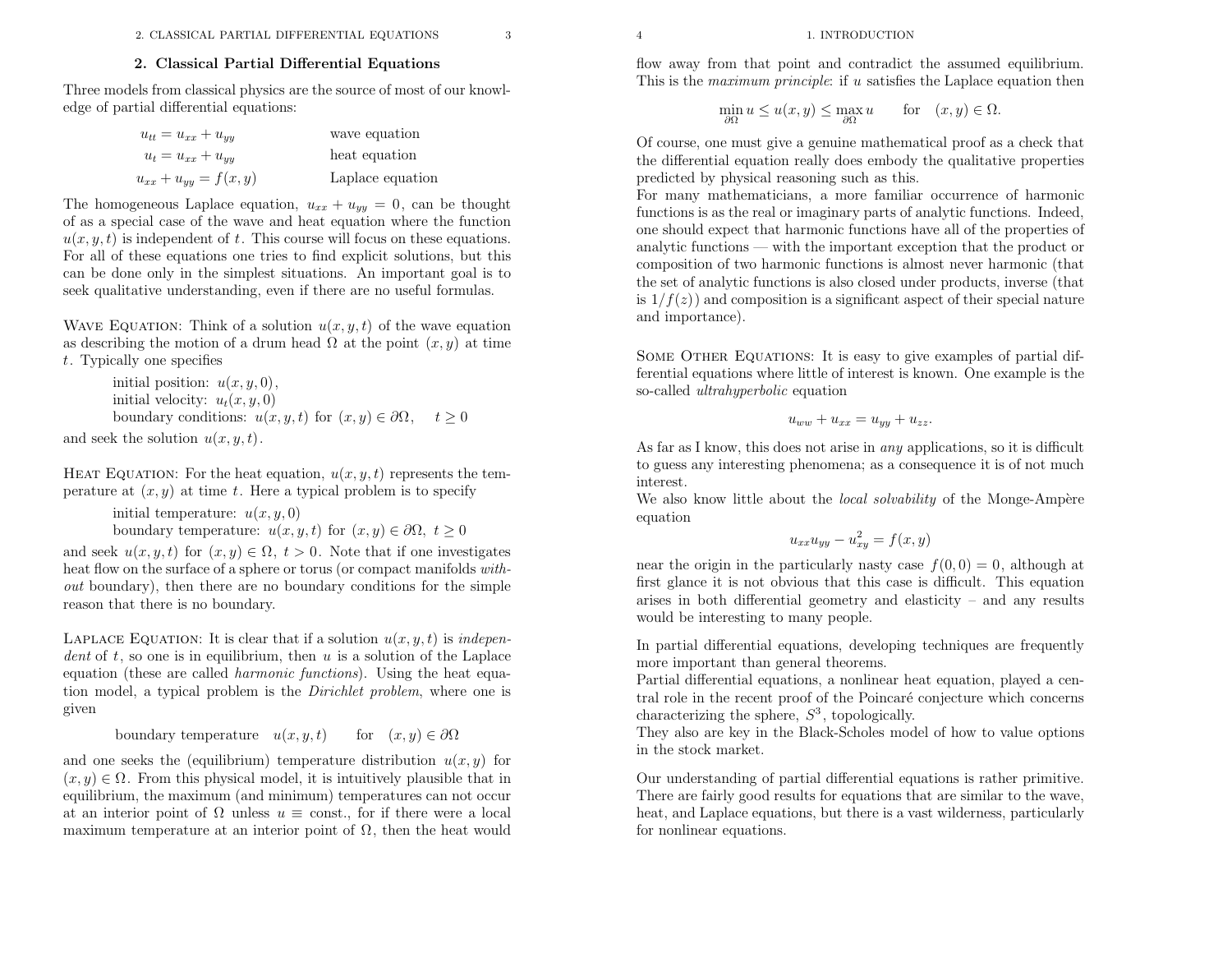#### <sup>6</sup> 1. INTRODUCTION

### 3. Ordinary Differential Equations, <sup>a</sup> Review

Since some of the ideas in partial differential equations also appear in the simpler case of ordinary differential equations, it is important tograsp the essential ideas in this case.

We briefly discuss the main ODEs one can solve.

a). Separation of Variables. The equation  $\frac{du}{dt}$  $= f(t)g(u)$  is solved using separation of variables:

$$
\frac{du}{g(u)} = f(t)dt.
$$

Now integrate both sides and solve for  $u$ . While one can rarely explic itly compute the integrals, the view is that this is <sup>a</sup> victory and is as much as one can expect.

A special case is  $\frac{du}{dt} + a(t)u = 0$ , the homogeneous first order linear equation. Separation of variables <sup>g</sup>ives

$$
u(t) = e^{-\int^t a(x) dx}.
$$

b). First Order Linear Inhomogeneous Equations. These havethe form

$$
\frac{du}{dt} + a(t)u = f(t).
$$

 When <sup>I</sup> first saw the complicated explicit formula for the solution of this, <sup>I</sup> thought it was particularly ugly:

$$
u(t) = e^{-\int^t a(x) dx} \int^t f(x) e^{\int^x a(s) ds} dx
$$

but this really is an illustration of <sup>a</sup> beautiful simple, important, and really useful genera<sup>l</sup> idea: try to transform <sup>a</sup> complicated problem intoone that is much simpler. Find a function  $p(t)$  so that the change of variable

$$
u(t) = p(t)v(t)
$$

reduces our equation to the much simpler

$$
\frac{dv}{dt} = g(t),
$$

which we solve by integrating both sides. Here are the details. Since

$$
Lu = L(pv) = (pv)' + apv = pv' + (p' + ap)v,
$$

if we pick p so that  $p' + ap = 0$  then solving  $Lu = f$  becomes  $pv' = f$ which is just  $Dv = (1/p)f$ , where  $Dv = v'$ , as desired in (1.1). More abstractly, with this p define the operator  $Sv := pv$  which multiplies v by p. The inverse operator is  $S^{-1}w = (1/p)w$ . The computation we just did says that for any function  $v$ 

$$
LSv = SDv, \quad \text{that is} \quad S^{-1}LS = D,
$$

so using the change of variables defined by the operator  $S$ , the differential operator  $L$  is "similar" to the basic operator  $D$ . Consequently we can reduce problems concerning  $L$  to those for  $D$ .

**Exercise:** With  $Lu := Du + au$  as above, we seek a solution  $u(t)$ , periodic with period 1 of  $Lu = f$ , assuming  $a(t)$  and f are also periodic,  $a(t + 1) = a(t)$  etc. It will help to introduce the *inner product* 

$$
\langle g, h \rangle = \int_0^1 g(t)h(t) dt.
$$

We say that g is *orthogonal* to h if  $\langle g, h \rangle = 0$ . Define the operator  $L^*$ by the rule  $L^*w=-Dw+aw$ 

- by the rule  $L'w = -Dw + aw$ .<br>
a) Show that for all periodic u and w we have  $\langle Lu, w \rangle = \langle u, L^*w \rangle$ .
- b) Show that for a given function  $f$  there is a periodic solution of  $Lu = f$  if and only if f is orthogonal to all the (periodic) solutions z of the homogeneous equation  $L^*z = 0$ .

c).  $\frac{d^2u}{dt^2} + c^2u = 0$ , with  $c \neq 0$  a constant. Before doing anything else, we can *rescale* the variable t, replacing t by  $t/c$  to reduce to the special case  $c = 1$ . Using scaling techniques can lead to deep results. The operator  $Lu := u'' + c^2u = 0$  has two types of invariance: i). *linearity* in u and *translation invariance* in t.<br>Linearity in u means that

in  $u$  means that

$$
L(u + v) = Lu + Lv, \text{ and } L(au) = aLu
$$

for any constant  $a$ .

To define translation invariance, introduce the simple translation operator  $T_{\alpha}$  by

$$
(T_{\alpha}u)(t) = u(t + \alpha)
$$

Then  $L$  being translation invariant means that

$$
(1.2)\qquad \qquad L(T_\alpha u) = T_\alpha L(u)
$$

for "any" function  $u$ . There is an obvious group theoretic property:  $T_{\alpha}T_{\beta}=T_{\alpha+\beta}$ .

**Lemma** [UNIQUENESS] If  $Lu = 0$  and  $Lv = 0$  with both  $u(0) = v(0)$ and  $u'(0) = v'(0)$ , then  $u(t) =$ <br>Process Let  $w$ ,  $v = u$  Letters and  $u'(0) = v'(0)$ , then  $u(t) = v(t)$  for all t.<br>PROOF: Let  $w = u - v$ . Introduce the "energy"

$$
E(t) = \frac{1}{2}(w^2 + w^2).
$$

By linearity  $w'' + w = 0$  so  $E'(t) = w'(w'' + w) = 0$ . This proves that  $E(t)$  is a constant, that is, energy is conserved. But  $w(0) = w'(0) = 0$ also implies that  $E(0) = 0$ , so  $E(t) \equiv 0$ . Consequently  $w(t) = 0$  for all  $t$ , and hence  $u(t) = v(t)$ .  $\Box$ 

We now use this. Since  $\cos t$  and  $\sin t$  are both solutions of  $Lu = 0$ , by linearity for any constants a and b the function  $\phi(t) := a \cos t + b \sin t =$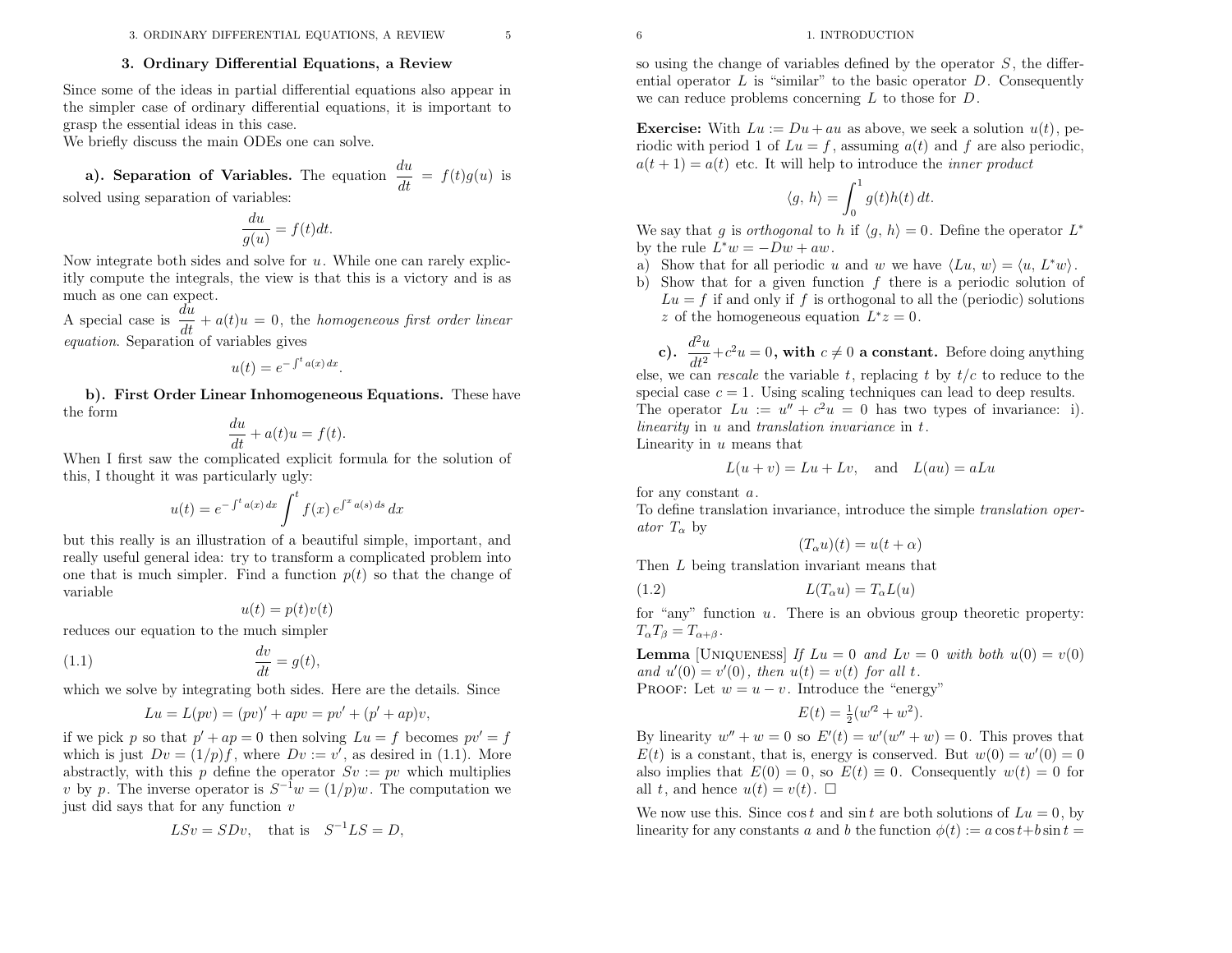0 is a solution of  $L\phi(t) = 0$ . By translation invariance, for any constant  $\alpha$ , the function  $z = \cos(t + \alpha)$  satisfies  $L(z) = 0$ . Claim: we can find constants a and b so that i)  $z(0) = \phi(0)$  and ii)  $z'(0) = \phi'(0)$ . These two conditions just mean

$$
\cos(\alpha) = a \quad \text{and} \quad -\sin(\alpha) = b.
$$

Consequently, by the uniqueness lemma, we deduce the standard trigonometry formula

$$
\cos(t + \alpha) = \cos \alpha \cos t - \sin \alpha \sin t.
$$

Moral: one can write the general solution of  $u'' + u = 0$  as either

$$
u(t) = C\cos(t + \alpha)
$$

for any constants  $C$  and  $\alpha$ , or as

$$
u(t) = a\cos t + b\sin t.
$$

Physicists often prefer the first version which emphasises the time invariance, while mathematicians prefer the second that emphasizes thelinearity of L.

Exercise: Consider solutions of the equation

$$
Lu := u'' + b(t)u' + c(t)u = f(t),
$$

where for some constant M we have  $|b(t)|$ where for some constant M we have  $|b(t)| < M$  and  $|c(t)| < M$ .<br>Generalize the uniqueness lemma. [SUGGESTION. Use the same  $E(t)$ ] (which is an artificial substitute for "energy") but this time show that

$$
E'(t) \le kE(t) \qquad \text{for some constant } k.
$$

This means  $[e^{-kt}E(t)]' \leq 0$ . Use this to deduce that  $E(t) \leq e^{kt}E(0)$ for all  $t \geq 0$ , so the energy can grow at most exponentially].

**Exercise:** If a map L is translation invariant [see (1.2)], and  $q(t; \lambda) :=$ Le<sup>λt</sup>, show that  $q(t; \lambda) = g(0; \lambda)e^{\lambda t}$ . Thus, writing  $Q(\lambda) = q(0; \lambda)$ , conclude that

$$
Le^{\lambda t} = Q(\lambda)e^{\lambda t},
$$

that is,  $e^{\lambda t}$  is an eigenfunction of L with eigenvalue  $Q(\lambda)$ . You find special solutions of the homogeneous equation by finding the values of  $\lambda$  where  $Q(\lambda) = 0$ .

Exercise: Use the previous exercise to discuss the second order lineardifference equation  $u(x+2) = u(x+1) + u(x)$ . Then apply this to find the solution of

$$
u(n + 2) = u(n + 1) + u(n), \quad n = 0, 1, 2, \dots
$$

with the initial conditions  $u(0) = 1$ , and  $u(1) = 1$ .

d). Group Invariance. One can use *group invariance* as the key to solving many problems. Here are some examples:

- a)  $au'' + bu' + cu = 0$ , where a, b, and c are constants. This linear equation is also invariant under translation  $t \mapsto t + \alpha$ , as the example above. One seeks special solutions that incorporate the example above. One seeks special solutions that incorporate the translation invariance and then use the linearity to build the general solution.
- b)  $at^2u'' + but' + cu = 0$ , where a, b, and c are constants. This is invariant under the similarity  $t \mapsto \lambda t$ . One seeks special solutions that incorporate the similarity invariance and then use the linearity that incorporate the similarity invariance and then use the linearityto build the genera<sup>l</sup> solution.
- c)  $\frac{du}{dt} = \frac{at^2 + bu^2}{ct^2 + du^2}$ , where a, b, c, and d are constants. This is invariant under the stretching invariant under the stretching

$$
t \mapsto \lambda t
$$
,  $u \mapsto \lambda u$ , for  $\lambda > 0$ .

In each case the idea is to seek <sup>a</sup> special solution that incorporates theinvariance. For instance, in the last example, try  $v(t) = \frac{u}{t}$ .

 Lie began his investigation of what we now call Lie Groups by trying touse Galois' group theoretic ideas to understand differential equations.

e). Local vs Global: nonlinear. . Most of the focus above wason local issues, say solving a differential equation  $du/dt = f(t, u)$  for small  $t$ . A huge problem remains to understand the solutions for large <sup>t</sup>. This leads to the qualitative theory, and requires wonderful new ideas from topology. Note, however, that for nonlinear equations (or linear equations with singularities), <sup>a</sup> solution might only exist for finite<sup>t</sup>. The simplest example is

$$
\frac{du}{dt} = u^2
$$
 with initial conditions  $u(0) = c$ .

The solution, obtained by separation of variables,

$$
u(t) = \frac{c}{1 - ct}
$$

blows up at  $t = 1/c$ .

f). Local vs Global: boundary value problems. Global issuesalso arise if instead of solving an *initial value problem* one is solving a houndary unles runk as boundary value problem such as<br>(1.2)  $(1.9)$ 

$$
\frac{d^2u}{dx^2} + a^2u = f(x)
$$
 with boundary conditions  $u(0) = 0$ ,  $u(\pi) = 0$ .

Here one only cares about the interval  $0 \leq x \leq \pi$ . As the following exercise illustrates, even the case when  $a$  is a constant gives non-obvious results.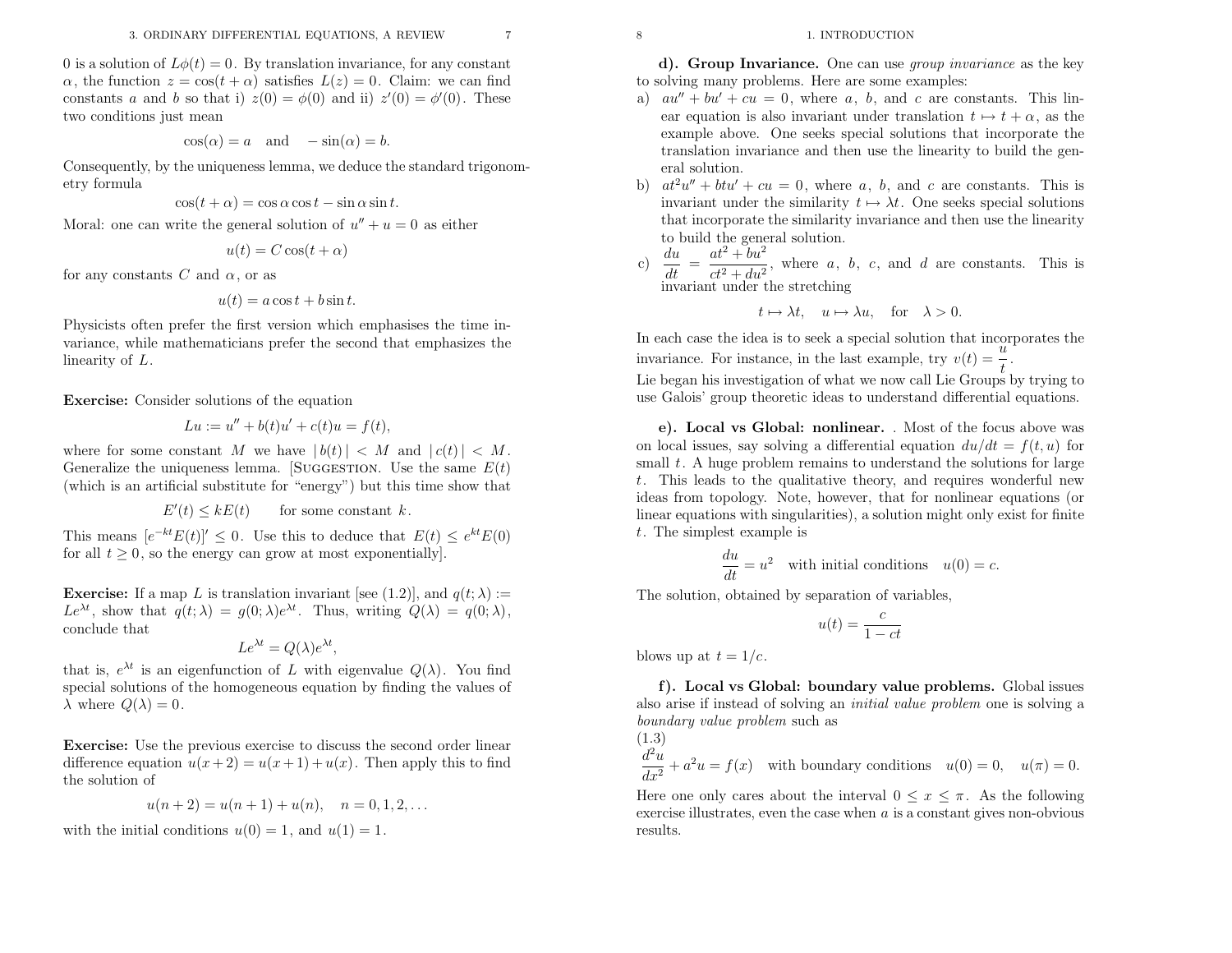#### Exercise:

- a) In the special case of  $(1.3)$  where  $a = 0$ , show that a solution exists for any  $f$ .
- for any f.<br>b) If  $a = 1$ , show that a solution exists if and only if  $\int_0^{\pi} f(x) \sin x \, dx =$ 0.
- c) If  $0 \le a < 1$  is a constant, show that a solution exists for any  $f$ .

Exercise: [Maximum Principle]

- a) Let  $u(x)$  be a solution of  $-u'' + u = 0$  for  $0 < x < 1$ . Show that at a point  $x = x_0$  where u has a local maximum, u cannot be positive. If  $u(x_0) = 0$ , what can you conclude?
- b) Generalize to solutions of  $-u'' + b(x)u' + c(x)u = 0$ , assuming  $c(x) > 0.$
- c) Say u and v both satisfy  $-u'' + u = f(x)$  for  $0 < x < 1$  with  $u(0) = v(0)$  and  $u(1) = v(1)$ . Show that  $u(x) = v(x)$  for all  $0 \leq x \leq 1.$
- d) Say u is a periodic solution, so  $u(1) = u(0)$  and  $u'(1) = u'(0)$ , of

$$
-u'' = 1 - h(x)e^u \quad \text{for} \quad 0 \le x \le 1.
$$

 $-u'' = 1 - h(x)e^u$  for  $0 \le x \le 1$ ,<br>where h is also periodic and satisfies  $0 < a \le h(x) \le b$ . Find upper and lower bounds for  $u$  in terms of the constants  $a$  and  $b$ .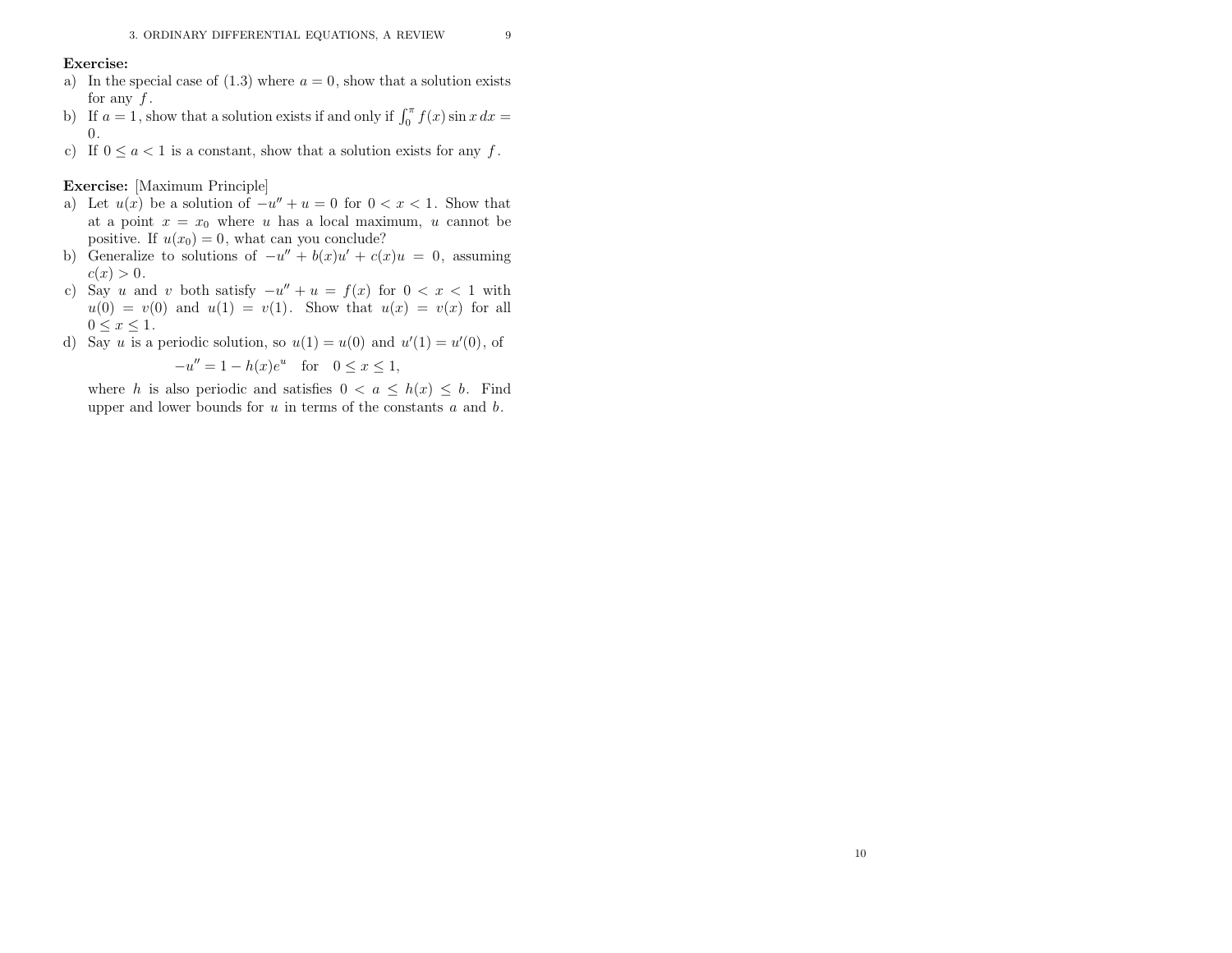CHAPTER <sup>2</sup>

### First Order Linear Equations

### 1. Introduction

The local theory of <sup>a</sup> single first order partial differential equation, suchas

$$
2\frac{\partial u}{\partial x} - 3\frac{\partial u}{\partial y} = f(x, y),
$$

is very special since everything reduces to solving ordinary differential equations. However the theory gets more interesting if one seeks <sup>a</sup>solution in some open set  $\Omega$  or if one looks at a "global" problem. We'll see some of the standard ideas here. Because the main basic ideas

 in studying partial differential equations arise more naturally when one investigates the wave, Laplace, and heat equations, we will not lingerlong on this chapter.

The story for a nonlinear equation, such as *Inviscid Burger's Equation*,  $u_t + uu_x = 0$ , is much more interesting. We may discuss it later.

### **2.** The Equation  $u_y = f(x, y)$

The simplest partial differential equation is surely

$$
(2.1) \t\t uy(x, y) = f(x, y),
$$

so given  $f(x, y)$  one wants  $u(x, y)$ . This problem is not quite as trivial as one might think.

a). The homogeneous equation. If  $\Omega \in \mathbb{R}^2$  is a disk, the most genera<sup>l</sup> solution of the homogeneous equation

(2.2) $u_y(x, y) = 0$ 

in <sup>Ω</sup> is

$$
(2.3) \t\t u(x,y) = \varphi(x),
$$

for any function  $\varphi$  depending only on x.

The differential equation asserts that  $u(x, y)$  is constant on the vertical lines. The vertical lines are called the characteristics of this differential equation. If  $\Omega$  is a more complicated region (see

 figure), then the above result is not the most general solution since to the right of the y -axis one canuse two different functions  $\varphi_1(x)$  and  $\varphi_2(x)$ , one in each region. Thus, for simplicity we will restrict ourattention to "vertically convex" domains  $\Omega$ , that is, ones in which every vertical line intersects  $\Omega$  in a single line segment.

Figure 1-1

Ω

x

y

 By analogy with ordinary differential equations, if one prescribes theinitial value

$$
(2.4) \qquad \qquad u(x,0) = h(x)
$$

on the line  $y = 0$ , then in a convex  $\Omega$  there will be a unique solution of the *initial value problem*  $(2.2)$   $(2.4)$ , namely, the solution is  $u(x,y) =$ <br> $h(x)$  for all  $(x, y) \in \mathbb{R}^2$ . Again, are must be more easily for more  $h(x)$  for all  $(x, y) \in \mathbb{R}^2$ . Again, one must be more careful for more complicated regions.

**Exercise:** Solve  $u_y + u = 0$  with initial condition  $u(x, 0) = 2x - 3$ .

Instead of specifying the initial values on the line  $y = 0$ , one can prescribe them on a more general curve  $\alpha(t) = (x(t), y(t)),$  say

(2.5) 
$$
u(x(t), y(t)) = h(t).
$$

In this case, using (2.3) one finds that

$$
(2.6) \qquad \qquad \varphi(x(t)) = h(t).
$$

However, one cannot use an arbitrary curve  $\alpha$ . For an extreme example, if  $\alpha$  is vertical, that is,  $x(t) = \text{const.}$ , then one cannot solve the initial value problem (2.2) (2.5) unless  $h(t) \equiv \text{const.}$  Thus one can not prescribe arbitrary initial data on an arbitrary curve. Even moreseriously, if one differentiates (2.6), then one finds

(2.7) 
$$
\varphi'(x(t))\frac{dx}{dt} = \frac{dh}{dt},
$$

so if  $\alpha$  is vertical for some value  $t_0$ , then  $h'(t_0) = 0$ .

MORAL: if  $\alpha$  is tangent to a characteristic curve at some point, then one cannot solve  $(2.2)$  with initial condition  $(2.5)$  unless h satisfies some additional conditions. However, if  $\alpha$  is nowhere nowhere tangent to <sup>a</sup> characteristic, then one can solve the problem — at least locally— given any  $h$ .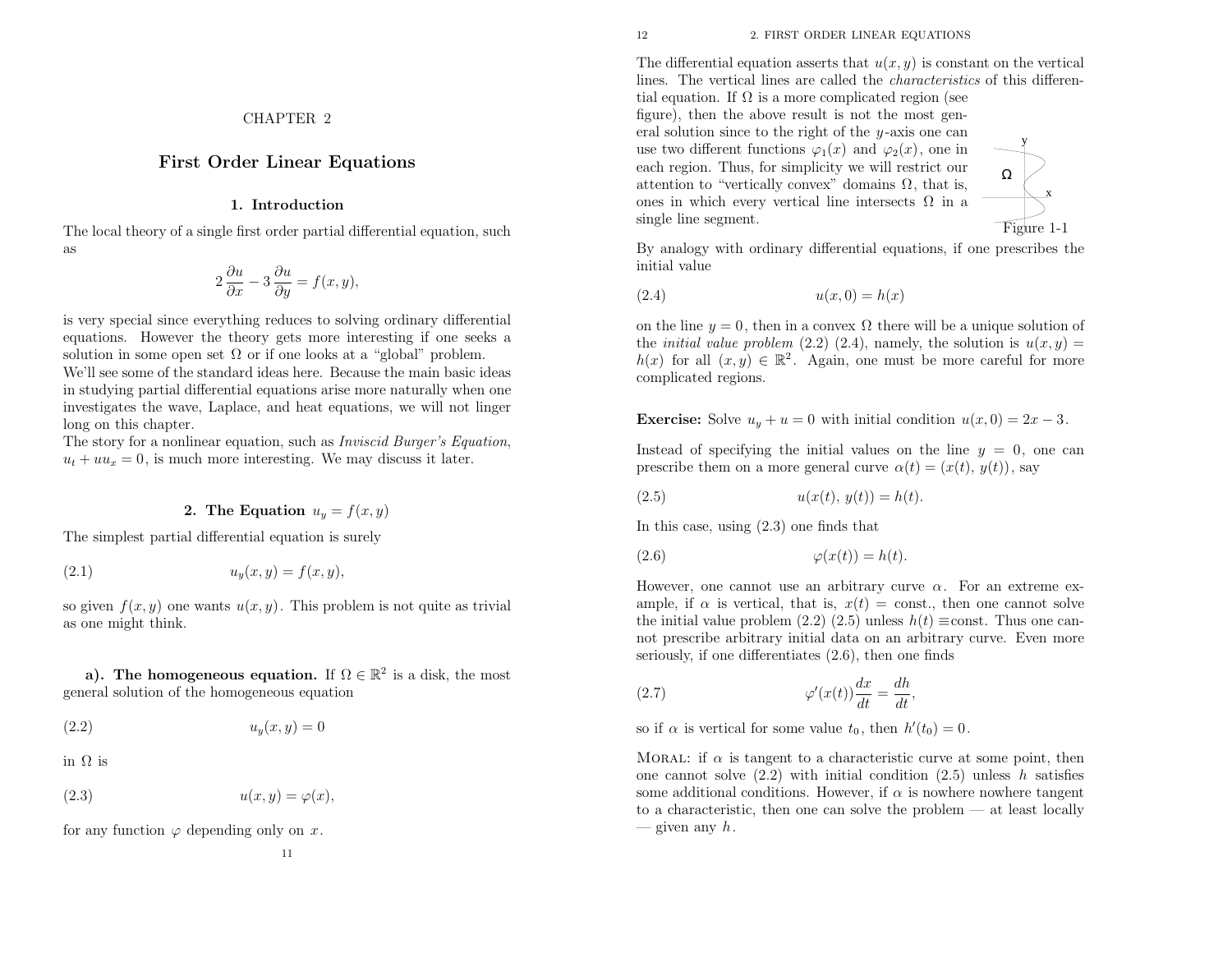$^{-1}$ 

x

–1

y

b). The inhomogeneous equation. One can readily extend thisdiscussion to the inhomogeneous equation  $u_y = f(x, y)$ . The only new issue is finding one particular solution of the inhomogeneous equation $v_y = f$ . Using this the initial value problem (2.1), (2.5) is reduced to the homogeneous case (2.2) (2.5) by letting  $w=u-v$ . Then w satisfies the homogeneous equation  $w_y = 0$ .

**Exercise:** Solve  $u_y = 1 - 2xy$  with  $u(x, 0) = 0$ .

If one attempts to find <sup>a</sup> particular solution of the inhomogeneous equation  $u_y = f$  in a domain  $\Omega$ , where  $f \in \mathbb{C}^{\infty}(\Omega)$ , then vertical convexity is again needed. In fact

PROPOSITION 2.1. One can solve  $u_y = f$  for all  $f \in \mathbb{C}^{\infty}(\Omega) \iff \Omega$ is vertically convex.

 $\text{PROOF:} \Leftarrow$ 

PROOF:  $\Leftarrow$  Just integrate.<br>  $\Rightarrow$  A proof can be found in [Hörmander-1, Theorems<br>
3.5.4 and 3.7.2]. However the following argument (I 3.5.4 and 3.7.2]. However the following argument (I learned it from G. Schwarz) is adequate for manydomains — such as the region  $\Omega$  in the figure. Let  $f(x, y) = 1/r$ , where  $r = \sqrt{x^2 + y^2}$ . Assume there  $f(x, y) = 1/r$ , where  $r = \sqrt{x^2 + y^2}$ . Assume is a solution u of  $u_y = f$ . Then for any  $\epsilon > 0$ ,

(2.8) 
$$
u(\epsilon, 1) - u(\epsilon, -1) = \int_{-1}^{1} u_y(\epsilon, t) dt = \int_{-1}^{1} \frac{1}{\sqrt{\epsilon^2 + t^2}} dt.
$$

Now as  $\epsilon \to 0$ , the left side is finite but the right side becomes infinite.<br>This contradiction completes the proof This contradiction completes the proof.

### 3. <sup>A</sup> More General Example

a). Constant coefficient. Other first order equations can be treatedsimilarly. For example, the equation

$$
(2.9) \t\t\t u_x + 2u_y = 0,
$$

can be interpreted as the directional derivative in the direction of theconstant vector field  $V(x, y) = (1, 2)$  is zero:  $V \cdot \nabla u = 0$ . Thus u is constant along lines of slope 2, that is, on lines of the form  $2x$  $y = \text{const.}$  Thus  $u(x, y)$  depends only on which straight line one is on, that is, on the value of  $2x - y$ . Hence  $u(x, y) = h(2x - y)$  for some function  $h(s)$ . If we also ask, for instance, that u also satisfy the initial condition  $u(x, 0) = \sin x$ , then  $h(2x) = u(x, 0) = \sin x$  so the solution is  $u(x, y) = \sin(x - \frac{1}{2}y)$ 

The lines  $2x - y = \text{const.}$  are the *characteristics* of (2.9). There is an abusive angles of the sensition obvious analog of the vertically convex domains  $\Omega$  for this equation.

ALTERNATE METHOD Another approach to  $(2.9)$  is to change to new coordinates so that (2.9) is the simpler  $u_r = 0$ . A linear change of variables is clearly appropriate.

$$
r = ax + by
$$

$$
s = cx + dy
$$

By the chain rule

$$
\frac{\partial u}{\partial x} = \frac{\partial u}{\partial r}\frac{\partial r}{\partial x} + \frac{\partial u}{\partial s}\frac{\partial s}{\partial x} = a\frac{\partial u}{\partial r} + c\frac{\partial u}{\partial s}
$$

$$
\frac{\partial u}{\partial y} = \frac{\partial u}{\partial r}\frac{\partial r}{\partial y} + \frac{\partial u}{\partial s}\frac{\partial s}{\partial y} = b\frac{\partial u}{\partial r} + d\frac{\partial u}{\partial s}
$$

Thus

$$
0 = u_x + 2u_y = (a + 2b)u_r + (c + 2d)u_s.
$$

Since we want the form  $u_r = 0$ , let  $c + 2d = 0$  and  $a + 2b = 1$ . Then  $s = d(-2x+y)$ . The choice of d is unimportant, so we just pick  $d = 1$ .<br>The calitian of  $y = 0$  is  $y(x) = y(x) - y(x)$  for any function The solution of  $u_r = 0$  is  $u(r, s) = \varphi(s) = \varphi(-2x + y)$  for any function  $\varphi$ . Using the initial condition we find

$$
\sin x = u(x, 0) = \varphi(-2x)
$$
 so  $\varphi(x) = -\sin(x/2)$ .

Consequently, just as above,

$$
u(x,y) = \sin(x - \frac{1}{2}y).
$$

The transport equation is

(2.10) 
$$
u_t + cu_x = 0.
$$

It is <sup>a</sup> simple model for the following situation. Say one has waterflowing at a constant velocity  $c$  in a horizontal cylindrical pipe along the x-axis. Initially, near  $x = 0$  a colored dye is inserted in the water. Ignoring possible dispersion of the dye, it will simply flow along thepipe. The concentration  $u(x, t)$  of the dye, then is reasonably described by the transport equation. If the initial concentration is  $u(x, 0) = f(x)$ , then by our discussion in the previous paragraph, the solution is

$$
u(x,t) = f(x - ct).
$$

This solution  $f(x - ct)$  represents a "density wave" traveling to the right with velocity c. To see this we sketch  $u(x, t) = f(x - ct)$  for a specific choice of  $f$ .

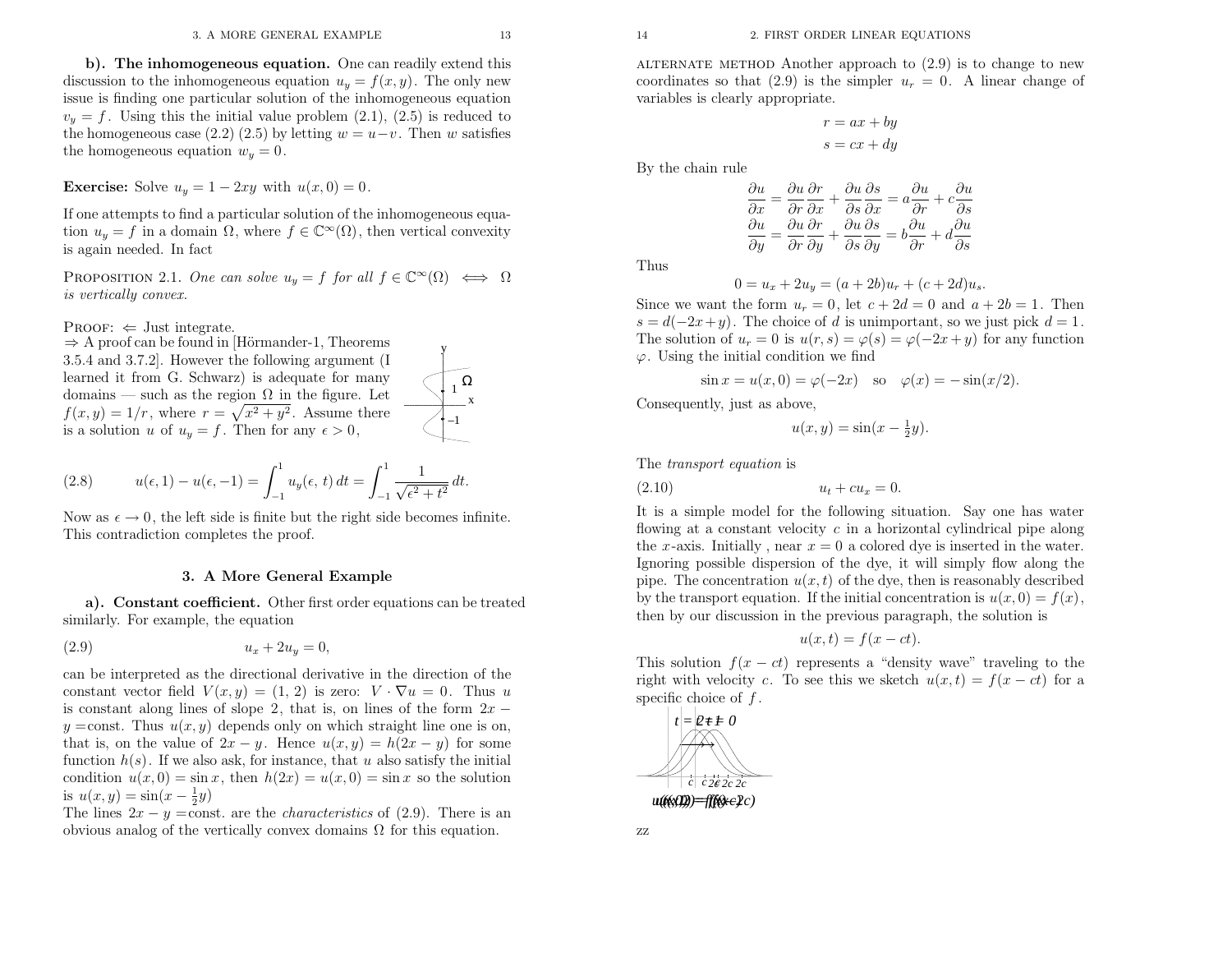<sup>16</sup> 2. FIRST ORDER LINEAR EQUATIONS

**Exercise:** Solve  $xu_x + u_y = 0$  with  $u(x, 0) = g(x)$ . Consider solving the same equation but with the initial condition  $u(0, y) = h(y)$ .

**Exercise:** Solve  $yu_x - xu_y = xy$  with  $u(x, 0) = 0$  for  $x > 0$ . Is your solution valid for all  $(x, y)$  other than the origin?

For two independent variables, the following small modification is sometimes convenient. Consider for the homogeneous equation

(2.13) 
$$
a(x, y)u_x + b(x, y)u_y = 0
$$

We find <sup>a</sup> solution using our previous observation that the solutions are precisely those functions that are constant along the characteristiccurves. For convenience, say  $a(x_0, y_0) \neq 0$  so near  $(x_0, y_0)$  (2.12) can be written as

(2.14) 
$$
\frac{dy}{dx} = \frac{b(x, y)}{a(x, y)}.
$$

Write the solution of this that passes through the point  $x=x_0$ ,  $y = c$ as  $y = g(x, c)$ . Then of course  $c = g(x_0, c)$ . This curve is the characteristic that passes through  $(x_0, c)$ . By the implicit function theorem the equation  $y = g(x, c)$  can be solved for c to rewrite the equation of the characteristics in the form  $\varphi(x, y) = c$ . But  $u = \varphi(x, y)$  is constant along these characteristic curves, as is  $u=F(\varphi(x, y))$  for any function F. Thus  $u(x, y) = F(\varphi(x, y))$  is a solution of the homogeneous equation (2.13) for any  $F$ .

**Exercise:** Use this procedure to find the general solution of  $xu_x+bu_y =$ 1. Here *b* is a constant. [SUGGESTION: To apply the method, first find (by inspection) <sup>a</sup> particular solution of the homogeneous equation.]

We next extend these ideas to n independent variables  $x := (x_1, \ldots, x_n)$ . Let  $a_1(x), \ldots, a_n(x)$  be real functions. Then locally one can solve

(2.15) 
$$
Pu := \sum_{j=1}^{n} a_j(x) \frac{\partial u}{\partial x_j} = f(x)
$$

by observing that  $Pu$  is the directional derivative of  $u$  in the direction of the vector field  $V(x) := (a_1(x), \ldots, a_n(x))$ , which is assumed nonsingular. Thus  $Pu = f$  specifies the directional derivative of u along the integral curves to this vector field. These integral curves are thesolutions of the ordinary differential equation

(2.16) 
$$
\frac{dx_j}{dt} = a_j(x(t)), \quad j = 1, ..., n;
$$
 that is  $\frac{dx}{dt} = V(x).$ 

$$
t = 0
$$
  

$$
u(x,0) = f(x)
$$

**Exercise:** Solve  $u_x + u_y = 0$  with the initial value  $u(0, y) = 3 \sin y$ .

**Exercise:** Solve  $u_x + u_y + 2u = 0$  with the initial value  $u(0, y) = 3y$ .

b). Variable coefficient. First order linear equations with variable coefficients

(2.11) 
$$
a(x, y)u_x + b(x, y)u_y = f(x, y)
$$

are also easy to understand. Let  $V(x, y)$  be the vector field

$$
V(x,y)=(a(x,y), b(x,y)).
$$

Then  $au_x + bu_y$  is just the directional derivative of u along V Let  $(x(t), y(t))$  be the integral curves of this vector field

(2.12) 
$$
\frac{dx}{dt} = a(x, y), \qquad \frac{dy}{dt} = b(x, y).
$$

In the homogeneous case  $f = 0$ , (2.11) means that  $u(x, y)$  is a solution if and only if it is con-

stant along these curves. These are the *characteristics* of  $(2.11)$ . To solve (2.11) one introduces these characteristic curves as new coordinates. This will enable us to reduce the equation to the simple form $(2.1).$ 

EXAMPLE 2.2.  $x\frac{\partial u}{\partial x} + y$  $\frac{\partial u}{\partial y}=f(x,y).$ 

The integral curves of the vector field  $(x, y)$  are  $x(t) = x_0 e^t$ ,  $y(t) = y_0 e^t$ . These are half-rays through the origin (the origin is a given by property of the space of the present and <sup>g</sup>in is <sup>a</sup> singular point of the vector field so for the present we delete it from consideration). These curves are the characteristics of our example. These radial lines tell us to introduce polarcoordinates. Then the equation becomes simply

$$
ru_r = f(r\cos\theta, r\sin\theta)
$$
, that is  $u_r = \frac{f(r\cos\theta, r\sin\theta)}{r}$ ,

that is exactly of the form (2.1).

**Exercise:** Use this procedure to obtain solutions of  $u_x - u_y = 0$ . Find a solution satisfying the initial condition  $u(x, 0) = xe^2x$ . Is this solution unique?

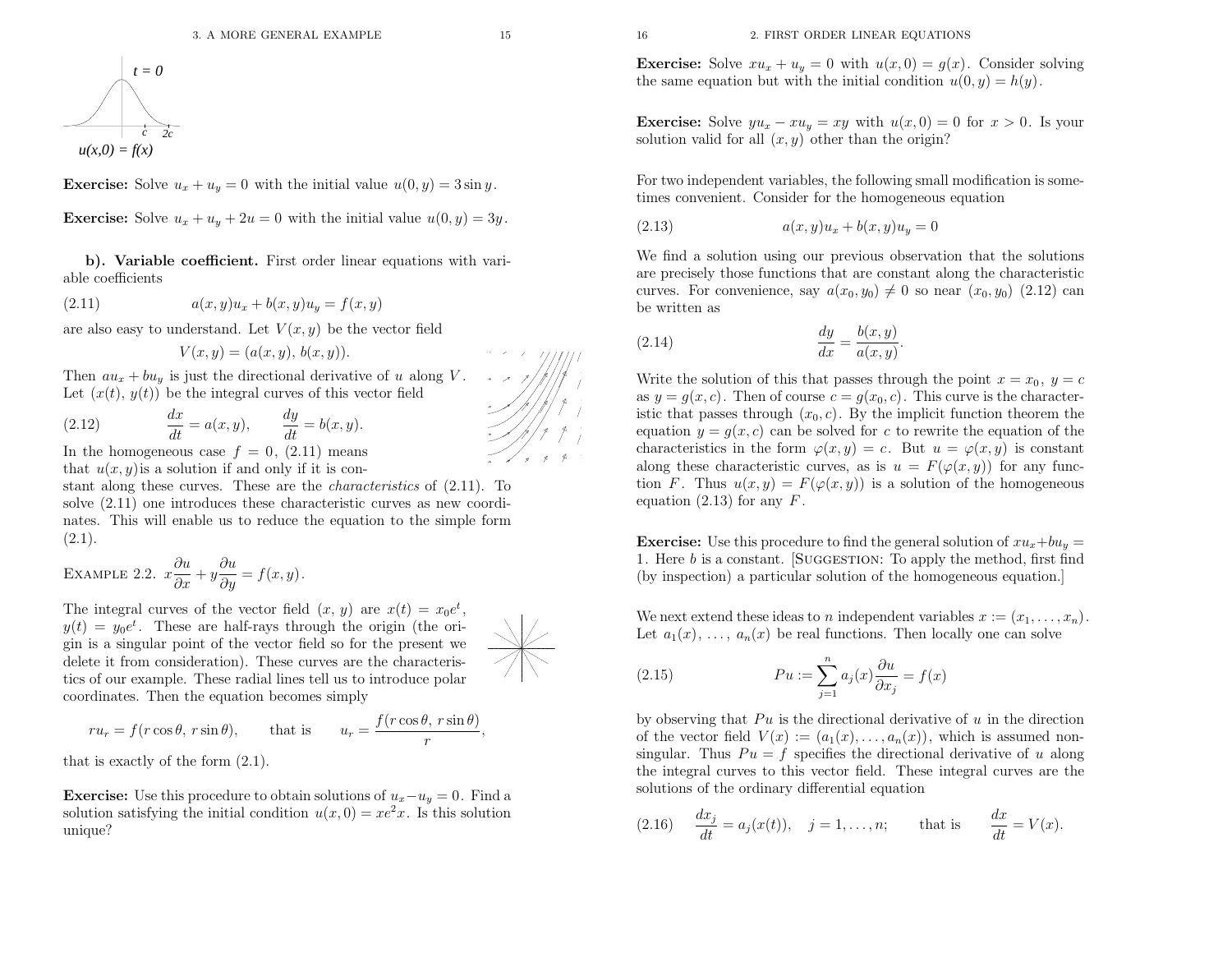If this vector field is differentiable, then (locally) through every point

there is <sup>a</sup> <sup>a</sup> unique solution., this solution being the integral curve of V through the point. Let S be an  $n-1$  dimensional surface that is transversal to these integral curves (transversal means that the integral curves are nottangent to S). Let  $\xi := (\xi_1, \ldots, \xi_{n-1})$  be local coordinates on  $S$ . Pick the parameter t so that at  $t = 0$  the integral curves are on S and let  $x = x(t, \xi)$  be the integral curve passing through  $\xi$  when  $t = 0$ , so  $x(0,\xi) = \xi \in S$ . Introduce the new coordinates  $(t, \xi)$  in place of  $(x_1, \ldots, x_n)$  and notice that  $u_t = \sum_j \frac{\partial u}{\partial x_j} \frac{dx_j}{dt} = \sum_j a_j(x) \frac{\partial u}{\partial x_j}$ . Thus (2.15) assumes the simple canonical form $rac{\partial u}{\partial x_j}$  $\frac{dx_j}{dt}$  $=\sum_j a_j(x) \frac{\partial u}{\partial x_j}$ . Thus

$$
\frac{\partial u}{\partial t} = f(t, \xi).
$$

 This is exactly the special case (2.1) we have already solved. After onehas solved this, then one reverts to the original  $x$  coordinates.

**Example:** Solve  $2u_x + yu_y - u_z = 0$  with  $u(x, y, 0) = (x - y)^2$ .

To solve this, write  $V = (2, y, -1)$ . Then the differential equation states that  $V \cdot \nabla u = 0$ , that is, u is constant along the integral curves of this vector field  $v$ . These integral curves are the characteristics of the differential equation. To find the characteristics we integrate

$$
\frac{dx}{dt} = 2, \quad \frac{dy}{dt} = y, \quad \frac{dz}{dt} = -1.
$$

The solution is

$$
x = 2t + \alpha, \quad y = \beta e^t \quad z = -t + \gamma,
$$

where  $\alpha$ ,  $\beta$ , and  $\gamma$  are constants. Since the parameter t is arbitrary, we pick  $t = 0$  when  $z = 0$  This gives  $\gamma = 0$ , so  $z = -t$ . Then we can replace the parameter t by  $-z$ .

$$
x = -2z + \alpha, \quad y = \beta e^{-z}.
$$

The solution  $u(x, y, z)$  depends only on the integral curve passing through the point  $(x, y, z)$ , so it depends only on  $\alpha = x + 2z$  and  $\beta = ye^z$ :

$$
u(x, y, z) = h(x + 2z, ye^z)
$$

for some function  $h$  which we now determine from the initial condition

$$
(x - y)^2 = u(x, y, 0) = h(x, y).
$$

Consequently,

$$
u(x, y, z) = (x + 2z - ye^z)^2
$$

 $u_x + u_y - xu_z = 2x$  with the initial condition  $u(x, 0, z) = 0$ .

**Exercise:** (Transport equation). Consider functions  $u(x, t)$  in the  $n+1$ variables  $(x, t) := (x_1, \ldots, x_n, t)$  and let  $c := (c_1, \ldots, c_n) \in \mathbb{R}^n$ . Solve the transport equation in *n* space variable:  $u_t + c_1u_{x_1} + \cdots + c_nu_{x_n} = 0$ , that is,  $u_t + c \cdot \nabla u = 0$ , with initial condition  $u(x, 0) = F(x)$ . You should be led to the solution  $u(x, t) = F(x - ct)$ .

**Exercise:** Discuss how to solve  $a(x, y)u_x+b(x, y)u_y+c(x, y)u=f(x, y)$  by introducing the characteristics as coordinates and reducing to anequation of the form  $u_t + p(t, \xi)u = h(t, \xi)$ , which can be solved locally by ODE techniques.

Solve  $2u_x + u_y - xu_z + u = 2x$  with the initial condition  $u(x, 0, z) = 0$ .

### 4. <sup>A</sup> Global Problem

18<br>
18 2. First or Bonne LINEAR Equations (2.17)<br>
11 change overy point<br>
18 2. Exercise: Use this approach to solve 2 $u_x$  +  $u_y$  -  $x$ <br>
18 2. Exercise: (Taugaport equation). Consider functions (2.1)<br>
11 change of equation a). Statement. So far we have limited our discussion to local and"semi-local" problems. Let  $\mathbb{T}^2 = \{ (x, y) \in \mathbb{R}^2 : 0 \leq x \leq 2\pi, 0 \leq y \leq 2\pi, 0 \leq y \leq 2\pi, 0 \leq y \leq 2\pi, 0 \leq y \leq 2\pi, 0 \leq y \leq 2\pi, 0 \leq y \leq 2\pi, 0 \leq y \leq 2\pi, 0 \leq y \leq 2\pi, 0 \leq y \leq 2\pi, 0 \leq y \leq 2\pi, 0 \leq y \leq 2\pi$  $2\pi$ } be the torus, where we identify  $x = 0$  with  $x = 2\pi$ , and  $y = 0$ with  $y = 2\pi$ . Then  $C^{\infty}(\mathbb{T}^2)$  is just the set of smooth functions that are  $2\pi$  periodic in both x and y. Let  $\gamma \neq 0$  and c be a real constants. The problem is: given  $f \in C^{\infty}(\mathbb{T}^2)$ , find  $u \in C^{\infty}(\mathbb{T}^2)$  so that

(2.17) 
$$
Lu := u_x - \gamma u_y + cu = f(x, y).
$$

Without loss of generality we may assume that  $\gamma > 0$ , since if it is not, we can replace y by  $-y$ . For c there are two cases,  $c > 0$  and  $c = 0$ (if  $c < 0$ , replace x by  $-x$  and y by  $-y$ ).

 If needed, refer to the Section <sup>5</sup> of this chapter for <sup>a</sup> speedy tour of Fourier series. They are essential here.

b). Application of Fourier Series to  $u_x - \gamma u_y + cu = f(x, y)$ . Case 1:  $c > 0$  We seek a solution u of (2.17) as a Fourier series

$$
u(x,y) = \sum_{k,\ell} u_{k\ell} e^{i(kx+\ell y)}
$$

Differentiating term-by-term we obtain

$$
Lu = \sum i(k - \gamma \ell) u_{k\ell} e^{i(kx + \ell y)}.
$$

Thus, if u is to satisfy  $(2.17)$   $Lu = f$ , matching the above Fourier series for Lu with that (2.33) for f and using the orthogonality of  $e^{i(kx+ly)}$ , we find the equation

(2.18) 
$$
i(k - \gamma \ell + c)u_{k\ell} = f_{k\ell}, \quad k, \ell = 0, \pm 1, \pm 2, \dots
$$

Thus,

$$
u_{k\ell} = \frac{f_{k\ell}}{i(k - \gamma \ell) + c}, \qquad \text{so} \qquad u(x, y) = \sum \frac{f_{k\ell}}{i(k - \gamma \ell) + c} e^{i(kx + \ell y)}
$$

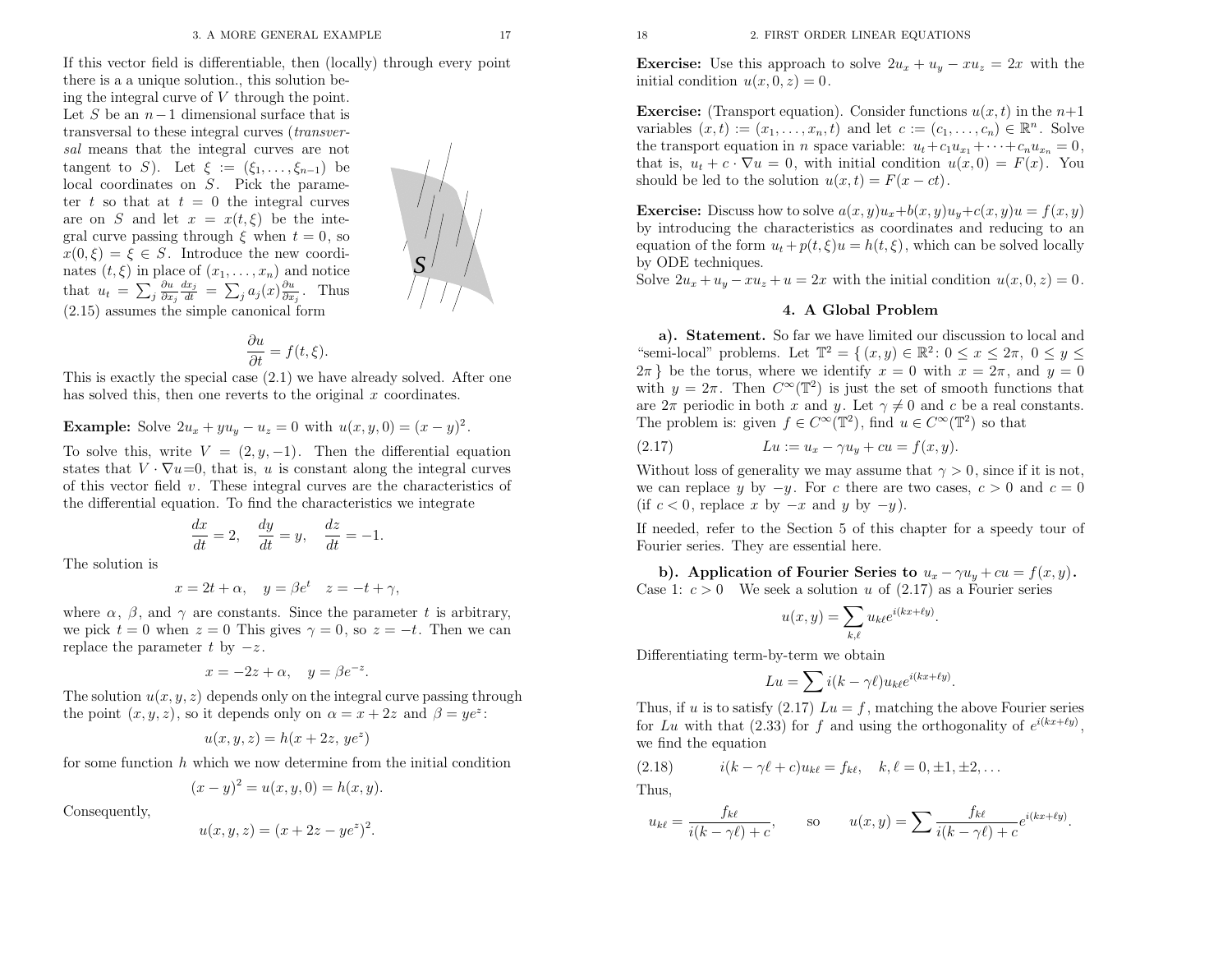Since  $c > 0$  then  $|i(k - \gamma \ell) + c| \geq c > 0$  so  $|u_{k\ell}| \leq |f_{k\ell}|/c$ . Thus, by  $(2.39)$  if  $f \in C^{\infty}(\mathbb{T}^2)$  then  $u \in C^{\infty}(\mathbb{T}^2)$ .

Case 2:  $c = 0^*$  If we integrate both sides of the equation over  $\mathbb{T}^2$ , by the periodicity of  $u$  we immediately find the necessary condition

$$
\int_{\mathbb{T}^2} f(x, y) \, dx \, dy = 0.
$$

We seek a solution  $u$  of  $(2.17)$  as

$$
u(x,y) = \sum_{k,\ell} u_{k\ell} e^{i(kx+\ell y)}.
$$

Formally, after differentiating term-by-term we obtain

$$
Lu = \sum i(k - \gamma \ell) u_{k\ell} e^{i(kx + \ell y)}.
$$

Thus, if u is to satisfy  $(2.17)$   $Lu = f$ , matching the above Fourier series for Lu with that (2.33) for f and using the orthogonality of  $e^{i(kx+ly)}$ , we find the equation

(2.19) 
$$
i(k - \gamma \ell)u_{k\ell} = f_{k\ell}, \quad k, \ell = 0, \pm 1, \pm 2, \dots
$$

If  $k = \ell = 0$  this implies  $f_{00} = 0$ , which is just  $\int_{\mathbb{T}^2} f = 0 dx$  (again). Moreover, if  $\gamma = p/q$  is rational, then  $f_{k\ell} = 0$  whenever  $k/\ell =$ Moreover, if  $\gamma = p/q$  is rational, then  $f_{k\ell} = 0$  whenever  $k/\ell = p/q$ .<br>This gives infinitely many conditions on f. We will not pursue this case further and consider only the case when  $\gamma$  is *irrational*. Then solving  $(2.19)$  for  $u_{k\ell}$  and using them in the Fourier series for u we obtain

(2.20) 
$$
u(x,y) = \sum \frac{-if_{k\ell}}{k-\gamma\ell} e^{i(kx+\ell y)}.
$$

It remains to consider the convergence of this series. We'll use Lemma $2.39$  to determine if  $u$  is smooth. It is clear that there will be trouble if  $\gamma$  can be too-well approximated by rational numbers, since then the denominator  $\gamma-(k/\ell)$  will be small. This is the classical problem of small divisors. Of course every real number can be closely approximated by a rational number  $p/q$ . The issue is how large the denominator q must be to get <sup>a</sup> good approximation.

DEFINITION 2.3. An irrational number  $\gamma$  is a *Liouville number* if for every positive integer  $\nu$  and any  $k > 0$  then  $\frac{p}{q}$ many pairs of integers  $(p, q)$ . Thus,  $\gamma$  is *not* a Liouville number if there  $-\gamma$  $\vert$  <  $\frac{k}{q^{\nu}}$  for infinitely exist numbers  $\nu$  and  $k$  so that  $\frac{p}{q}-\gamma$  $\vert$  >  $\frac{k}{q^{\nu}}$  for all but a finite number of integers  $p, q$ .

REMARK 2.4. If  $\gamma$  is a real algebraic number of degree  $m \geq 2$  over the rational numbers, then it is not <sup>a</sup> Liouville number and one may <sup>p</sup>ick $\nu = n$ . Here is the proof. Say the real irrational number  $\gamma$  is a root of

$$
h(x) := a_n x^n + \dots + a_0 = 0
$$

with integer coefficients and  $a_n \neq 0$  and that  $p/q$  is so close to  $\gamma$  that  $h(p/q) \neq 0$ . Then

$$
\left| h\left(\frac{p}{q}\right) \right| = \frac{|a_n p^n + a_{n-1} p^{n-1} q + \dots |}{q^n} \ge \frac{1}{q^n}
$$

since the numerator is <sup>a</sup> non-zero integer. Thus by the mean valuetheorem

$$
\frac{1}{q^n} \le \left| h\left(\frac{p}{q}\right) \right| = \left| h\left(\frac{p}{q}\right) - h(\gamma) \right| = \left| \gamma - \frac{p}{q} \right| \left| h'(c) \right|
$$

for some c between  $\gamma$  and  $p/q$ . Thus,

$$
\left|\gamma - \frac{p}{q}\right| \ge \frac{M}{q^n},\,
$$

where  $M = 1/|h'(c)|$ .

 Liouville used this approac<sup>h</sup> to exhibit the first transcendental numberaround 1850; only later were  $e$  and  $\pi$  proved to be transcendental. The inequality (2.21) was subsequently improved successively by Thue, Siegel, Dyson, Gelfond, and Roth. Roth's final result is that the exponent n on the right side of  $(2.21)$  can be replaced by 2. He was awarded <sup>a</sup> Fields Medal for this.

**Exercise:** Show that  $\alpha := \sum_{n=1}^{\infty} 2^{-n!}$  and  $\beta := \sum_{n=1}^{\infty} 10^{-n!}$  are Liouville numbers and hence transcendental.

Exercise: Show that the set of Liouville numbers  $0 < \gamma < 1$  has measure zero.

We are now in <sup>a</sup> position to prove the following striking result on the <sup>g</sup>lobal solvability of (2.17) on the torus. It will be convenient to usethe following equivalent definition of <sup>a</sup> Liouville number:

LEMMA 2.5.  $\gamma$  is a Liouville number if for every positive integer  $\nu$  and any  $k > 0$  then p q  $-\gamma$  $\Big\vert$  <  $\frac{k}{(1+p^2-1)}$  $\frac{1}{(2+q^2)^{\nu/2}}$  for infinitely many pairs of integers  $(p, q)$ .

**Proof:** Since  $1/(1+p^2+q^2)^{\nu/2} < 1/q^{\nu}$ , a Liouville number in this sense also satisfies the previous definition. Conversely, if  $\gamma$  is a Liouville number in the previous sense, then for any integer  $\nu > 0$  and any  $k > 0$ , we know  $|\gamma - p/q| < 1/q^{\nu}$  for infinitely many p, q. This, with  $\nu = 0$ and  $k = 1$ , gives the crude estimate  $|p| \le |p - \gamma q| + |\gamma q| \le 1 + \gamma q$ 

<sup>∗</sup>The results in the remainder of this section will not be used elsewhere in thesenotes.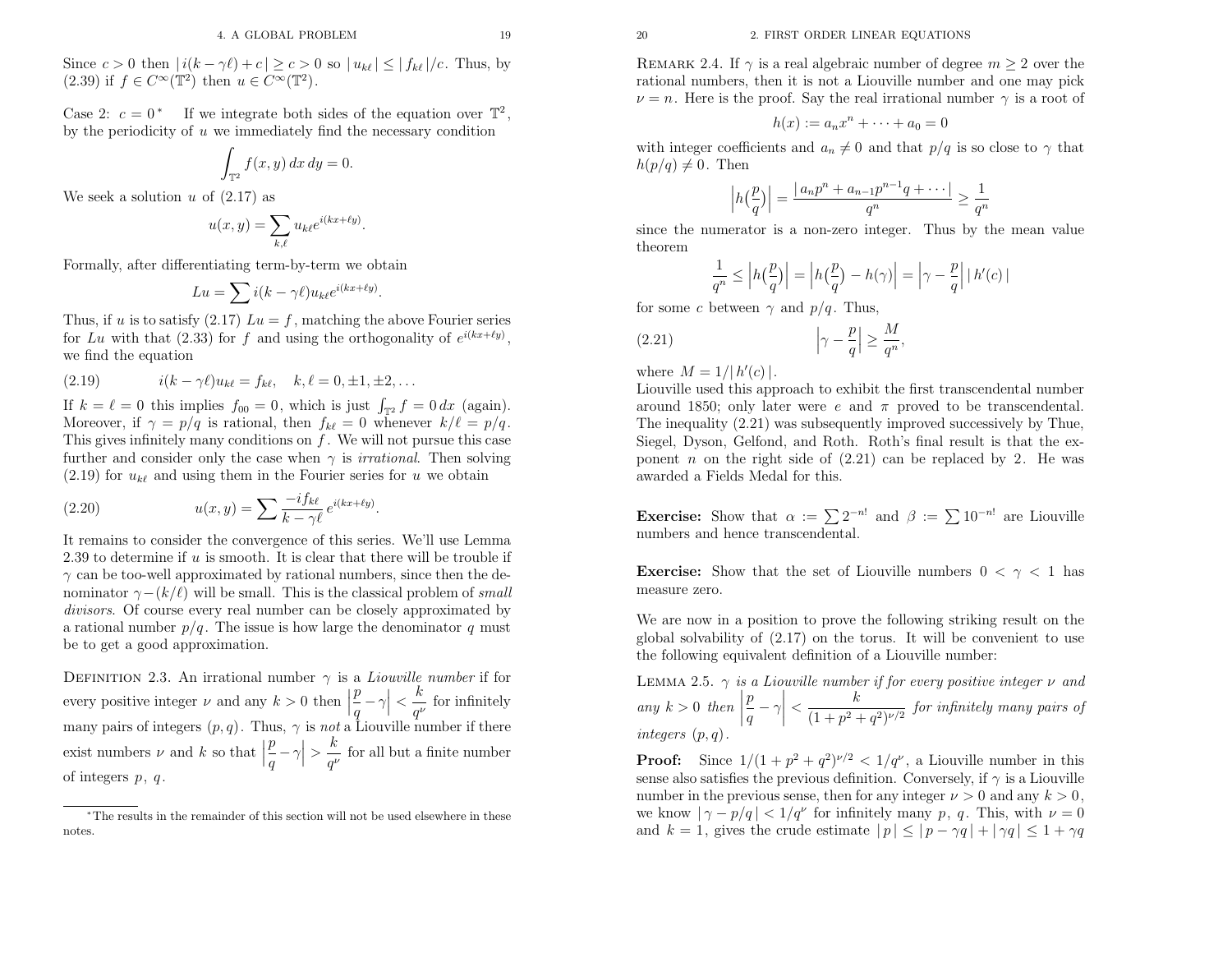so  $1 + p^2 + q^2 \leq c(1 + q^2)$  (we can let  $c = 3 + 2\gamma^2$ , but this value is unimportant). Since  $q \ge 1$ ,

$$
\frac{1}{q^2} \leq \frac{2}{1+q^2} \leq \frac{2c}{1+p^2+q^2}
$$

Thus, if  $\gamma$  is a Liouville number in the previous sense then it is also a Liouville by this alternate definition.

THEOREM 2.6. Let  $\gamma$  be an irrational number. Then the equation (2.17) has a solution  $u \in \mathbb{C}^{\infty}(\mathbb{T}^2)$  for all  $f \in \mathbb{C}^{\infty}(\mathbb{T}^2)$  if and only if  $\gamma$  is not <sup>a</sup> Liouville number.

PROOF: Say  $\gamma$  is irrational but not a Liouville number. Our goal is to estimate the growth of the Fourier coefficients in (2.20) and show theseries converges to some smooth u. Since  $\gamma$  is not a Liouville number, there is an integer  $\nu > 0$  and a number k such that for all but a finite number of integers  $p, q$  we have

$$
\left|\gamma - \frac{p}{q}\right| > \frac{k}{(1+p^2+q^2)^{\nu/2}}
$$

This will allow us to estimate the denominators in (2.20). To estimate the numerators we use the above Lemma 2.5. Consequently, for any  $s$ there is come constant  $c(s)$  so that

$$
|u_{k\ell}| = \frac{|f_{k\ell}|}{|k - \gamma \ell|} \le \frac{c(s)(1 + k^2 + \ell^2)^{\nu/2}}{(1 + k^2 + \ell^2)^s} = \frac{c(s)}{(1 + k^2 + \ell^2)^{s - (\nu/2)}}
$$

Since s is arbitrary, by the Lemma again we find that  $u$  is smooth. Therefore we can differentiate (2.20) term-by-term and verify that itsatisfies the differential equation (2.17).

Conversely, if  $\gamma$  is a Liouville number, we will exhibit a smooth f so that with this f the equation (2.17) has no smooth solution. Since  $\gamma$ is Liouville, for any  $k > 0$ ,  $\nu > 0$  there are infinitely many pairs of integers  $(p, q)$  that satisfy

$$
|p - \gamma q| < \frac{k}{(1 + p^2 + q^2)^{\nu/2}}
$$

Using this with  $\nu = 2j$  and  $k = 1$ , for each j pick one point  $(p_j, q_j)$ .

(2.22) 
$$
|p_j - \gamma q_j| < \frac{1}{(1 + p_j^2 + q_j^2)^j}
$$

We may assume that  $p_j^2 + q_j^2 < p_{j+1}^2 + q_{j+1}^2$  to insure that each of these lattice points selected is associated with only one index  $j$ . Define  $f$  by setting

$$
f_{p_j q_j} = \frac{1}{(1 + p_j^2 + q_j^2)^j}
$$

for these lattice points  $(p_j, q_j)$  while for all other lattice points  $(k, \ell)$ we set  $f_{k\ell} = 0$ . Then by Lemma 2.5 f is smooth. However from (2.19) and (2.22)

$$
|u_{p_j q_j}| = \frac{|f_{p_j q_j}|}{|p_j - \gamma q_j|} > 1
$$

 $|p_j - \gamma q_j|$ <br>so u is not smooth. In fact, u is not even in  $L^2(\mathbb{T}^2)$ . Consequently if  $\gamma$  is a Liouville number, then there is no smooth solution.

#### 5. Appendix: Fourier series

Many problems in science and technology lead naturally lead one to Fourier series. They are <sup>a</sup> critical tool in these notes.

a). Fourier series on  $S^1$ . Say a function  $f(x)$  is periodic with period  $2\pi$ . It is useful to think of these as functions on the unit circle,  $S^1$ . The simplest functions with this periodicity are  $e^{ikx}$  ,  $k=0,\pm 1,\pm 2$  . The simplest functions with this periodicity are  $e^{ikx}$ ,  $k = 0, \pm 1, \pm 2...$ <br>(or, equivalently,  $\cos kx$  and  $\sin kx$ ). One tries to write f as a linear combination of these functions

(2.23) 
$$
f(x) \sim \sum_{\ell=-\infty}^{\infty} a_{\ell} e^{i\ell x}.
$$

But how can you find the coefficients  $a_{\ell}$ ? What saves the day (and was implicitly realized by Euler as well as Fourier) is to introduce the inner product

$$
\langle \varphi, \psi \rangle = \int_{-\pi}^{\pi} \varphi(x) \overline{\psi(x)} \, dx,
$$

and say that  $\varphi$  is *orthogonal* to  $\psi$  when  $\langle \varphi, \psi \rangle = 0$ . Note that if  $\varphi$ and  $\psi$  are orthogonal, then the Pythagorean formula is valid:

$$
\|\varphi + \psi\|^2 = \|\varphi\|^2 + \|\psi\|^2
$$

 $\|\varphi + \psi\|^2 = \|\varphi\|^2 + \|\psi\|^2.$ <br>In this inner product  $e^{ikx}$  and  $e^{ikx}$  are orthogonal for integers  $k \neq \ell$ .<br>As in  $\mathbb{R}^n$  we also write the norm  $\mathbb{R}^n$  we also write the norm

(2.24) 
$$
\|\varphi\| = \langle \varphi, \varphi \rangle^{1/2} = \left[ \int_{-\pi}^{\pi} |\varphi(x)|^2 dx \right]^{1/2}
$$

[to keep history in perspective, the inner product in  $\mathbb{R}^n$  was introduced only in the late nineteenth century]. Since  $\|e^{ikx}\|^2 = \langle e^{ikx}, e^{ikx} \rangle = 2\pi$ , it is convenient to use the *orthonormal* functions  $e^{ikx}/\sqrt{2\pi}$  and write

(2.25) 
$$
f(s) \sim \sum_{\ell=-\infty}^{\infty} c_{\ell} \frac{e^{i\ell x}}{\sqrt{2\pi}}.
$$

Formally taking the inner product of both sides of this with  $e^{ikx}/\sqrt{2\pi}$ we obtain the classical formula for the Fourier coefficients

(2.26) 
$$
c_k = \langle f, \frac{e^{ikx}}{\sqrt{2\pi}} \rangle = \int_{-\pi}^{\pi} f(x) \frac{e^{-ikx}}{\sqrt{2\pi}} dx.
$$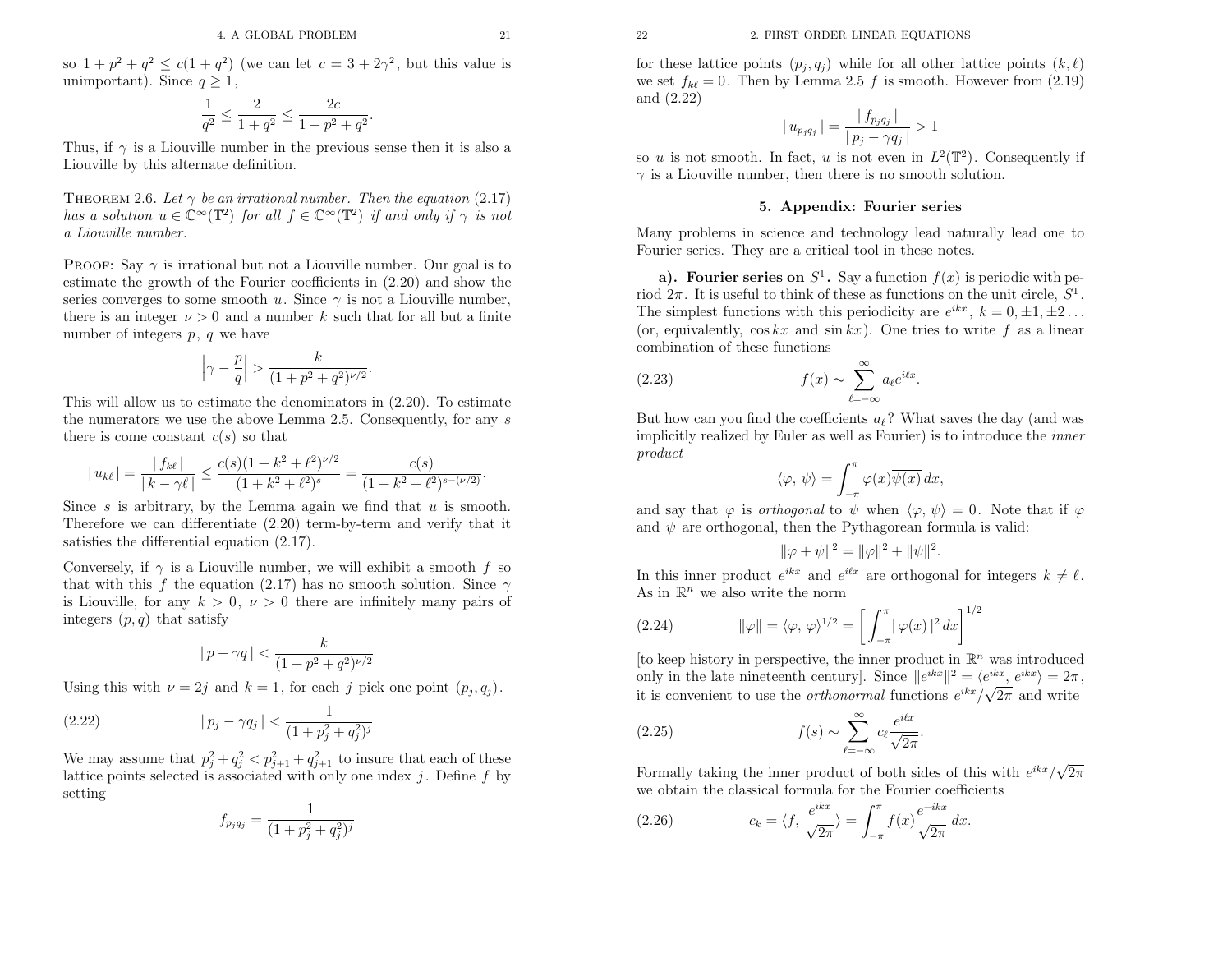Understanding the convergence of the Fourier series (2.25) is fundamental. This convergence clearly depends on the decay of the Fourier coefficients  $c_{\ell}$ . First we discuss convergence in the norm  $(2.24)$ .

Let  $\mathcal{T}_N$  be the (finite dimensional) space of trigonometric polynomials whose degree is at most N, that is, these functions have the form  $t_N(x) = \sum_{|k| \leq N} a_k e^{ikx}$ . Also let  $P_N(f) := \sum_{|k| \leq N} c_k \frac{e^{ikx}}{\sqrt{2\pi}} \in T_N$  $t_N(x) = \sum_{|k| \leq N} a_k e^{ikx}$ . Also let  $P_N(f) := \sum_{|k| \leq N} c_k \frac{e^{ikx}}{\sqrt{2\pi}} \in \mathcal{T}_N$  be<br>the terms in (2.25) with  $|k| \leq N$ . By (2.26), note that  $f - P_N(f)$ is orthogonal to  $\mathcal{T}_N$  because if  $|\ell| \leq N$  then  $\langle f - P_N(f), e^{i\ell x} \rangle = 0$ . Thus, we have written

$$
f = P_N(f) + [f - P_N(f)]
$$

as the sum of a function in  $\mathcal{T}_N$  and a function orthogonal to  $\mathcal{T}_N$  so we call  $P_N(f)$  the *orthogonal projection* of f in the subspace  $\mathcal{T}_N$ . Since both  $P_N(f)$  and  $t_N$  are in  $\mathcal{T}_N$ , then by the Pythagorean theorem

$$
(2.27) \quad ||f - t_N||^2 = ||f - P_N(f)||^2 + ||P_N(f) - t_N||^2 \ge ||f - P_N(f)||^2.
$$

In other words, in this norm the function  $P_N(f)$  is closer to f than any other function  $t_N$  in  $\mathcal{T}_N$ .

The useful *Bessel's inequality* is a special case of the computation  $(2.27)$ when we pick  $t_N \equiv 0$ . It says

(2.28) 
$$
||f||^2 \ge ||P_N(f)||^2 = \sum_{|k| \le N} |c_k|^2.
$$

In particular, if f is piecewise continuous, so  $||f|| < \infty$ , then  $\sum_{k} |c_k|^2$ converges.

We will use the observation (2.27) to prove that if  $f \in C(S^1)$ , that is, if f is continuous and  $2\pi$  periodic, then  $P_N(f)$  converges to f in our norm  $(2.24)$ . For this we use the *Weierstrass approximation the*orem to uniformly approximate f by some trigonometric polynomial  $t_N(x) = \sum_{|k| \le N} a_k e^{ikx}$ . Thus, given  $\varepsilon > 0$  there is some trigonometric polynomial  $t_N(x)$  so that  $\max_{x \in S^1} |f(x) - t_N(x)| < \varepsilon$  (here N is determined by  $\varepsilon$ ). This implies that  $||f - t_n|| \leq \sqrt{2\pi} \varepsilon$ . Consequently (2.27) <sup>g</sup>ives the desired convergence in this norm:

(2.29) 
$$
||f - P_N(f)|| \le ||f - t_N|| \le \sqrt{2\pi} \,\varepsilon,
$$

that is,  $\lim_{N\to\infty} ||f - P_N(f)|| \to 0$ . Since  $||f||^2 = ||P_N(f)||^2 + ||f - P_N(f)||^2$  this also implies the *Parseval identity*  $P_N(f)$ <sup>2</sup>, this also implies the *Parseval identity* 

(2.30) 
$$
||f||^2 = \lim_{N \to \infty} ||P_N(f)||^2, \text{ that is } \int_{-\pi}^{\pi} |f|^2 = \sum_{k} |c_k|^2.
$$

REMARK 2.7. While this reasoning used that  $f \in C(S^1)$ , it is straightforward to see that the results hold only assuming  $f$  is piecewise continuous (or even square integrable). For this we use that in the norm <sup>24</sup> 2. FIRST ORDER LINEAR EQUATIONS

(2.24) one can approximate a piecewise continuous function on  $[-\pi, \pi]$ by a continuous  $2\pi$  periodic function.

**Exercise:** Let  $f(x) := x$  for  $-\pi \leq x \leq \pi$ . Compute its Fourier series and the consequent formula that Parseval's identity (2.30) <sup>g</sup>ives.

To obtain the uniform convergence of  $(2.25)$  we will prove that if f is smooth enough then the series  $\sum | c_k |$  converges. By the Weierstrass M-Test this will <sup>g</sup>ive the uniform convergence. Thus we need to discussthe decay of the Fourier coefficients  $c_{\ell}$ .

To understand this decay, without worrying about convergence formallytake the derivative of both sides of (2.25) to find that

$$
(1.31)
$$
  $f'(s) \sim \sum_{\ell=-\infty}^{\infty} i\ell c_{\ell} \frac{e^{i\ell x}}{\sqrt{2\pi}}$ 

Thus, we suspect that the Fourier coefficients of  $f'$  are  $ikc_k$ . This is easy to prove directly if  $f$  is periodic and has a continuous derivative; just use integration by parts in (2.26) to obtain

$$
c_k = \int_{-\pi}^{\pi} f'(x) \frac{e^{-ikx}}{ik\sqrt{2\pi}} dx.
$$

Consequently,

 $($ 

$$
|c_k| \le \frac{\sqrt{2\pi}}{|k|} \max |f'(x)|.
$$

Repeating this procedure, we find that if  $f \in C^{j}(S^{1})$  and, with its derivatives, is periodic, then

$$
|c_k| \le \frac{\sqrt{2\pi}}{|k|^j} \max |D^j f(x)|.
$$

Thus, the smoother  $f$  is, the faster its Fourier coefficients decay. In particular, if  $f \in C^2(S^1)$  (so f, f', and f'' are periodic), then  $|c_k| \le$ const  $/k^2$  so the series  $|c_k|$  converges and hence the Fourier series (2.25) converges uniformly to  $f$ .

By being more careful, we can prove that the Fourier series convergesuniformly if  $f \in C^1(S^1)$ ; in fact, all we will really require is that  $f'$  is square integrable. For this we use Bessel's inequality (2.28) applied to $f^{\prime}$  :

(2.32) 
$$
\sum_{k} |kc_{k}|^{2} \leq ||f'||^{2}.
$$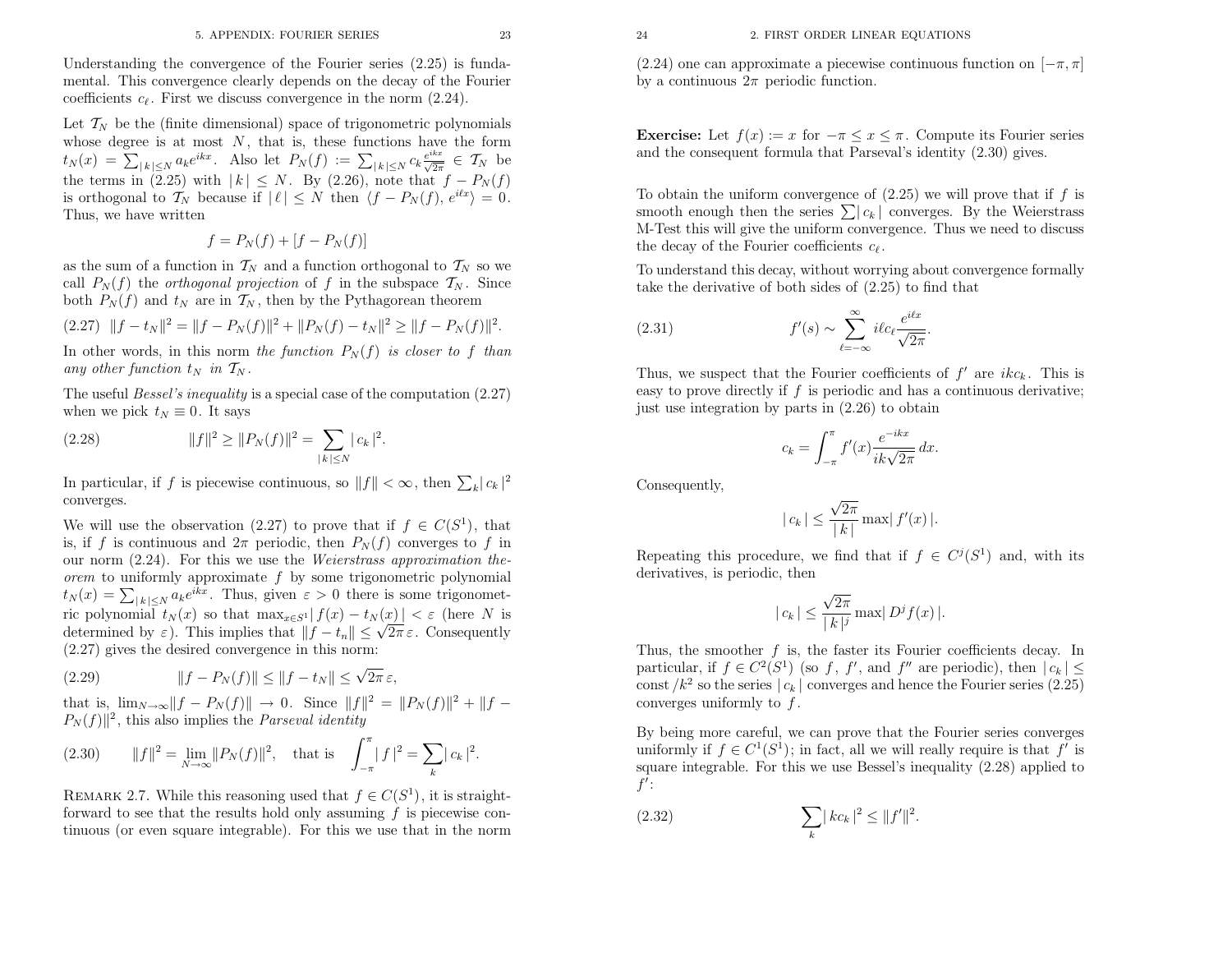Therefore, by the Schwarz inequality,

$$
\sum_{|k| \le N} |c_k| = \sum_{|k| \le N} \frac{1}{\sqrt{1+|k|^2}} \sqrt{1+|k|^2} |c_k|
$$
  

$$
\le \left[ \sum_{|k| \le N} \frac{1}{1+|k|^2} \right]^{1/2} \left[ \sum_{|k| \le N} (1+|k|^2) |c_k|^2 \right]^{1/2}.
$$

The second series converges by  $(2.32)$  (in fact, it converges to  $\left[||f||^2 + \cdots\right]$ |<br>|  $||f'||^2$ , while the first by comparison to  $\sum 1/|k|^2$ .

### Exercises:

- 1. Let  $c_k$  be the Fourier coefficients of  $f \in C(S^1)$ . Show that if f and all of its derivatives exist and are continuous, then for any integer  $s \geq 0$  there is a constant  $M(s)$  so that  $|c_k| \leq M(s)/(1+|k|^2)^{s/2}$ .
- 2. Conversely, if for any integer  $s \geq 0$  there is a constant  $M(s)$  so that  $|c_k| \leq M(s)/(1+|k|^2)^{s/2}$ , show that  $f \in C^{\infty}(S^1)$ .
- 3. If  $f \in C^1(S^1)$ , use Fourier series to solve  $-u'' + u = f$  on  $S^1$ .
- 4. If  $f \in C^1(S^1)$ , use Fourier series to discuss when one can solve  $-u'' = f$  on  $S^1$ .

b). Fourier series on  $\mathbb{T}^n$ . With the above theory for Fourier se- ries in one variable as motivation, we now investigate Fourier series in*n* variables, that is, on the *n*-dimensional torus  $\mathbb{T}^n$ . As a warm-up, in two variables we write

(2.33) 
$$
f(x,y) = \sum_{k,\ell} f_{k\ell} e^{i(kx + \ell y)}
$$

where the Fourier coefficients are <sup>g</sup>iven by

$$
f_{k\ell} = \frac{1}{(2\pi)^2} \int_{\mathbb{T}^2} f(x, y) e^{-i(kx + \ell y)} dx dy.
$$

Note that we have switched normalization from (2.25) to (2.23).

For  $n$  variables, to avoid a mess we introduce some notation. Write  $x = (x_1, \ldots, x_n) \in \mathbb{T}^n$ , let  $k = (k_1, \ldots, k_n)$  be a multi-index (vector) with integer coefficients,  $|k| = [k_1^2 + \cdots, k_n^2]^{1/2}$  and let  $k \cdot x = k_1x_1 + k_2x_2$  $\cdots, k_n x_n$ . Then the (formal) Fourier series for f is

(2.34) 
$$
f(x) = \sum_{k} f_k e^{ik \cdot x} \text{ where } f_k = \frac{1}{(2\pi)^n} \int_{\mathbb{T}^n} f(x) e^{-ik \cdot x} dx.
$$

Parseval's theorem states that if  $f$  is square integrable, then in the  $L^2$ norm  $||f||^2 := \int_{\mathbb{T}^n} |f(x)|^2 dx$  we have

$$
||f||^2 = (2\pi)^n \sum |f_k|^2.
$$

u has <sup>a</sup> Fourier series

$$
(2.35) \t\t u(x) = \sum_{k} u_k e^{ik \cdot x}
$$

then, formally,

(2.36) 
$$
(-\Delta + 1)u(x) = \sum_{k} (1 + |k|^2)u_k e^{ik \cdot x}.
$$

Using this and the divergence theorem we observe that for <sup>a</sup> real function  $\boldsymbol{\mathit{u}}$ 

$$
\int_{\mathbb{T}^n} \left[ |u|^2 + |\nabla u|^2 \right] dx = \int_{\mathbb{T}^n} \left[ u^2 - u \Delta u \right] dx = \sum_{k} (1 + |k|^2) |u_k|^2.
$$

and

$$
\int_{\mathbb{T}^n} \left[ |u|^2 + 2|\nabla u|^2 + |\Delta u|^2 \right] dx = \int_{\mathbb{T}^n} \left[ u(1 - \Delta)^2 u \right] dx = \sum_{k} (1 + |k|^2)^2 |u_k|^2
$$

(for complex functions u one just adds a few complex conjugate signs). Using this as motivation, define the *Sobolev spaces*  $H<sup>s</sup>(\mathbb{T}<sup>n</sup>)$  to be the space of functions  $\varphi$  with finite norm

$$
\|\varphi\|_{H^1(\mathbb{T}^n)}^2 := \sum_k (1+|k|^2)^s |\varphi_k|^2 < \infty.
$$

Of course  $H^0(\mathbb{T}^n) = L^2(\mathbb{T}^n)$ .

 26 2. FIRST ORDER LINEAR EQUATIONS We next generalize the insight we found with Fourier series in one variable that the smoothness of a function is encoded in the decay of its Fourier coefficients. If One thinks of  $H^s(\mathbb{T}^n)$  as the space of functions on  $\mathbb{T}^n$  whose derivatives up to order s are square integrable. To see this, let  $r = (r_1, \ldots, r_n)$  be any multi-index of integers with  $\sum r_j = r$  and let  $D^r = (\partial/\partial x_1)^{r_1} \cdots (\partial/\partial x_n)^{r_n}$ be a partial derivative of order  $r \leq s$ . Then, using

(2.37) 
$$
\varphi(x) = \sum_{k} \varphi_k e^{ik \cdot x}
$$

we have

$$
D^r \varphi(x) = \sum_k (i)^r (k_1^{r_1} \cdots k_n^{r_n}) \varphi_k e^{ik \cdot x}.
$$

But  $|k_1^{r_1} \cdots k_n^{r_n}| \leq |k|^r$  so

$$
\|D^r \varphi\|_{L^2}^2 \leq \sum_k \mid k\mid^{2r} \mid \varphi_k\mid^2
$$

Because  $r \leq s$  we have  $|k|^{2r} \leq (1+|k|^2)^s$  so the above sum is finite.

It should be clear that if  $f \in C^{s}(\mathbb{T}^{n})$ , that is, if the derivatives of f up to order s are continuous and periodic, then  $f \in H^s(\mathbb{T}^n)$  but  $H^s(\mathbb{T}^n)$ is a much larger space. However, we will show that if  $\varphi \in H^s(T^n)$ for sufficiently large s, then  $\varphi$  is continuous. Using the Weierstrass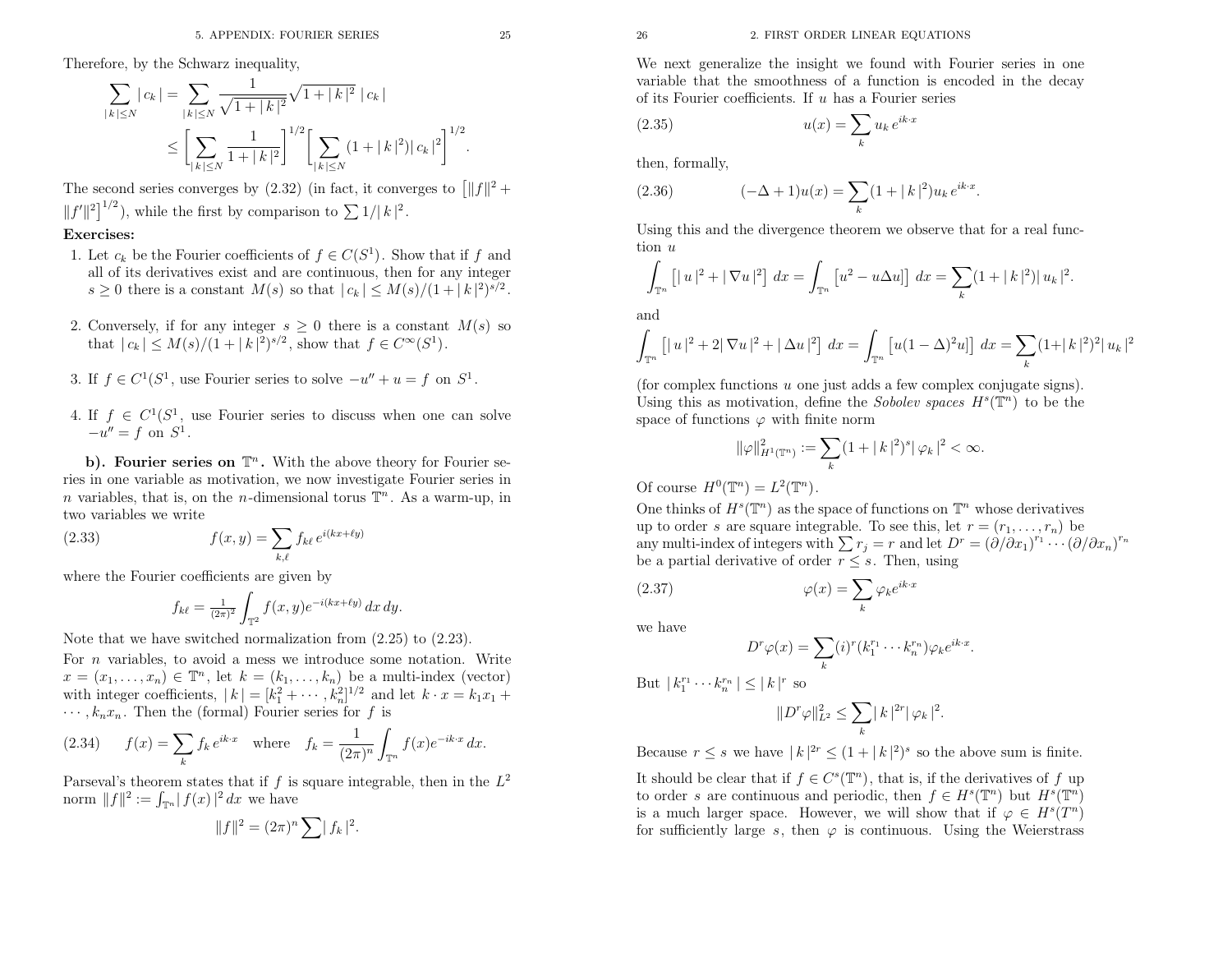M-test, from (2.37) it is enough to show that  $\sum |\varphi_k| < \infty$ . But by the Schwarz inequality

$$
\sum |\varphi_k| = \sum_{k} \frac{1}{(1+|k|^2)^{s/2}} (1+|k|^2)^{s/2} |\varphi_k|
$$
  
\n
$$
\leq \left[ \sum_{k} \frac{1}{(1+|k|^2)^s} \right]^{1/2} \left[ \sum_{k} (1+|k|^2)^s |\varphi_k|^2 \right]^{1/2}
$$
  
\n
$$
= \left[ \sum_{k} \frac{1}{(1+|k|^2)^s} \right]^{1/2} ||\varphi||_{H^2(\mathbb{T}^n)}.
$$

The series  $\sum 1/(1 + |k|^2)^s$  converges for all  $s > n/2$ . One way to see this is by comparison with an integral using polar coordinates

$$
\int_{\mathbb{R}^n} \frac{dx}{(1+|x|^2)^s} = \text{Area} (S^{n-1}) \int_0^\infty \frac{r^{n-1} dr}{(1+r^2)^s}.
$$

 $\int_{\mathbb{R}^n} (1 + |x|^2)^s$ <br>
This integral converges if  $2s - (n-1) > 1$ , that is, if  $s > n/2$ . Thus, if  $s > n/2$ , there is a constant c so that if  $\varphi \in H^s(\mathbb{T}^n)$  then

$$
\|\varphi\|_{C^0(\mathbb{T}^n)} \leq c \|\varphi\|_{H^s(\mathbb{T}^n)}.
$$

One consequence is that if we have a Cauchy sequence in  $H^s(\mathbb{T}^n)$  and if  $s > n/2$ , then it is Cauchy in  $C^0(\mathbb{T}^n)$  and hence converges uniformly to <sup>a</sup> continuous function. This is expressed as the Sobolev embeddingtheorem: if  $s > n/2$ , then  $C^0 \subset H^s$ .

If we apply this to a  $j<sup>th</sup>$  derivative of  $\varphi$ , we find the following basic result.

Theorem 2.8. Sobolev inequality

(2.38) $If \quad s > j + n/2 \qquad then \qquad ||\varphi||_{C^j(\mathbb{T}^n)} \leq c||\varphi||_{H^s(\mathbb{T}^n)}$ 

and corresponding embedding theorem:

THEOREM 2.9. SOBOLEV EMBEDDING THEOREM If  $s > j + n/2$  then  $C^j\subset H^s$  .

This shows that

 $c(s)$  so that

COROLLARY 2.10. If  $\varphi$  is in  $H^s(\mathbb{T}^2)$  for all positive integers s, then  $\varphi$  is smooth:  $\varphi \in C^{\infty}(\mathbb{T}^n)$ . That is,  $C^{\infty}(\mathbb{T}^n) = \cap_s H^s(\mathbb{T}^n)$ . Equivalently,  $\varphi \in \mathbb{C}^{\infty}(\mathbb{T}^n)$  if and only if its Fourier coefficients decay faster than any polynomial: for any integer  $s \geq 0$  there is a constant

(2.39) 
$$
|\varphi_k| \leq \frac{c(s)}{(1+|k|^2)^{s/2}}.
$$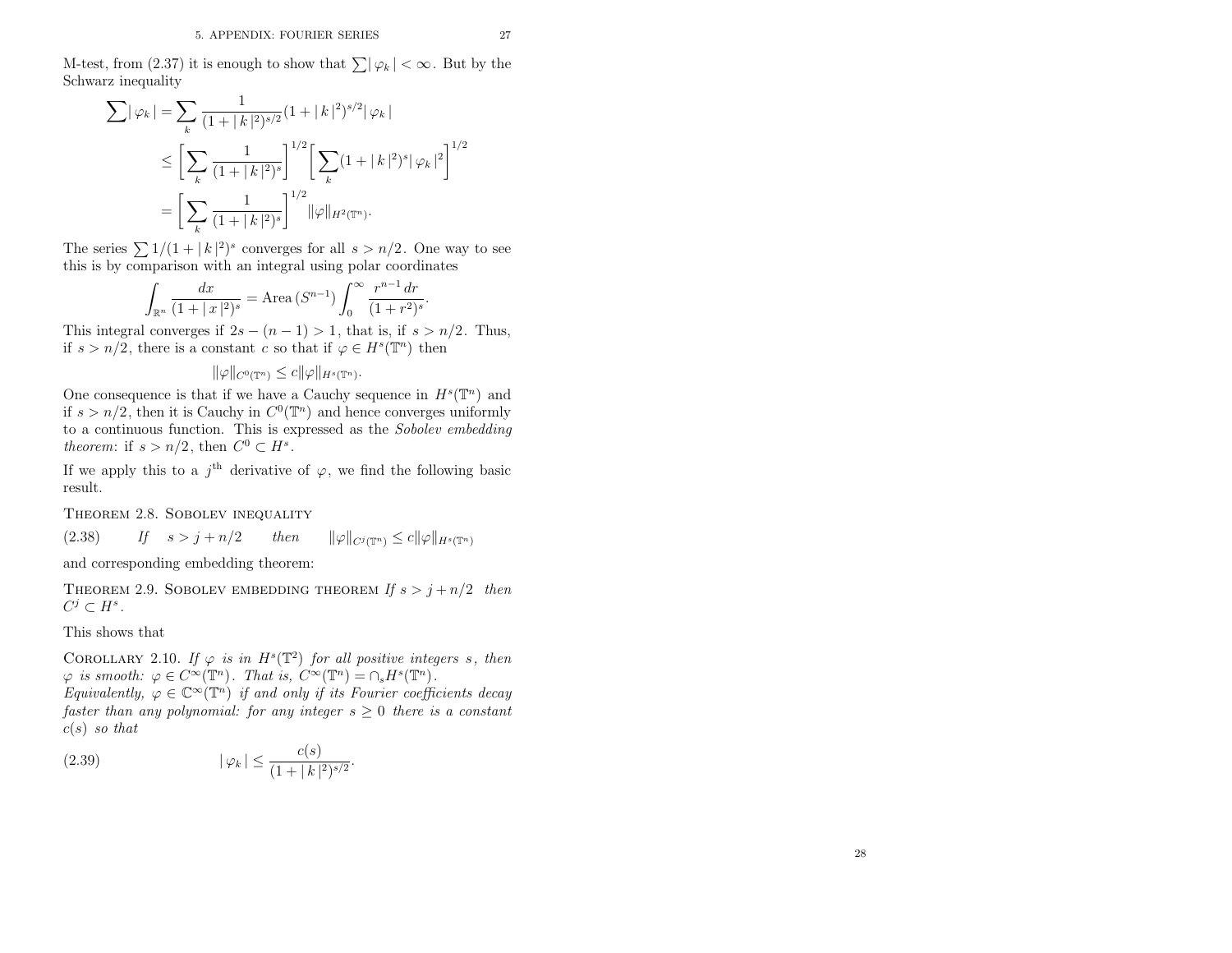$(x,t)$ 

x+ct

x

x-ct

 $(x_0, 0)$ 

t

The formula  $(3.2)$  implies an interesting identity we will need  $<sub>t</sub>$ </sub> soon. Let  $P$ ,  $Q$ ,  $R$ , and  $S$  be the successive vertices of a parallelogram whose sides consist of the four characteristic lines $x - ct = a$ ,  $x - ct = b$ ,  $x + ct = p$ , and  $x + ct = q$ . If  $u(x, t)$  is <sup>a</sup> solution of the wave equation, then

(3.3) 
$$
u(P) + u(R) = u(Q) + u(S).
$$

This is clear since  $u(P) = F(a) + G(p)$ ,  $u(Q) = F(a) + G(q)$ ,  $u(R) =$  $F(b) + G(q)$ , and  $u(S) = F(b) + G(p)$ .

a). Infinite string,  $-\infty < x < \infty$ . On physical grounds based on a). Infinite string,  $-\infty < x < \infty$ . On physical grounds based on experiments with the motion of particles, we anticipate that we should specify the following *initial conditions*:

(3.4) initial position 
$$
u(x, 0) = f(x)
$$
  
initial velocity  $u_t(x, 0) = g(x)$ .

Using these conditions we can uniquely determine  $F$  and  $G$  in (3.2). This gives  $d'Alembert's$  solution of the initial value problem  $(3.1)$ ,  $(3.4)$ :

(3.5) 
$$
u(x,t) = \frac{f(x+ct) + f(x-ct)}{2} + \frac{1}{2c} \int_{x-ct}^{x+ct} g(s) ds.
$$

Exercise: Consider the equation

(3.6) 
$$
u_{xx} - 3u_{xt} - 4u_{tt} = 0.
$$

a) Find a change of variable  $\xi = ax + bt$ ,  $\eta = cx + dt$  so that in the new coordinates the equation is the standard wave equation

$$
u_{\xi\xi}=u_{\eta\eta}.
$$

b) Use this to solve (3.6) with the initial conditions

$$
u(x, 0) = x^2, \ u_t(x, 0) = 2e^x
$$

It is instructive to note that the solution at  $(x, t)$  depends only on the initial data in the interval between the points  $x-ct$  and  $x+ct$  . This interval is called the domain of dependence of the point  $(x, t)$ .

Similarly, the initial data at a point  $(x_0, 0)$  can only affect the solution  $u(x, t)$  for points in the triangular region  $|x-x_0| \le ct$ . This region is called the *domain of influence* of the point  $(x_0, 0)$ 

CHAPTER <sup>3</sup>

### The Wave Equation

1. Introduction

Light and sound are but two of the <sup>p</sup>henomena for which the classical wave equation is <sup>a</sup> reasonable model. This study is one of the real success stories in mathematics and <sup>p</sup>hysics. It has led to the developmentof many valuable techniques.

### 2. One space dimension

Upon studying the motion of <sup>a</sup> vibrating string one is led to the simpledifferential equation

(3.1) $u_{tt} = c^2 u_{xx}$ 

where  $u(x, t)$  denotes the displacement of the string at the point x at time t and  $c > 0$  is a constant that involves the density and tension of the string. We'll shortly show how to interpret  $c$  as the velocity of the propagation of the wave.

By making the change of variables  $\xi = x - ct$  and  $\eta = x + ct$  in (3.1), we find

 $u_{\xi\eta}=0.$ 

Integrating this twice reveals the "general" solution  $u(\xi, \eta) = f(\xi) +$  $g(\eta)$  for any twice differentiable functions f and g. Untangling the change of variables <sup>g</sup>ive us the genera<sup>l</sup> solution of (3.1):

(3.2) 
$$
u(x,t) = F(x - ct) + G(x + ct).
$$

The term  $F(x-ct)$  represents a wave traveling to the right with velocity  $c$ . We saw this in the previous Section a) when we discussed the transport equation. The sketches there substantiate the statement thatc is the velocity of propagation of the wave. Similarly,  $G(x+ct)$  represents a wave traveling to the left with velocity  $c$ , so the general solution is composed of waves traveling in both directions. The two families of straight lines  $x-ct = \text{const}$ , and  $x+ct = \text{const}$  are the *characteristics* of the wave equation (3.1).

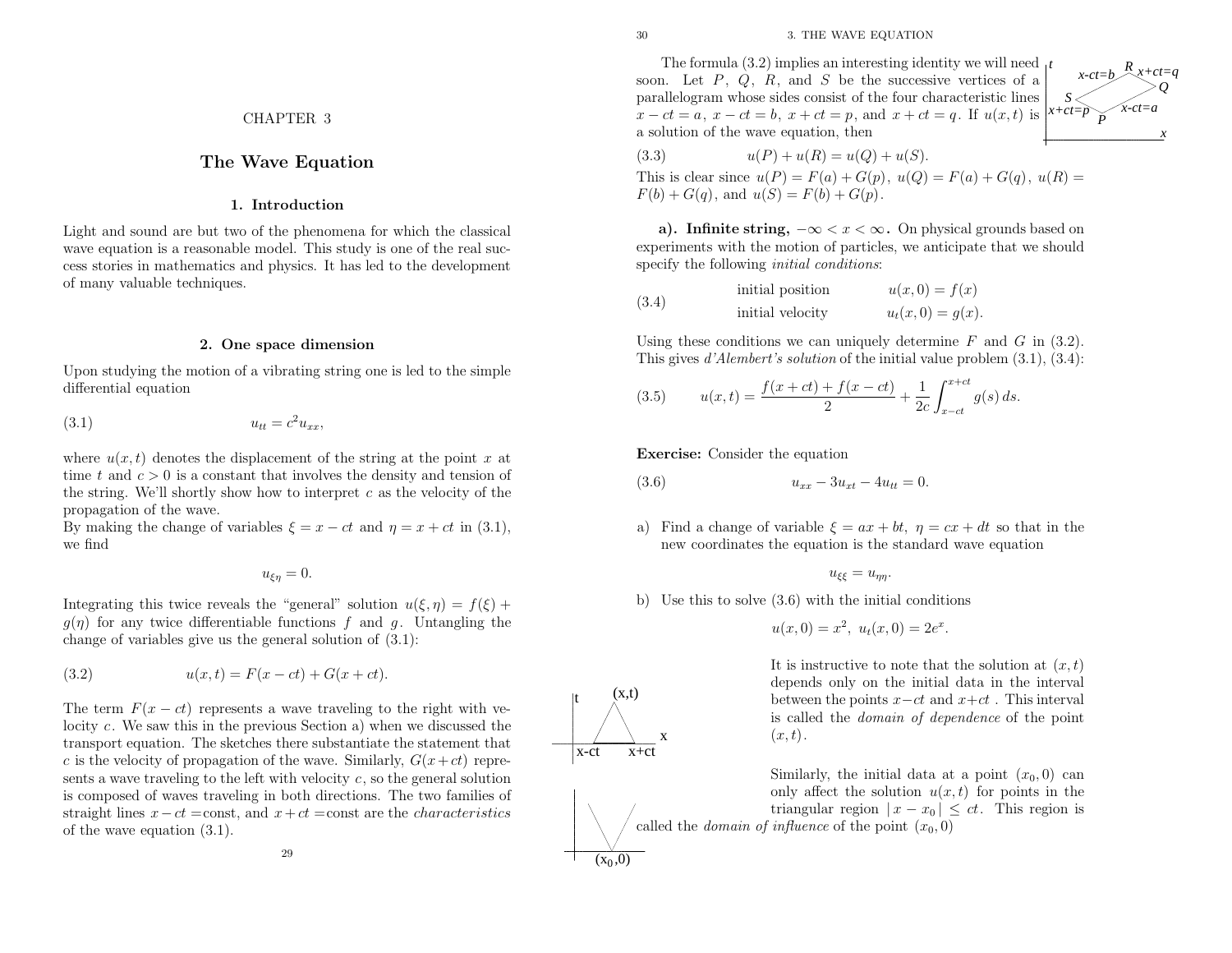SPECIAL CASE 1. As an example, we specify zero initial position and velocity but allow motion of the left end point:

(3.7)

 $u(x, 0) = 0$ ,  $u_t(x, 0) = 0$  for  $x > 0$ , while  $u(0,t) = h(t)$  for  $t > 0$ .

We'll assume that  $h(0) = 0$  to insure continuity at the origin.

The critical characteristic  $x = ct$  is important here. The domain of dependence of any point to the right of this line does not include the dependence of any point to the right of this line does not include thepositive t-axis. Thus, if  $x \ge ct$ , then  $u(x,t) = 0$ . Next we consider a point  $(\xi, \tau)$  above this characteristic. The simplest approach is to use the identity  $(3.3)$  with a characteristic parallelogram having its<br>base on the exitied ebenedativities  $x = ct$ . The base on the critical characteristic  $x = ct$ . The characteristic of the form  $x-ct = \text{const.}$  through  $(\xi, \tau)$  intersects the t-axis at  $t = \tau - \xi/c$ . Since  $u(x,t) = 0$  on the base of this parallelogram, then by (3.3) we conclude that  $u(\xi, \tau) = h(\tau \xi/c$ . To summarize, we see that  $\mathbf{L}$ we conclude that  $u(\xi, \tau) = h(\tau -$ <br>
narize, we see that  $(0, \tau - \xi/c)$ <br>  $u(x, t) = \begin{cases} 0 & \text{for} \quad 0 \le t \le x \\ h(t - x/c) & \text{for} \quad 0 \le x \le t. \end{cases}$ *t* $(0,π–ξ/c)$ *x*

SPECIAL CASE 2. A clever observation helps to solve the related problem for <sup>a</sup> semi-infinite string:

(3.8)

 $u(x, 0) = f(x), \quad u_t(x, 0) = g(x) \text{ for } x > 0, \quad \text{while}$  $u(0, t) = 0$  for  $t > 0$ .

The observation is that for the infinite string  $-\infty < x < \infty$ , if the The observation is that for the infinite string  $-\infty < x < \infty$ , if the initial position  $u(x, 0) = f(x)$  and velocity  $u_t(x, 0) = g(x)$  are odd functions, then so is the solution  $u(x, t)$  (proof?). Thus, to solve  $(3.8)$ we simply extend  $f(x)$  and  $g(x)$  to all of R as odd functions  $f_{odd}(x)$ and  $g_{odd}(x)$  and then use the d'Alembert formula (3.5).

Exercise: Carry this out explicitly for the special case where (3.8)holds with  $g(x) = 0$ . In particular, show that for  $x > 0$  and  $t > 0$ 

$$
u(x,t) = \begin{cases} \frac{1}{2}[f(x+ct) + f(x-ct)] & \text{for } x > ct\\ \frac{1}{2}[f(ct+x) - f(ct-x)] & \text{for } x < ct. \end{cases}
$$

The boundary condition at  $x = 0$  serves as a reflection. One can see this clearly from a sketch, say with the specific function  $f(x) =$  $(x-2)(3-x)$  for  $2 \le x \le 3$  and  $f(x) = 0$  for both  $0 \le x \le 2$  and  $x > 3$ .

General Case. For <sup>a</sup> semi-infinite string, the genera<sup>l</sup> problem withthe initial and boundary conditions

$$
u(x, 0) = f(x)
$$
,  $u_t(x, 0) = g(x)$ , for  $x > 0$ , while  $u(0, t) = h(t)$  for  $t > 0$ 

can now be solved by simply adding the solutions from the two special cases (3.7) (3.8) just treated.

**Exercise:** For the semi-infinite string  $0 < x$ , solve the initial-boundary value problem where the end at  $x = 0$  is free (Neumann boundary condition):

 $u(x, 0) = f(x), \quad u_t(x, 0) = g(x) \text{ for } x > 0, \quad \text{while } u_x(0, t) = 0 \text{ for } t > 0.$ 

c). Finite string:  $0 < x < L$ . In the case of a finite string, such as <sup>a</sup> violin string, one must evidently also say something about themotion of the end points  $x = 0$  and  $x = L$ . One typical situation is where we specify the position of these boundary points:

(3.9) left end:  $u(0,t) = \varphi(t)$ , right end:  $u(L,t) = \psi(t)$ .

Thus, if the ends are tied down we would let  $f(t) = g(t) = 0$ . The equations  $(3.9)$  are called *boundary conditions*. As an alternate, one can impose other similar boundary conditions. Thus, if the right endis allowed to move freely and the left end is fixed  $(\varphi(t) = \psi(t) = 0)$ , then the above boundary conditions become

(3.10) 
$$
u(0,t) = 0 \qquad \frac{\partial u}{\partial x}(L,t) = 0,
$$

The condition at  $x=L$  asserts the slope is zero there (that the slope at <sup>a</sup> free end is zero follows from <sup>p</sup>hysical considerations not <sup>g</sup>iven here). There is no simple "closed form" solution of the mixed initial-boundaryvalue problem  $(3.1),(3.4),(3.9)$ , even in the case  $f(t) = g(t) = 0$ . The standard procedure one uses is separation of variables (see section c) below). The solution is found as <sup>a</sup> Fourier series.

d). Conservation of Energy. For both <sup>p</sup>hysical and mathematical reasons, it is important to consider the energy in <sup>a</sup> vibrating string. Here we work with an infinite string.

(3.11) 
$$
E(t) = \frac{1}{2} \int_{-\infty}^{\infty} (u_t^2 + c^2 u_x^2) dx
$$

The term  $u_t^2$  is for the kinetic energy and  $c^2u_x^2$  the potential energy. (Here we have assumed the mass density is 1; otherwise  $E(t)$  should be multiplied by that constant.) For this integral to converge, we need toassume that  $u_t$  and  $u_x$  decay fast enough at  $\pm \infty$ . From the d'Alembert formula (3.5), this follows if the initial conditions decay at infinity.

We prove energy is conserved by showing that  $dE/dt = 0$ . This is a straightforward computation involving one integration by parts — in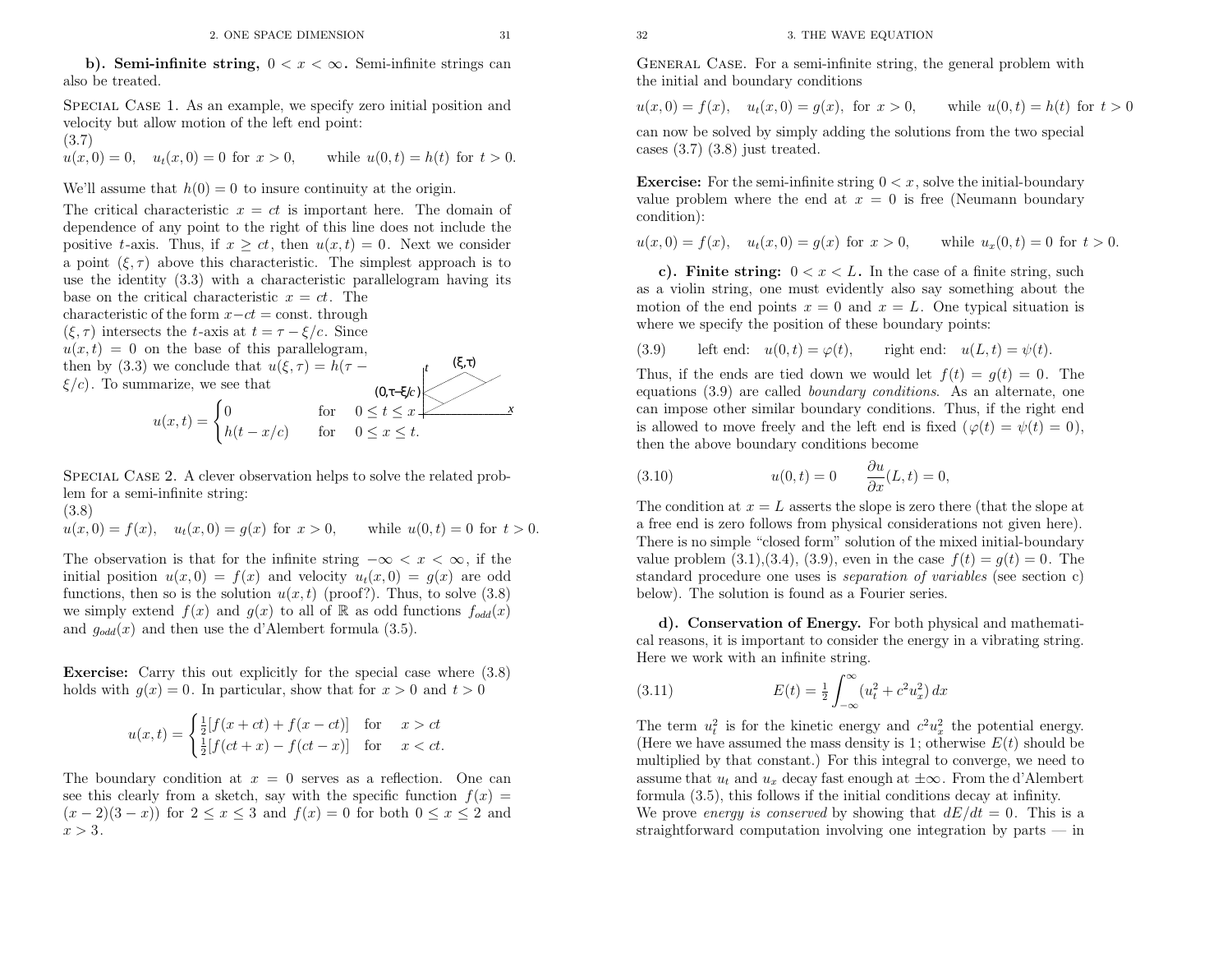which the boundary terms don't appear because of the decay of thesolution at infinity.

$$
(3.12) \quad \frac{dE}{dt} = \int_{-\infty}^{\infty} (u_t u_{tt} + c^2 u_x u_{xt}) \, dx = \int_{-\infty}^{\infty} u_t (u_{tt} - c^2 u_{xx}) \, dx = 0,
$$

where in the last step we used the fact that  $u$  is a solution of the wave equation.

#### Exercises

1. For a finite string  $0 < x < L$  with zero boundary conditions:  $u(0, t) = u(L, t) = 0$ , define the energy as

(3.13) 
$$
E(t) = \frac{1}{2} \int_0^L (u_t^2 + c^2 u_x^2) dx.
$$

 Show that energy is conserved. Show that energy is also conservedif one uses the free boundary condition  $\partial u/\partial x = 0$  at either — or both — endpoints.

2. For a finite string  $0 < x < L$  let u be a solution of the modified wave equation

(3.14) 
$$
u_{tt} + b(x,t)u_t = u_{xx} + a(x,t)u_x
$$

with zero Dirichlet boundary conditions:  $u(0,t) = u(L,t) = 0$ , where we assume that  $|a(x,t)|, |b(x,t)| < M$  for some constant <br>*M* Define the energy by (3.13) M. Define the energy by  $(3.13)$ .<br>a) Show that  $E(t) \leq e^{\alpha t} E(0)$  for

- a) Show that  $E(t) \leq e^{\alpha t} E(0)$  for some constant  $\alpha$  depending only on M. [SUGGESTION: Use the inequality  $2ab \leq a^2 + b^2$ .]<br>What happens if you replace the Dirichlet boundary cond
- b) What happens if you replace the Dirichlet boundary conditionsby the Neumann boundary condition  $\nabla u \cdot N = 0$  on the bound-<br>cm: (ends) of the string? ary (ends) of the string?
- c) Generalize part a) to a bounded region  $\Omega$  in  $\mathbb{R}^n$ .

#### 3. Two and three space dimensions

In higher space dimensions, the wave equation is  $u_{tt} = c^2 \Delta u$ . Thus, in two and three space dimensions

(3.15) 
$$
u_{tt} = c^2 (u_{xx} + u_{yy})
$$
 and  $u_{tt} = c^2 (u_{xx} + u_{yy} + u_{zz}).$ 

Two dimensional waves on <sup>a</sup> drum head and waves on the surface of <sup>a</sup> lake are described by the first equation while sound and light waves are described by the second. Just as in the one dimensional case we can prescribe the initial position and initial velocity of the solution. Forinstance, in two space variables

| (3.16) | initial position | $u(x, y, 0) = f(x, y)$    |
|--------|------------------|---------------------------|
| (3.17) | initial velocity | $u_t(x, y, 0) = g(x, y).$ |

 $\mathbb{R}^2$  and  $\mathbb{R}^3$ . There are standard formulas for the solution of the *initial value problem* (the term Cauchy problem is often called).

TECHNICAL OBSERVATION Let  $x = (x_1, \ldots, x_n) \in \mathbb{R}^n$ . Say we want to solve

(3.18) 
$$
u_{tt} = \Delta u
$$
, with  $u(x, 0) = f(x)$  and  $u_t(x, 0) = g(x)$ .

Let  $v(x, t)$  and  $w(x, t)$ , respectively, be the solutions of

(3.19) 
$$
v_{tt} = \Delta v
$$
, with  $v(x, 0) = 0$  and  $v_t(x, 0) = f(x)$ .

and

(3.20) $w_{tt} = \Delta w$ , with  $w(x, 0) = 0$  and  $w_t(x, 0) = g(x)$ .

Then  $v_t$  also satisfies the wave equation but with initial conditions  $v_t(x,0) = f(x)$  and  $v_{tt} = 0$ . Thus the solution of (3.18) is  $u(x,t) =$  $v_t(x, t) + w(x, t)$ . Since both (3.19) and (3.20) have zero initial position, one can find  $u(x, t)$  after solving only problems like  $(3.20)$ . This is utilized to obtain the following two formulas.

For the two (space) dimensional wave equation it is(3.21)

$$
u(x, y, t) = \frac{1}{2\pi c} \frac{\partial}{\partial t} \iint_{r \le ct} \frac{f(\xi, \eta)}{\sqrt{c^2 t^2 - r^2}} d\xi d\eta + \frac{1}{2\pi c} \iint_{r \le ct} \frac{g(\xi, \eta)}{\sqrt{c^2 t^2 - r^2}} d\xi d\eta,
$$

where  $r^2 = (x - \xi)^2 + (y - \eta)^2$ .

In three (space) dimensions one has(3.22)

$$
u(x, y, z, t) = \frac{1}{4\pi c^2} \frac{\partial}{\partial t} \left( \iint_{r=ct} f(\xi, \eta, \zeta) dA \right) + \frac{1}{4\pi c^2 t} \iint_{r=ct} g(\xi, \eta, \zeta) dA,
$$

where  $r^2 = (x - \xi)^2 + (y - \eta)^2 + (z - \zeta)^2$  and dA is the element of surface area on the sphere centered at  $(x, y, z)$  with radius  $r = ct$ .

STONS<br>
get of the decay of the solution in E4 and Corrulas for the solution in E4 and Corrulas for the solution of the ratios of  $\left(\frac{3}{2}, \frac{1}{2}\right)$  ( $\left(\frac{3}{2}, \frac{1}{2}\right)$  and  $\left(\frac{3}{2}, \frac{1}{2}\right)$  become the solution of t These are called *Kirchoff's formulas*. It is simplest first to obtain the formula in the three space dimensional case (3.22), and then obtain the two dimensional case (3.21) from the special three dimensional casewhere the initial data  $f(x, y, z)$  and  $g(x, y, z)$  are independent of z.<br>This observation is called *Hadamard's method of descent*. alled *Hadamard's method of descent*.

#### Exercises

1. Maxwell's equations for an electromagnetic field  $E(x, t) = (E_1, E_2, E_3)$ ,  $B(x, t) = (B_1, B_2, B_3)$  in a vacuum are

 $E_t = \text{curl } B, \quad B_t = -\text{curl } E, \quad \text{div } B = 0, \quad \text{div } E = 0.$ 

Show that each of the components  $E_j$  and  $B_j$  satisfy the wave equation  $u_{tt} = u_{xx}$ . Also, show that if initially div  $B(x, 0) = 0$  and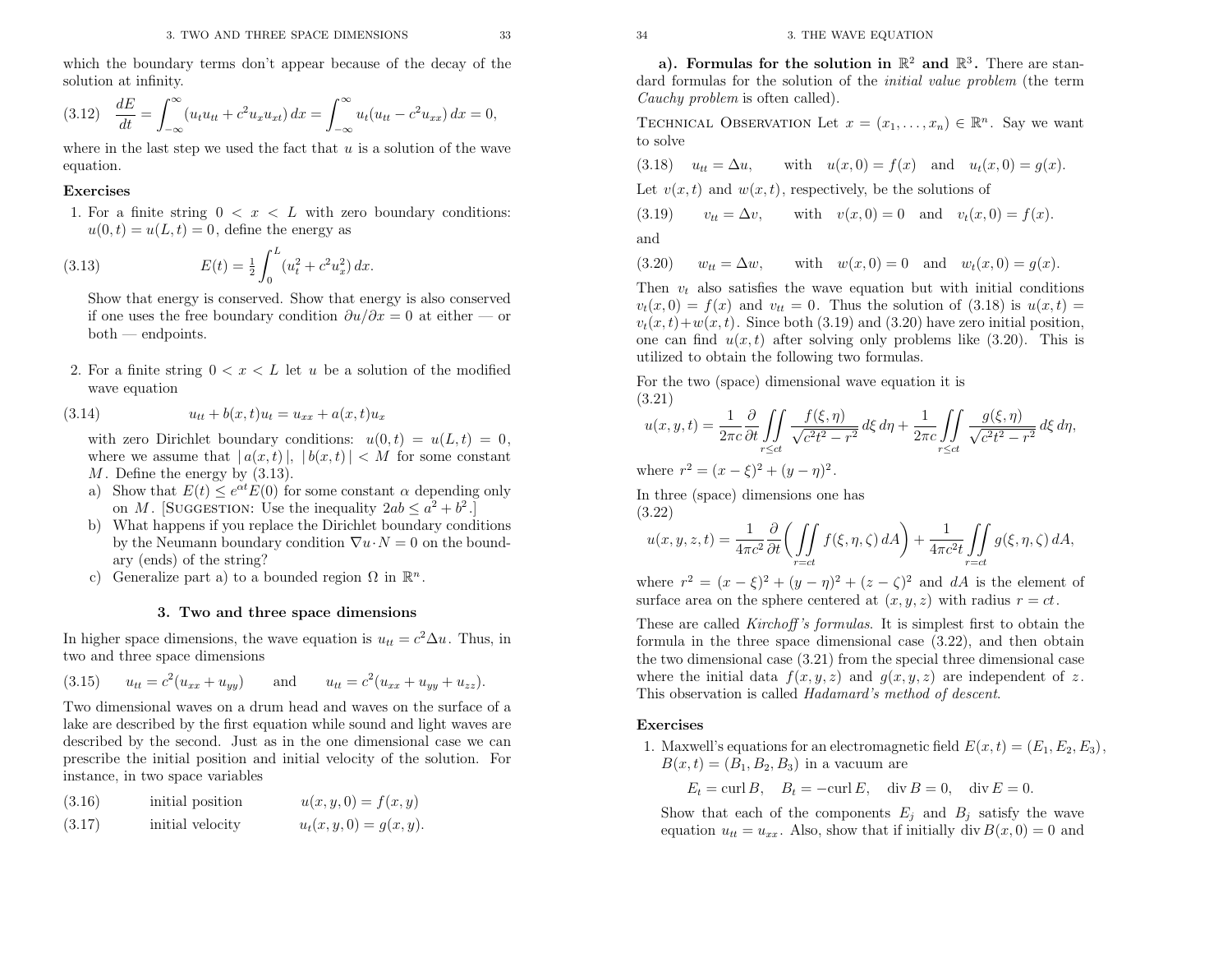$\operatorname{div} E(x, 0) = 0$ , then  $\operatorname{div} B(x, t) = 0$  and  $\operatorname{div} E(x, t) = 0$  for all  $t > 0$ .

2. Let  $x = (x_1, \ldots, x_n) \in \mathbb{R}^n$  and consider the equation

$$
\frac{\partial^2 u}{\partial t^2} = \sum_{j,k=1}^n a_{jk} \frac{\partial^2 u}{\partial x_j \partial x_k}
$$

where the coefficients  $a_{jk}$  are constants and (without loss of generality — why?)  $a_{kj} = a_{jk}$ . If the matrix  $A = (a_{jk})$  is positive definite, show there is a change of variable  $x = Sy$ , where S is an  $n \times n$  invertible matrix, so that in these new coordinates the equation becomes the standard wave equation

,

$$
\frac{\partial^2 u}{\partial t^2} = \sum_{\ell=1}^n \frac{\partial^2 u}{\partial^2 y_\ell}
$$

b). Domain of dependence and finite signal speed. As before, it is instructive to examine intersection of the domain of dependence with the plane  $t = 0$ , in other words, to determine the points  $x$  for which the initial data can influence the signal at <sup>a</sup> later time. In the two dimensional case (3.21), the intersection of the domain of dependence of the solution at  $(x_0, y_0, t_0)$ with the plane  $t = 0$  is the entire disc  $r \le ct_0$ , while in the three dimensional case (3.22), the domain of dependence is only the sphere  $r = ct_0$ , not the solid ball  $r \le ct_0$ . Physically, this is inter-<br>noted to mean that two dimensional masses travel preted to mean that two dimensional waves travel with a maximum speed  $c$ , but may move slower,  $\lambda x$ while three dimensional waves always propagatewith the exact speed  $c$ . *tct*1. This was seven from the same section of the same of the same of the same section of the same section of the same section of the same section of the same section of the same section of the same section of the same secti

This difference in observed in daily life. If one drops <sup>a</sup> pebble into <sup>a</sup> calm pond, the waves (ripples) move outward from the center but ripples persist even after the initial wave has passed. On the other hand, an analogous light wave, such as <sup>a</sup> flash of light, moves outward as <sup>a</sup> sharply defined signal and does not persist after the initial wave has passed. Consequently, it is quite easy to transmit high fidelity waves in three dimensions — but not in two. Imagine the problems in attempting to communicate using something like Morse code withwaves on the surface of <sup>a</sup> pond.

For the two space variable wave equation, the *characteristics* are the surfaces of all light cones  $(x - \xi)^2 + (y - \eta)^2 = c^2 t^2$ . In three space surfaces of all light cones  $(x - \xi)^2 + (y - \eta)^2 = c^2 t^2$ . In three space<br>dimensions, the characteristics are the three dimensional light cones. They are the hypersurfaces in space-time with  $(x - \xi)^2 + (y - \eta)^2 +$  $(z - \zeta)^2 = c^2 t^2$ .

 $x = (x_1, \ldots, x_n)$  and let  $u(x, t)$  be a smooth solution of the *n*dimensional wave equation

(3.23) 
$$
u_{tt} = c^2 \Delta u
$$
 where  $\Delta u = u_{x_1 x_1} + \dots + u_{x_n x_n}$ ,

with initial data

(3.24) 
$$
u(x, 0) = f(x), \qquad u_t(x, 0) = g(x)
$$

( Physicists often write the Laplacian,  $\Delta$ , as  $\nabla^2$ . Some mathematicians define  $\Delta$  with a minus sign, so for them, in  $\mathbb{R}^1$ ,  $\Delta u = -u''$ . Thus, one must be vigilant about the sign convention.)

a). Conservation of energy. Just as in the one dimensional case, we use the energy

$$
E(t) = \frac{1}{2} \int_{\mathbb{R}^n} (u_t^2 + c^2 |\nabla u|^2) \, dx,
$$

where we assume the solution is so small at infinity that this integral (and those below) converges. To prove conservation of energy, we showthat  $dE/dt = 0$ , The computation is essentially identical to the one dimensional case we did above, only here we replace the integration byparts by the divergence theorem.

$$
\frac{dE}{dt} = \int_{\mathbb{R}^n} (u_t u_{tt} + c^2 \nabla u \cdot \nabla u_t) dx = \int_{\mathbb{R}^n} u_t (u_{tt} - c^2 \Delta u) dx = 0.
$$

An immediate consequence of this is the uniqueness result: the wave equation (3.23) with initial conditions (3.24) has at most one solution. For if there were two solutions, v and w, then  $u := v - w$  would be <sup>a</sup> solution of the wave equation with zero initial data, and hence zeroinitial energy. Since energy,  $E(t)$ , is conserved,  $E(t) = 0$  for all time  $t \geq 0$ . Because the integrand in E is a sum of squares, then  $u_t = 0$ and  $\nabla u = 0$  for all  $t \geq 0$ . Thus  $u(x,t) \equiv \text{const.}$  However  $u(x,0) = 0$ so this constant can only be zero.

In two and three space dimensions this uniqueness also follows from the explicit formulas (3.21)–(3.22). However, the approac<sup>h</sup> using energyalso works when there are no explicit formulas.

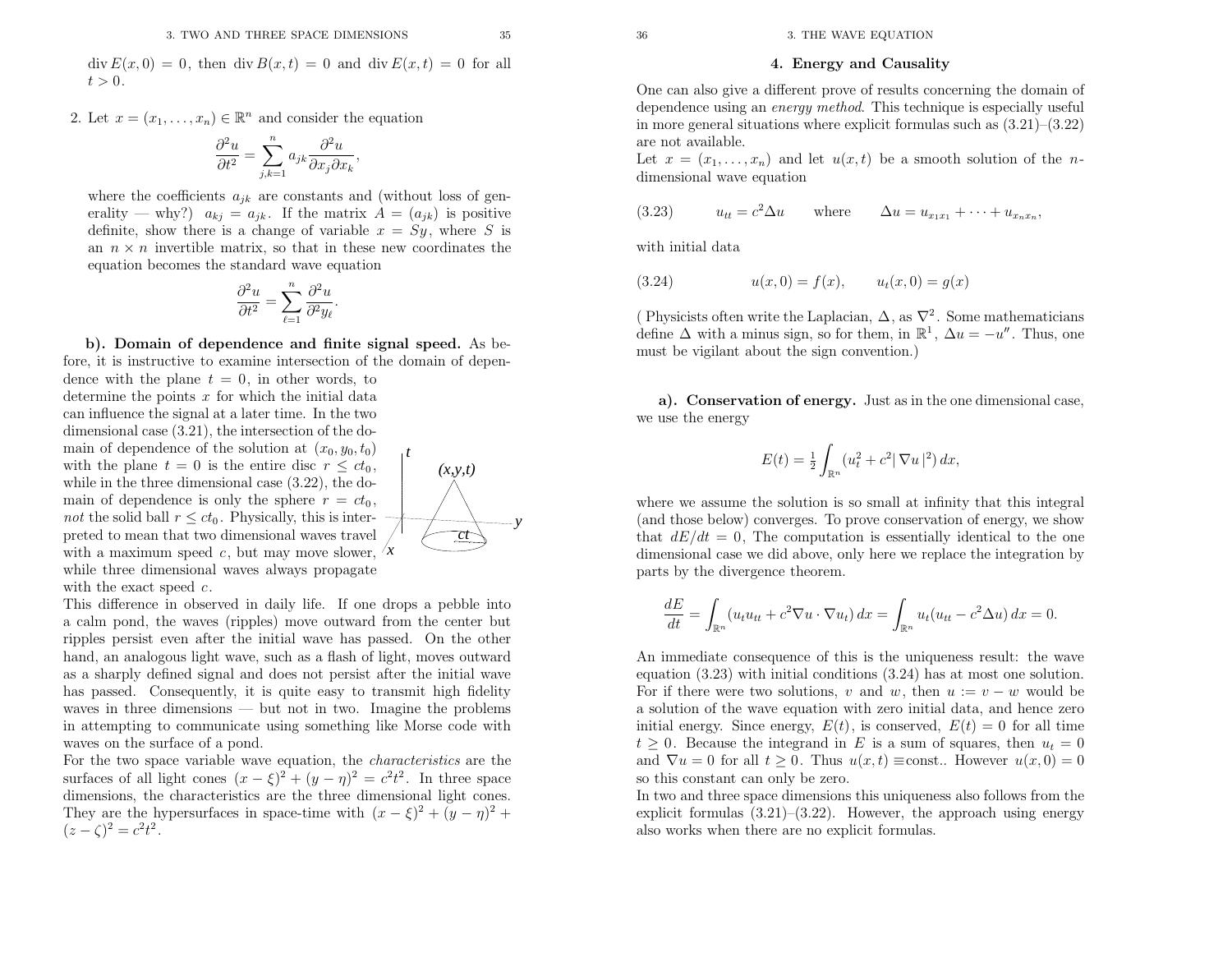<sup>38</sup> 3. THE WAVE EQUATION

b). Causality — using energy. Energy <sup>g</sup>ives another approac<sup>h</sup> to determine the domains of dependence and influence of the wave equation. Let  $P = (X, T)$  be a point in space-time and let

$$
\mathcal{K}_P = \{ (x, t) \colon ||x - X|| \le c | t - T | \}
$$

be the *light cone* with apex  $P$ . This cone has two parts, that with  $t > T$  is the future light cone while that with  $t < T$ In the two and three (space) dimensional case, from the explicit formulas for the solution we have seenthat the value of the solution at  $P$  only depends on points in the past light cone, and can only influence the solution at points in the future light cone. Here we <sup>g</sup>ive another demonstration of this that does notrely on the earlier explicit formulas.

First, say  $t_1 < T$  and let  $D(t_1)$  be the intersection of  $\mathcal{K}_P$  with the plane  $t = t_1$ . Define the "energy" function as

$$
E(t) = \frac{1}{2} \int_{D(t)} (u_t^2 + c^2 |\nabla u|^2) dx.
$$

THEOREM 3.1. If  $u(x,t)$  is a solution of the wave equation, and if  $t_1 < t_2 < T$ , then

$$
\frac{1}{2} \int_{D(t_2)} (u_t^2 + c^2 |\nabla u|^2) \, dx \le \frac{1}{2} \int_{D(t_1)} (u_t^2 + c^2 |\nabla u|^2) \, dx,
$$

that is, energy  $E(t)$  is non-increasing for  $t \leq T$ Consequently, if for some  $t_1 < T$  we have  $u(x, t_1) = 0$  and  $u_t(x, t_1) = 0$ for all  $x \in D(t_1)$ , then  $u(x,t) = 0$  for all points in the cone with  $t_1 \leq t \leq T$ .

**PROOF:** We will show that  $dE(t)/dt \leq 0$  for  $0 \leq t \leq T$ . In  $\mathbb{R}^n$  we use spherical coordinates centered at X, we have  $dx = dr d\omega_r$ , where  $d\omega_r$  is the element of "area" on the  $n-1$  sphere of radius r. Since the radius of the ball  $D(t)$  is  $c(T-t)$  we find that

$$
E(t) = \frac{1}{2} \int_0^{c(T-t)} \left( \int_{S(r)} \left( u_t^2 + c^2 |\nabla u|^2 \right) d\omega_r \right) dr,
$$

where  $S(r)$  is the  $n-1$  sphere (in the plane) with radius r and centered at  $(X, t)$ . Hence

$$
\frac{dE}{dt} = \int_{D(t)} \left( u_t u_{tt} + c^2 \nabla u \cdot \nabla u_t \right) dx - \frac{c}{2} \int_{S(c(T-t)))} \left( u_t^2 + c^2 |\nabla u|^2 \right) d\omega_{c(T-t)}.
$$

Note that the integral on the right is just

$$
\int_{\partial D(t)} \left( u_t^2 + c^2 |\nabla u|^2 \right) dA,
$$

where  $dA$  is the element of "area" on  $\partial D(t)$ . Since

$$
\nabla u \cdot \nabla u_t = \nabla \cdot (u_t \nabla u) - u_t \Delta u,
$$

then by the divergence theorem we have

$$
\int_{\partial D(t)} \nabla u \cdot \nabla u_t = \int_{\partial D(t)} u_t (\nabla u \cdot \nu) dA - \int_{D(t)} u_t \Delta u dx,
$$

where  $\nu$  is the unit outer normal vector to  $\partial D(t)$ . Upon substituting into the formula for  $dE/dt$ , we find

$$
E'(t) = \int_{D(t)} u_t(u_{tt} - c^2 \Delta u) dx + \frac{c}{2} \int_{\partial D(t)} \left[ 2cu_t \nabla u \cdot \nu - \left( u_t^2 + c^2 |\nabla u|^2 \right) \right] dA.
$$

Next, we note that  $u_{tt} = c^2 \Delta u$  so the first integral is zero. For the second term we use the standard inequality  $2ab \le a^2 + b^2$  for any real a, b to obtain the estimate

$$
|2cu_t\nabla u\cdot\nu|\leq+2c|u_t\nabla u|\leq u_t^2+c^2|\nabla u|^2.
$$

Consequently,  $E'(t) \leq 0$ . This completes the proof.

There are two immediate consequences of the energy inequality of thistheorem.

COROLLARY 3.2 (uniqueness). . There is at most one solution of the inhomogeneous wave equation  $u_{tt} - c^2 \Delta u = f(x, t)$  with initial data  $\langle u, \Omega \rangle$  $(3.24).$ 

COROLLARY 3.3 (domain of influence). . Let u be a solution of the initial value problem  $(3.23)$ – $(3.24)$ . If  $u(x, 0)$  and  $u_t(x, 0)$  are zero<br>subjects the hell  $\lim_{x \to a} V \| \leq c_1$ , then for the  $c_2$  the solution  $u(x, t)$  is outside the ball  $\{||x-X|| < \rho\}$ , then for  $t > 0$ , the solution  $u(x,t)$  is zero outside the forward light cone  $\{ ||x - X|| < \rho + ct \}$ ,  $t > 0$ .

Thus, for  $t > 0$ , the domain of influence of the ball  $\{|x - X|| < \rho\}$ is contained in the cone  $\{ ||x - X|| < \rho + ct \}$  in the sense that if one changes in the initial data only in this ball, then the solution can changeonly in the cone.

**Exercise:** Let  $u(x, t)$  be a solution of the wave equation (3.14) for  $x \in \mathbb{R}$ . Use an energy argument to show that the solution u has the same domain of dependence and range of influence as in the special case where  $a(x,t) = b(x,t) = 0$ .

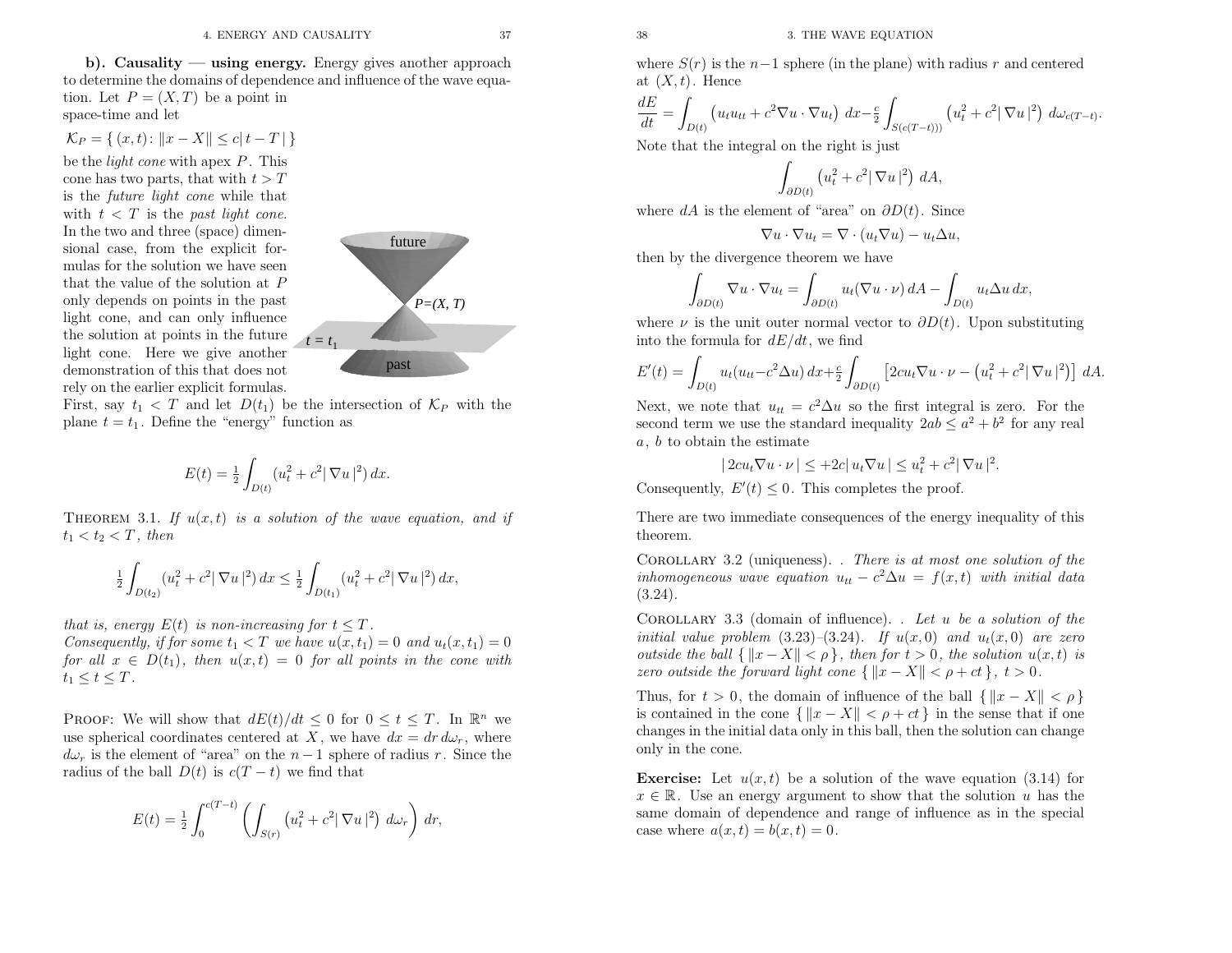c). Mixed Initial-Boundary Value Problems. The above formulas (3.21), (3.22) were for waves in all of space. In the case of <sup>a</sup>vibrating membrane  $\Omega$ , we must also impose boundary values on  $\partial\Omega$ , the boundary of Ω. Similarly, in the case of light or sound waves outside of  $\Omega$ , we put boundary conditions on both  $\partial\Omega$  and at "infinity" (this is sometimes referred to as an exterior problem, while <sup>a</sup> vibrating membrane is an *interior* problem. Just as for the vibrating string (... ), two typical boundary conditions are

(3.25) 
$$
u(x,t) = f(x,t) \text{ for } x \in \partial\Omega \text{ (Dirichlet conditions)}
$$

$$
\frac{\partial u}{\partial \nu}(x,t) = g(x,t) \text{ for } x \in \partial\Omega \text{ (Neumann conditions)},
$$

where  $\partial/\partial \nu$  means the directional derivative in the outer normal direction to  $\partial\Omega$ . Of course this presumes that the boundary is smooth enoug<sup>h</sup> to have an outer normal direction. One also has situations where one of these conditions holds on part of the boundary and theother on another part. The vibrating string (3.10) is an example.

We now restrict our attention to waves in a bounded region  $\Omega$ , such as <sup>a</sup> vibrating membrane, and use the method of separation of variables to solve the wave equation with homogeneous Dirichlet boundaryconditions:

- (3.26) $u_{tt} = \Delta u$
- $u(x,t) = 0$  for  $x \in \partial\Omega$ , (3.26a)
- $u(x, 0) = f(x), \qquad u_t(x, 0) = g(x),$ (3.26b)

where we have let  $c = 1$ . We seek special *standing wave solutions* in the form of <sup>a</sup> product

$$
(3.27) \t\t u(x,t) = W(x)T(t).
$$

If one takes <sup>a</sup> sequence of <sup>p</sup>hotographs of such <sup>a</sup> solution at varioustimes  $t_1, t_2, \ldots$ , then you see the graph of  $W(x)$  multiplied by the factor  $T(t)$ . The wave does not move horizontally, only up and down. In order to satisfy the boundary condition (3.26a) we need  $W(x) = 0$ for  $x \in \partial \Omega$ . Substituting (3.27) into the wave equation we find that

$$
\frac{\Delta W(x)}{W(x)} = \frac{T''(t)}{T(t)}.
$$

Since the left side depends only on  $x$  while the right depends only on t, they must both be equal to a constant, say  $\gamma$ . Thus we obtain the two equations

(3.28) 
$$
T'' - \gamma T = 0 \qquad \Delta W = \gamma W.
$$

We next observe that for <sup>a</sup> non-trivial solution (3.27) we must have $\gamma$  < 0. To see this, multiply  $\Delta W = \gamma W$  by W and integrate by parts

over Ω:

$$
\gamma \int_{\Omega} W^2(x) \, dx = \int_{\Omega} W(x) \Delta W(x) \, dx = - \int_{\Omega} |\nabla W|^2 \, dx,
$$

where we use the boundary condition  $W(x) = 0$  on  $\partial\Omega$  to eliminate the boundary term. Solving this for  $\gamma$  we clearly see that  $\gamma < 0$ . In view of this, it will be convenient to write  $-\gamma = \lambda$ , so  $\lambda > 0$ . Then we have

(3.29) 
$$
-\Delta W = \lambda W
$$
 in  $\Omega$   $w = 0$  on  $\partial \Omega$ 

with

(3.30) 
$$
\lambda = \frac{\int_{\Omega} |\nabla W|^2 dx}{\int_{\Omega} |W|^2 dx}.
$$

Thus  $\lambda$  is an eigenvalue of the operator,  $-\Delta$  with corresponding eigenfunction  $W(x)$ . For a membrane  $\Omega$ , these eigenvalues are essentially the squares of the various frequencies with which the membrane can vibrate and the eigenfunctions are the normal modes. It turns out thatonly a discrete sequence of eigenvalues  $0 < \lambda_1 \leq \lambda_2 \leq \cdots$  are possible with  $\lambda_j \to \infty$  as  $j \to \infty$ . Write the corresponding eigenfunctions as  $\varphi_j$ . From (3.28) the functions  $T_j(t) = a_j \cos \sqrt{\lambda_j} t + b_j \sin \sqrt{\lambda_j} t$  so the standing wave solutions (3.27) are

(3.31) 
$$
u_j(x,t) = \left(a_j \cos \sqrt{\lambda_j} t + b_j \sin \sqrt{\lambda_j} t\right) \varphi_j(x),
$$

where the  $a_j$  and  $b_j$  are arbitrary constants.

Next we seek the solution of (3.26), (3.26a), (3.26b) as <sup>a</sup> linear combination of these special standing wave solutions:

(3.32) 
$$
u(x,t) = \sum (a_j \cos \sqrt{\lambda_j} t + b_j \sin \sqrt{\lambda_j} t) \varphi_j(x).
$$

To satisfy the initial conditions (3.26b) we choose the constants  $a_j$  and  $b_j$  so that

$$
f(x) = \sum a_j \varphi_j(x) \qquad g(x) = \sum b_j \sqrt{\lambda_j} \varphi_j(x).
$$

It is always possible to find these constants because the eigenfunctions $\varphi_j$  are a complete orthonormal set on  $L_2(\Omega)$ . This series formally satisfies the differential equation, boundary conditions, and initial conditions. If  $f$  and  $g$  are sufficiently differentiable, then one can legitimately differentiate the above infinite series term-by-term to rigorously<br>weight that  $u(x,t)$  is an hancet selution verify that  $u(x, t)$  is an honest solution.

We can carry out these computations in only the simplest situations. The most basic is for a vibrating string of length  $\pi$ , so we let  $\Omega = \{ 0 \le \pi \le -1 \}$ . Then  $(2, 20)$  is  $x < \pi$  }. Then (3.29) is

$$
W'' + \lambda W = 0, \qquad W(0) = 0, \quad W(\pi) = 0.
$$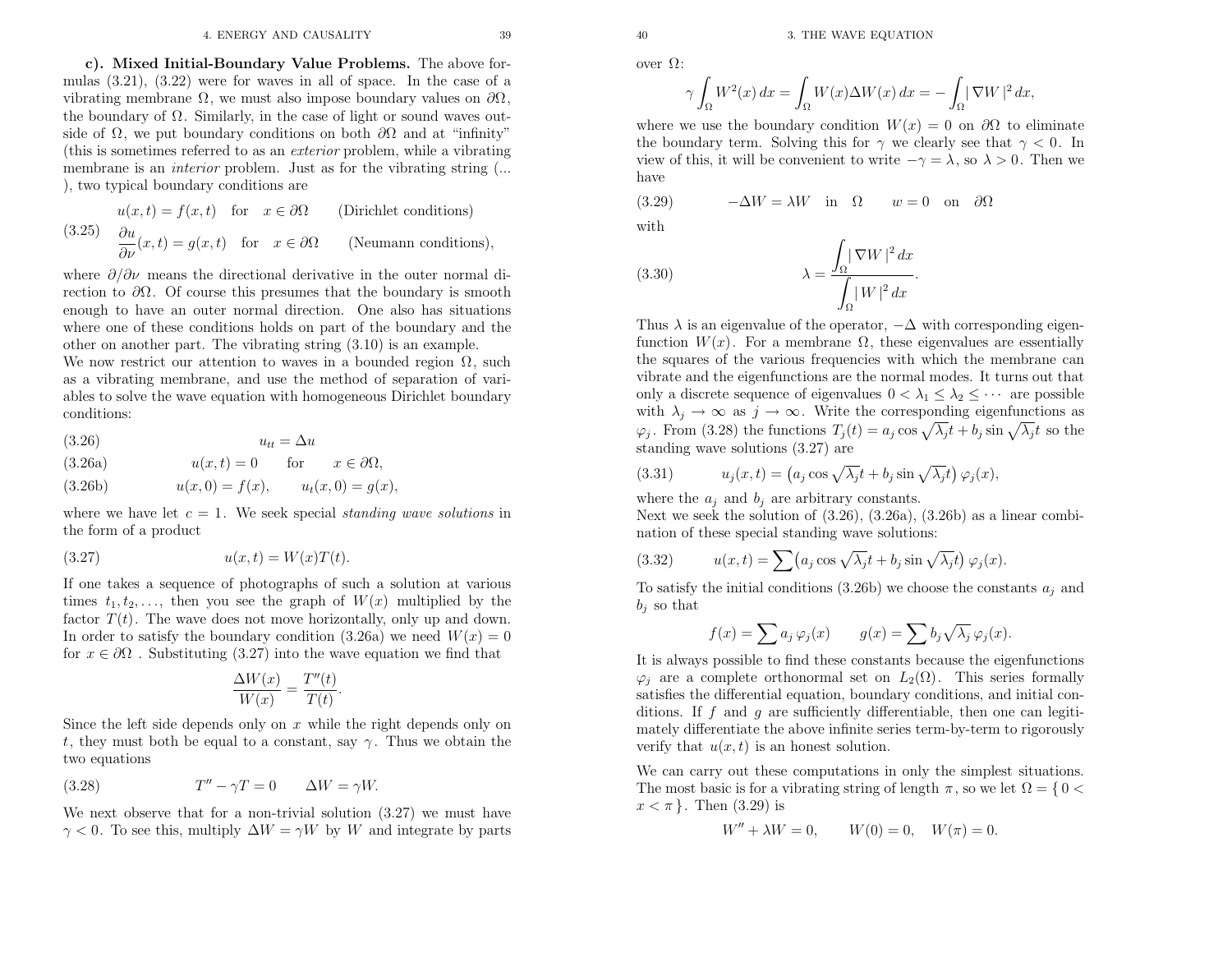Thus  $W(x) = A \cos \sqrt{\lambda} t + B \sin \sqrt{\lambda} t$ . Now  $W(0) = 0$  implies that  $A = 0$ . Then to obtain a non-trivial solution,  $W(\pi) = 0$  implies that  $\lambda_k = k^2$ ,  $k = 1, 2, ...$  so the eigenfunctions are  $\varphi_k(x) = \sin kx$ ,  $k = 1, 2, \ldots$  and the series (3.31) is a classical Fourier series. The lowest eigenvalue,  $\lambda_1$ , is the fundamental tone of the string while the higher eigenvalues <sup>g</sup>ive the possible "overtones" or "harmonics".

#### Exercises:

- 1. In the above, investigate what happens if you replace the Dirichletboundary condition  $u(x, t) = 0$  for  $x \in \partial\Omega$  by homogeneous Neumann boundary condition  $\partial u/\partial N = 0$  for  $x \in \partial \Omega$ . Note here that  $\lambda = 0$  is now an eigenvalue. What is the corresponding eigenfunction? Carry out the details for a vibrating string on the interval  $0 < x < \pi$ .
- 2. Find the motion  $u(x,t)$  of a string  $0 \le x \le \pi$  whose motion is damped:

$$
u_{tt} + 3u_t = u_{xx},
$$

with

- $u(x, 0) = \sin 3x 2 \sin 5x$ ,  $u_t x, 0 = 0$ ,  $u(0, t) = u(\pi, t) = 0$ .
- 3. Prove the uniqueness of this solution of the problem (3.26) by an"energy" argument using (3.13).

### 5. Variational Characterization of the Lowest Eigenvalue

The formula (3.30) is essentially identical to the formula  $\lambda = \langle x, Ax \rangle / ||x||^2$ for the eigenvalues of <sup>a</sup> self-adjoint matrix <sup>A</sup>. <sup>A</sup> standard fact in linear algebra is that the lowest eigenvalue is given by  $\lambda_1 = \min_{x \neq 0} \langle x, Ax \rangle / ||x||^2$ (proof?). It is thus natural to surmise that the lowest eigenvalue of theLaplacian satisfies

(3.33) 
$$
\lambda_1 = \min \frac{\int_{\Omega} |\nabla \varphi|^2 dx}{\int_{\Omega} |\varphi|^2 dx},
$$

where the minimum is taken over all  $C<sup>1</sup>$  functions that satisfy the Dirichlet boundary condition  $\varphi = 0$  on  $\partial\Omega$ . Assuming there is a function  $\varphi \in C^2(\Omega) \cap C^1(\overline{\Omega})$  that minimizes (3.30), we will show that it is an eigenfunction with lowest eigenvalue  $\lambda_1$ . To see this say such a  $\varphi$ minimizes the functional

$$
J(v) = \frac{\int_{\Omega} |\nabla v|^2 dx}{\int_{\Omega} |v|^2 dx},
$$

so  $J(\varphi) \leq J(v)$  for all  $v \in C^1(\Omega)$  with  $v = 0$  on  $\partial\Omega$ . Let  $F(t) :=$ <br> $J(\psi)$  for an  $t \in C^1(\Omega)$  it  $t \geq 0$  on  $\partial\Omega$  and all real to Theory  $J(\varphi + th)$  for any  $h \in C^1(\Omega)$  with  $h = 0$  on  $\partial\Omega$  and all real t. Then  $F(t)$  has its minimum at  $t = 0$  so by elementary calculus,  $F'(0) = 0$ . By <sup>a</sup> straightforward computation, just as in the case of matrices,

$$
F'(0) = 2 \frac{\int_{\Omega} (\nabla \varphi \cdot \nabla h - \lambda_1 \varphi h) \, dx}{\int_{\Omega} |\varphi|^2 \, dx}.
$$

We integrate the first term in the numerator by parts. There are noboundary terms since  $h = 0$  on  $\partial\Omega$ . Thus

$$
F'(0) = 2 \frac{\int_{\Omega} [(-\Delta \varphi - \lambda_1 \varphi) h] dx}{\int_{\Omega} |\varphi|^2 dx}.
$$

Since  $F'(0) = 0$  for all of our h, we conclude the desired result:

$$
-\Delta \varphi = \lambda_1 \varphi.
$$

Equation (3.33) is called the variational characterization of the lowest eigenvalue. There are analogous formulas for higher eigenvalues. Such formulas useful for computing numerical approximations to eigenvalues, and also to prove the existence of eigenvalues and eigenfunctions. Thefraction in  $(3.33)$  is called the *Raleigh* (or *Raleigh-Ritz*) quotient.

Equation (3.33) implies the  $Poincaré$  inequality

(3.34) 
$$
\int_{\Omega} |\varphi|^2 \leq c(\Omega) \int_{\Omega} |\nabla \varphi|^2 dx
$$

for all  $\varphi \in C^1(\Omega)$  that vanish on  $\partial \Omega$  (these are our admissible  $\varphi$ ). Moreover, it asserts that  $1/\lambda_1(\Omega)$  is the best value for the constant c.

It is instructive to <sup>g</sup>ive <sup>a</sup> direct proo<sup>f</sup> of the Poincar'e inequality sinceit will give an estimate for the eigenvalue  $\lambda_1(\Omega)$ . Let V be a vector field on  $\mathbb{R}^n$  (to be chosen later). For any of our admissible  $\varphi$ , by the divergence theorem

$$
0 = \int_{\partial \Omega} \varphi^2 V \cdot N \, dA = \int_{\Omega} \text{div} \left( \varphi^2 V \right) dx = \int_{\Omega} \left[ \varphi^2 \text{div} \, V + \varphi \nabla \varphi \cdot V \right] dx,
$$

where N is the unit outer normal vector field on  $\partial\Omega$ . Now pick V so<br>that dive all see V (x = 0, 0). Then righting the constant that div = 1, say  $V = (x_1 - \alpha, 0, \dots, 0)$ . Then picking the constant  $\alpha$  appropriately,  $|V| \leq w/2$ , where w is the width of  $\Omega$  in the  $x_1$ direction. Therefore, by the Schwarz inequality,

$$
\int_{\Omega} [\varphi^2 \, dx \le \frac{w}{2} \bigg[ \int_{\Omega} \varphi^2 \, dx \bigg]^{1/2} \bigg[ \int_{\Omega} |\nabla \varphi|^2 \, dx \bigg]^{1/2}.
$$

Squaring both sides and canceling gives  $(3.34)$  with  $c = (w/2)^2$ , so  $\lambda_1(\Omega) \geq w^2/4$ .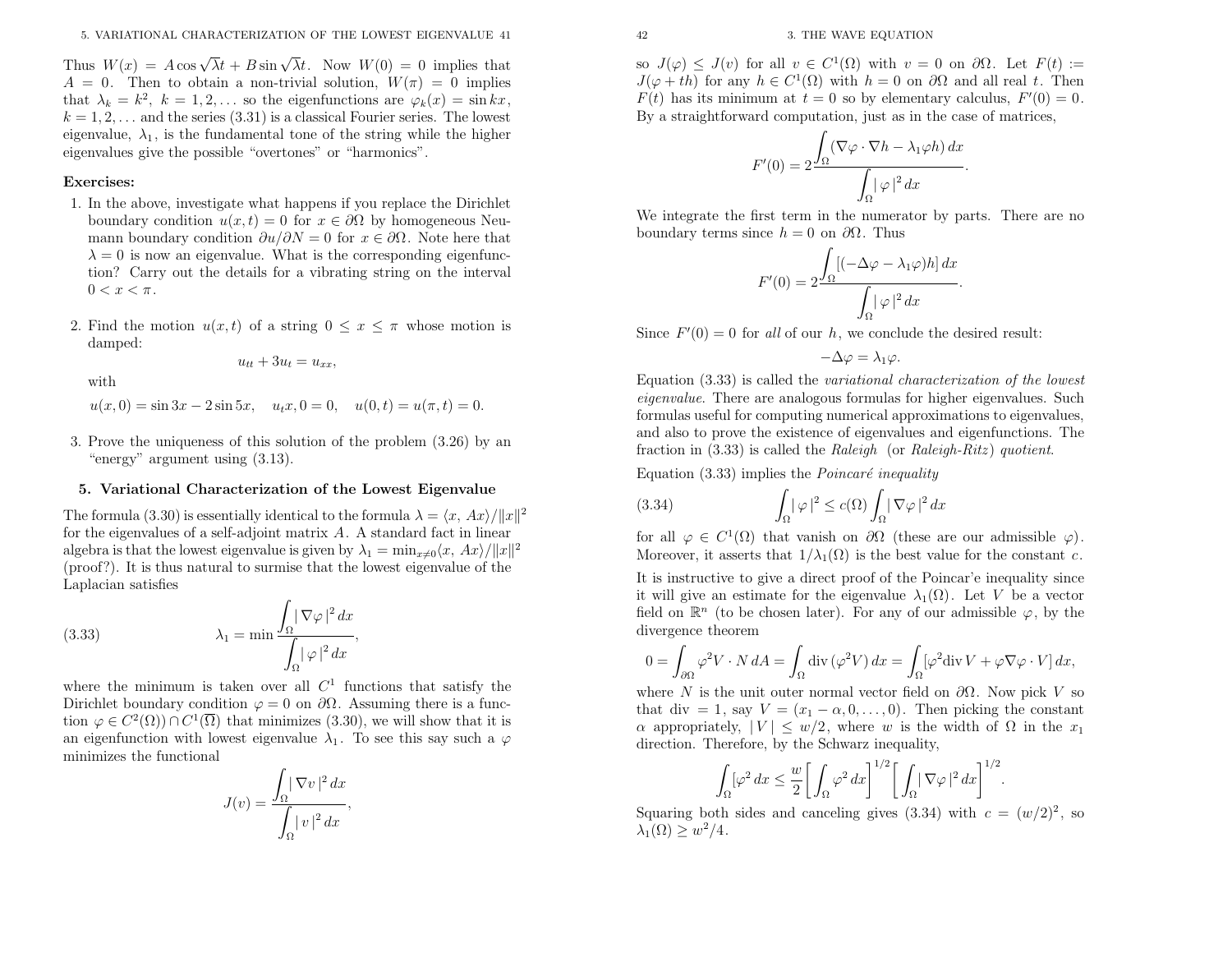<sup>44</sup> 3. THE WAVE EQUATION

#### 7. The inhomogeneous equation. Duhamel's principle.

There are also formulas for the solution of the inhomogeneous waveequation

(3.35) 
$$
Lu := u_{tt} - c^2 \Delta u = F(x, t).
$$

The approac<sup>h</sup> is analogous to Lagrange's method of variation of parameters, which <sup>g</sup>ives <sup>a</sup> formula for the solution of an inhomogeneousequation such as  $u''+u=F(t)$  in terms of solutions of the homogeneous equation. The method is called

We illustrate it for the wave equation, seeking a solution of  $(3.35)$  with initial conditions

$$
u(x, 0) = 0 \quad u_t(x, 0) = 0.
$$

Since we are solving <sup>a</sup> differential equation, it is <sup>p</sup>lausible to find <sup>a</sup>solution as an integral in the form

(3.36) 
$$
u(x,t) = \int_0^t v(x,t;s) \, ds
$$

where the function  $v(x, t; s)$ , which depends on a parameter s, is to be found. This clearly already satisfies the initial condition  $u(x, 0) = 0$ . Working formally, we have

$$
u_t(x,t) = \int_0^t v_t(x,t;s) \, ds + v(x,t;t),
$$

so  $u_t(x, 0) = 0$  implies  $v(x, 0; 0) = 0$ . In fact, we will further restrict v by requiring that  $v(x, t; t) = 0$  for all  $t \geq 0$ . Then the formula for  $u_t$ simplifies and

$$
u_{tt}(x,t) = \int_0^t v_{tt}(x,t;s) \, ds + v_t(x,t;s) \big|_{s=t}
$$

The similar formula for  $\Delta u$  is obvious. Substituting these into the wave equation (3.35) we want

$$
F(x,t) = Lu(x,t) = \int_0^t Lv(x,t;s) \, ds + v_t(x,t;s)|_{s=t}.
$$

This is evidently satisfied if  $Lv = 0$  and  $v_t(x, t; s)|_{s=t} = F(x, t)$  along with  $v(x, t; t) = 0$  for all  $t \geq 0$ .

Because the coefficients in the wave equation do not depend on  $t$ , our results can be simplified a bit by writing  $v(x, t; s) = w(x, t - s; s)$  so for each fixed  $s$ , the function  $w(x, t; s)$  satisfies

(3.37) 
$$
w_{tt} = c^2 \Delta w
$$
 with  $w(x, 0, ; s) = 0$  and  $w_t(x, 0; s) = F(x, s)$ .

Using the variational characterization  $(3.33)$ , it is easy to prove a physically intuitive fact about vibrating membranes: *larger membranes have* a lower fundamental frequency. To prove this, say  $\Omega \subset \Omega_+$  are bounded domains with corresponding lowest eigenvalues  $\lambda_1(\Omega)$  and  $\lambda_1(\Omega_+)$ . Both of these eigenvalues are minima of the functional (3.33), the onlydifference being the class of functions for which the minimum is taken.<br>Now even edmissible function for the smaller demain O is zero on 30 Now every admissible function for the smaller domain  $\Omega$  is zero on  $\partial\Omega$  and hence can be extended to the larger domain by setting it to be zero outside Ω. It is now also an admissible function for the larger domain $\Omega_{+}$ . Therefore, for the larger domain the class of admissible functions for  $J(v)$  is larger than for the smaller domain  $\Omega$ . Hence its minimum  $\lambda_1(\Omega_+)$  is no larger than  $\lambda(\Omega)$ .

 Using similar reasoning, one can prove <sup>a</sup> number of related facts, and also get explicit estimates for eigenvalues. For instance, if we <sup>p</sup>lace $\Omega \subset \mathbb{R}^2$  in a rectangle  $\Omega_+$ , since using Fourier series we can compute the eigenvalues for a rectangle, we get a lower bound for  $\lambda(\Omega)$ .

### 6. Smoothness of solutions

From the formula  $u(x, t) = F(x - ct) + G(x + ct)$  for the solution of the one dimensional wave equation, since formally  $F$  and  $G$  can be any<br>functions it is also that a solution of the wave agreeting need not be functions, it is clear that <sup>a</sup> solution of the wave equation need not be smooth (this is in contrast to the solutions of the Laplace equation, as we shall see later). In fact, in higher dimensions, even if the initial data (3.16) are smooth, the solution need not even be continuous. This can be seen intuitively for three space variables by choosing initial conditions on <sup>a</sup> sphere so that light rays are focuses at the origin at <sup>a</sup> later time. This is commonly done with <sup>a</sup> lens. To see this with formulas, notice that for any smooth  $f \in C^{\infty}(\mathbb{R})$  the function

$$
u(x, y, z, t) = \frac{f(r + ct)}{r}
$$
, where  $r^2 = x^2 + y^2 + z^2$ ,

formally satisfies the wave equation  $u_{tt} = c^2 \Delta u$ . For small t it is a closeiral (that is  $C^2$ ) solution are at n = 0 if we nick a smaple function classical (that is,  $C^2$ ,) solution even at  $r = 0$  if we pick a smooth function f so that  $f(s) = 0$  for  $|s| < 1$ . The solution represents spherical waves coming to a *focus* at the origin. For such f both  $u(x, y, z, 0)$  and  $u_t(x, y, z, 0)$  are smooth everywhere., however, if say  $f(2) \neq 0$ , then at time  $t = 2/c$  the solution  $u(x, y, z, t)$  will blow-up at the origin. Nonetheless, one can make both <sup>p</sup>hysical and mathematical sense of this <sup>p</sup>hysically common situation. Since energy is conserved, the solution and its first derivatives are square-integrable. This can be used todefine the concept of a *weak solution* of the wave equation. We take this up later (see ??).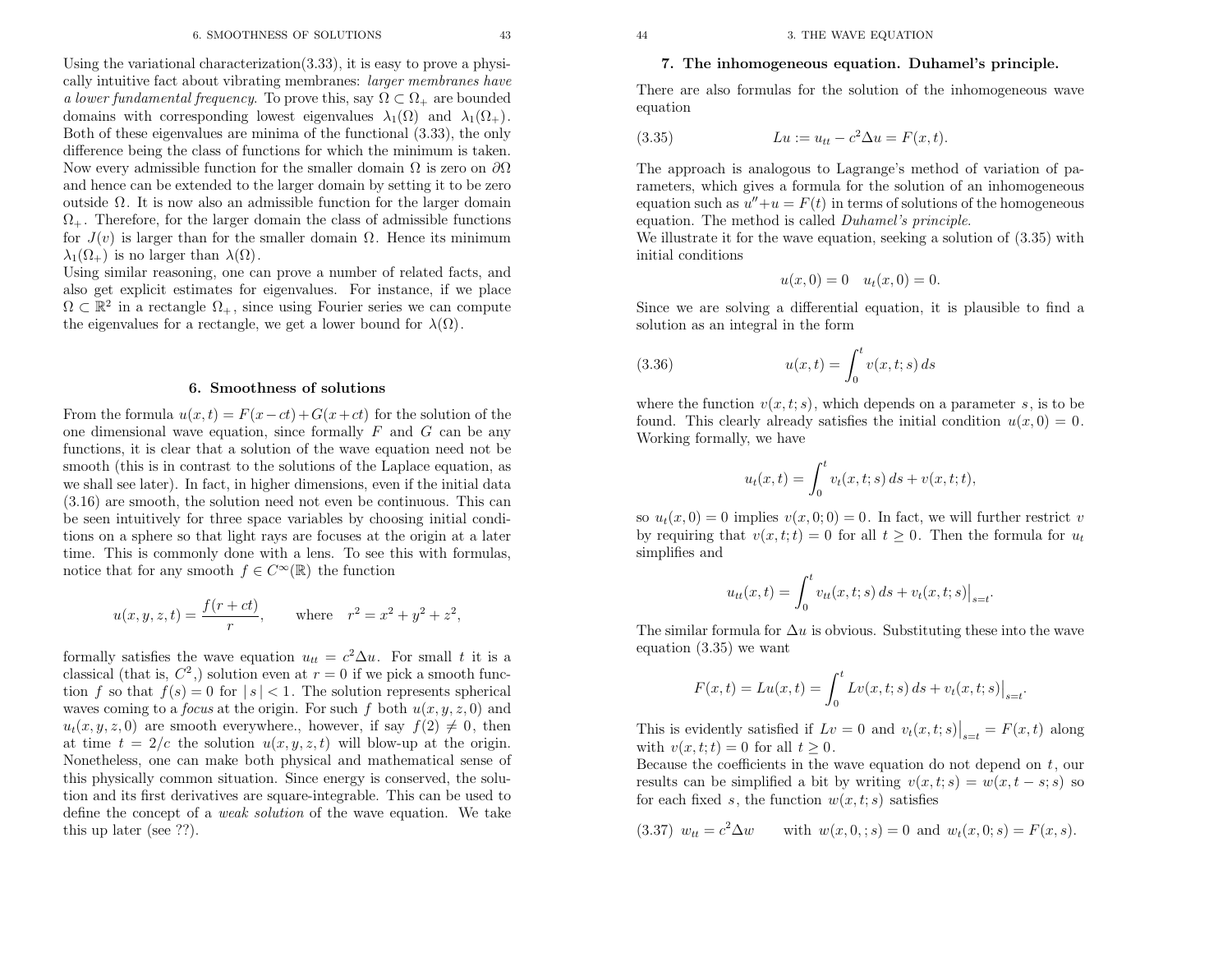We can now find w by using our earlier formulas. For instance, in three space variables, from (3.22)

$$
w(x,t;s) = \frac{1}{4\pi c^2 t} \iint\limits_{\|\xi - x\| = ct} F(\xi, s) dA_{\xi},
$$

where  $dA_{\xi}$  is the element of surface area on the sphere centered at x with radius *ct*, that is,  $\|\xi - x\| = ct$ . Therefore from (3.36)

$$
u(x,t) = \frac{1}{4\pi c^2} \int_0^t \frac{1}{t-s} \iint_{\|\xi-x\| = c(t-s)} F(\xi, s) dA_{\xi} ds
$$
  
= 
$$
\frac{1}{4\pi c} \int_0^t \iint_{\|\xi-x\| = c(t-s)} \frac{F(\xi, t - \|\xi-x\|/c)}{\|\xi-x\|} dA_{\xi} ds.
$$

But in spherical coordinates, the element of volume  $d\xi = cdA_{\xi}ds$  so we finally obtain

(3.38) 
$$
u(x,t) = \frac{1}{4\pi c^2} \iiint\limits_{\|\xi-x\| \le ct} \frac{F(\xi, t - \|\xi-x\|/c)}{\|\xi-x\|} d\xi.
$$

Thus, to solve the inhomogeneous equation we integrate over backwardcone  $\|\xi - x\| \le ct$ , which is exactly the domain of dependence of the point  $(x, t)$ .

### Exercises

1. Use Duhamel's principle to obtain <sup>a</sup> formula for the solution of

$$
-u'' + k^2 u = f(x), \quad x \in \mathbb{R}, \text{ with } u(0) = 0, u'(0) = 0.
$$
  
Similarly, do this for  $-u'' - k^2 u = f(x)$ .

2. Use (3.21) to derive the analog of (3.38) for one and two spacevariables.

### 3. Let  $x \in$

Let  $x \in \mathbb{R}^n$ .<br>a) If function  $w(x)$  depends only on the distance to the origin,  $r = ||x||$ , show that

$$
\Delta u = \frac{\partial^2 u}{\partial^2 r} + \frac{n-1}{r} \frac{\partial u}{\partial r}.
$$

b) Investigate solutions  $u(x, t)$ ,  $x \in \mathbb{R}^3$  of the wave equation  $u_{tt} = \Delta u$  where  $u(x,t) =$  $u_{tt} = \Delta u$  where  $u(x, t) = v(r, t)$  depends only on r and t.<br>For instance, let  $v(r, t) := rw(r, t)$  and note that v satisfies a<br>simple equation. Here this to selve the group equation in  $\mathbb{R}^3$ simpler equation. Use this to solve the wave equation in  $\mathbb{R}^3$ where the initial data are radial functions:

$$
v(r, 0) = \varphi(r), \qquad v_t(r, 0) = \psi(r).
$$

[SUGGESTION: Extend both  $\varphi$  and  $\psi$  as even functions of r.]

Are there solutions of  $w_t t(r, t) = \Delta(r, t)$  with the form  $w(r, t) =$  $h(r)g(r-t)$ ?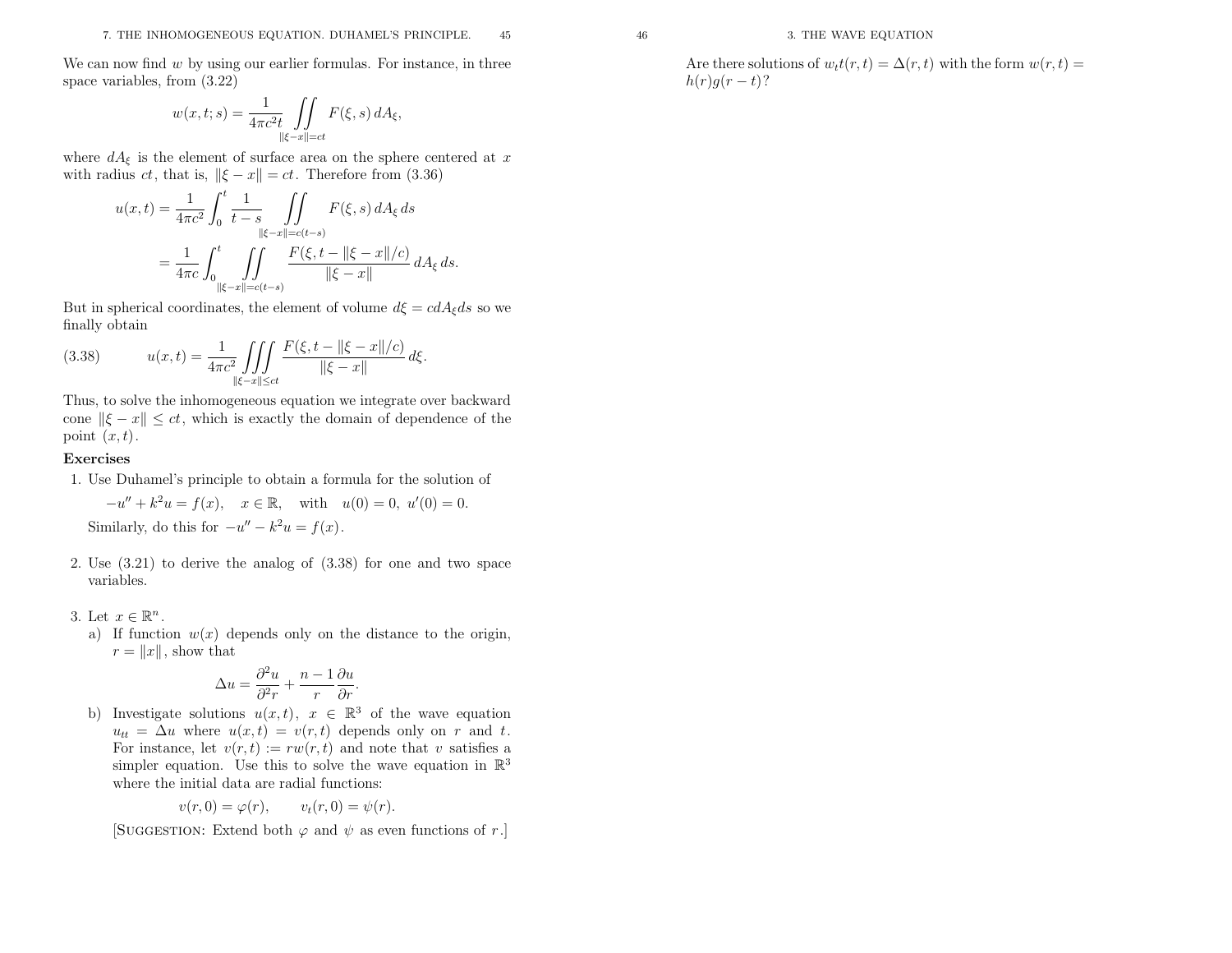for all  $x$ . Thus, the solution of the heat equation is a "smoothing" operator".

To derive (4.3) for the moment we work formally and assume all integrals make sense. First take the Fourier transform of  $u_t = u_{xx}$  with respect to the space variable  $x$ ,

$$
\hat{u}(\xi, t) := \int_{-\infty}^{\infty} u(x, t) e^{-ix \cdot \xi} dx.
$$

Then from (4.27) in the Appendix to this chapter  $\hat{u}(\xi, t)$  satisfies the ordinary differential equation

$$
\hat{u}_t = -|\xi|^2 \hat{u} \quad \text{with} \quad \hat{u}(\xi, 0) = \hat{f}(\xi)
$$

in which  $\xi$  appears only as a parameter. It's solution is

$$
\hat{u}(\xi, t) = e^{-|\xi|^2 t} \hat{f}(t).
$$

Thus, by Fourier inversion (4.24) and the computation (4.23) we getthe desired formula

$$
u(x,t) = \frac{1}{2\pi} \int_{-\infty}^{\infty} e^{-t|\xi|^2 + ix\cdot\xi} \hat{f}(\xi) d\xi
$$
  
= 
$$
\frac{1}{2\pi} \int_{-\infty}^{\infty} f(y) \left( \int_{-\infty}^{\infty} e^{-t|\xi|^2 + i(x-y)\cdot\xi} d\xi \right) dy
$$
  
= 
$$
\frac{1}{\sqrt{4\pi t}} \int_{-\infty}^{\infty} f(y) e^{-\frac{|x-y|^2}{4t}} dy.
$$

 This derivation was purely formal. Since the resulting formula may well hold under more genera<sup>l</sup> conditions than this derivation admits, instead of checking each step we verify directly that it solves the heat equation and satisfies the initial condition. By differentiating under the integral we immediately verify that it satisfies the heat equation  $u_t = u_{xx}$  for all  $t > 0$ . Moreover u is a smooth function of x and t for all  $t > 0$ . It remains to show that  $\lim_{t\downarrow 0} u(x,t) = f(x)$ . This is a special case of the next lemma.

Let  $\varphi_{\lambda} \in C(\mathbb{R})$  have the properties

(1) 
$$
\varphi_{\lambda}(x) \ge 0
$$
,  
\n(2)  $\int_{\mathbb{R}} \varphi_{\lambda}(x) dx = 1$ ,  
\n(3) For any  $\delta > 0$ ,  $\lim_{\lambda \downarrow 0} \int_{|y| \ge \delta} \varphi_{\lambda}(y) dy = 0$ .

Let

(4.4) 
$$
f_{\lambda}(x) := \int_{\mathbb{R}} f(y) \varphi_{\lambda}(x - y) dy.
$$

In applying this to the heat equation we will let

$$
\varphi_{\lambda}(x) = \frac{1}{\sqrt{4\pi\lambda}}e^{-\frac{|x|^2}{4\lambda}}.
$$

Comparing with (4.3) we see that  $f_{\lambda}(x) = u(x, \lambda)$ .

CHAPTER <sup>4</sup>

### The Heat Equation

### 1. Introduction

If we have a body  $\Omega$  in  $\mathbb{R}^n$ , then under reasonable assumptions the differential equation

$$
(4.1) \t\t u_t = k\Delta u, \quad x \in \Omega
$$

governs the temperature  $u(x, t)$  at a point x at time t. Here  $k > 0$ , assumed constant in this example, describes the thermal conductivityof the body. It is large for copper and small for wood. By scaling  $x$ we can let  $k = 1$ . From experience in daily life, everyone has already done many experiments with heat flow. As we will see, to <sup>a</sup> surprising extent, the simple model of equation (4.1) embodies this intuition. Thisequation also describes diffusion.

### 2. Solution for  $\mathbb{R}^n$

a). Homogeneous equation. There are many approaches to getthe formula for the solution of  $(4.1)$  in the special case where  $\Omega$  is all of  $\mathbb{R}^n$ . Perhaps the most straightforward – but not the most elementary – is to use the Fourier transform.

 $\mathbb{R}^1$  We first treat the one dimensional case of an infinite rod  $-\infty$  $x < \infty$ , so the problem is to solve the standard initial value problem

(4.2) 
$$
u_t = u_{xx}
$$
 with  $u(x, 0) = f(x)$ .

Assuming a mild growth condition on  $f$ , say it is bounded and continuous, the solution is

(4.3) 
$$
u(x,t) = \frac{1}{\sqrt{4\pi t}} \int_{-\infty}^{\infty} f(s)e^{\frac{-(x-s)^2}{4t}} ds.
$$

 Before going further it is useful to make some observations based on this formula. First, it implies that if the initial temperature is non-negative but not identically zero, then the solution is positive everywhere, evenfor very small  $t$ . Thus, in contrast to the solution of the wave equation, heat conduction has an infinite signal speed. We also observe that evenif  $f$  is, say, only piecewise continuous, the solution is smooth in both x and t for all  $t > 0$ . In fact, it has a power series in x that converges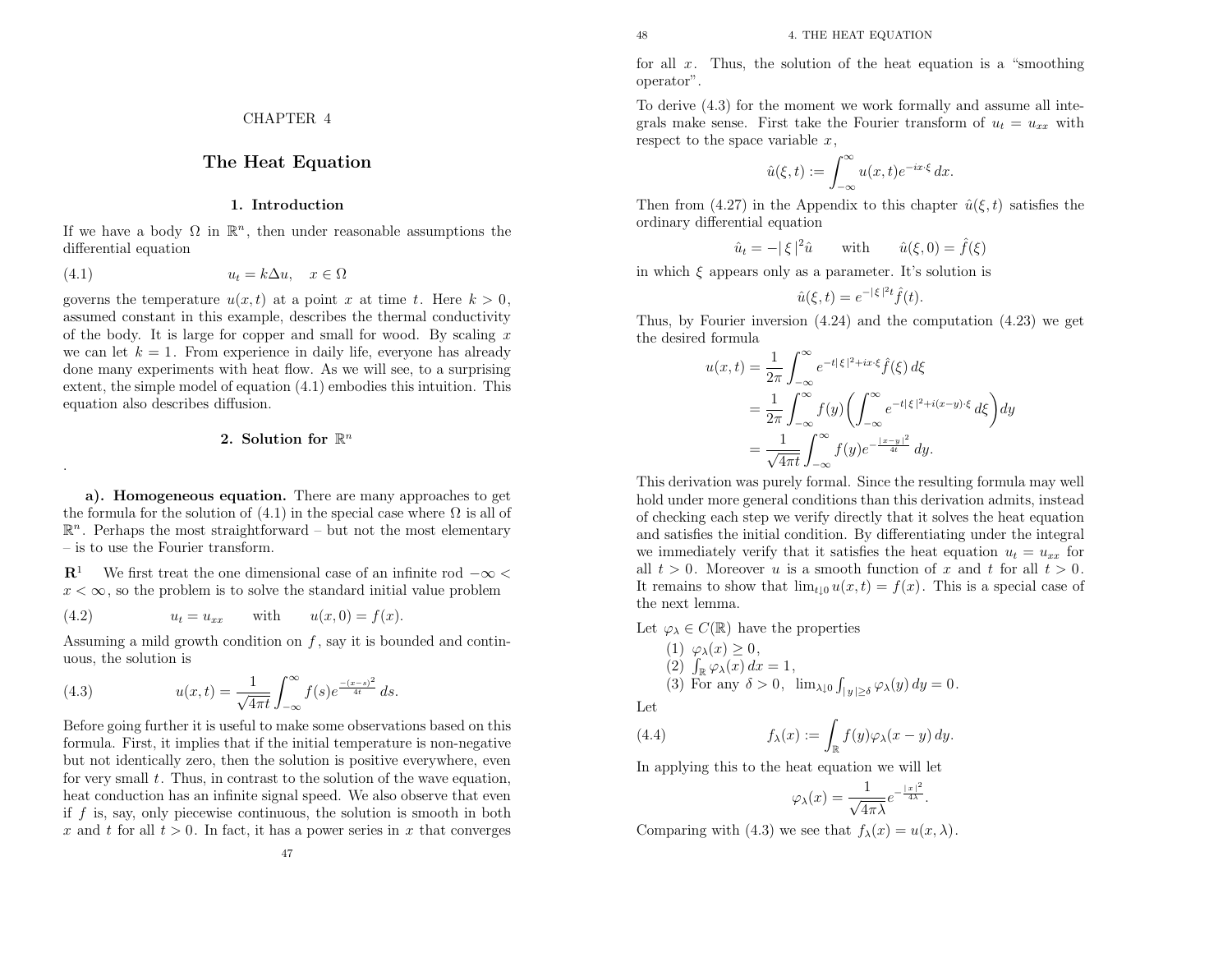LEMMA 4.1. If  $f \in C(\mathbb{R})$  is bounded and  $\varphi$  as above, then  $\lim_{\lambda \to 0} f_{\lambda}(x) =$  $f(x)$ , where the limit is uniform on compact subsets. Moreover, if  $\varphi$  is

PROOF. To prove the uniform convergence in a compact interval  $K \in \mathbb{R}$ , given  $\epsilon > 0$ , use the uniform continuity of the continuous function f on a slightly larger interval  $K_1$  to find  $\delta > 0$  so that if  $x \in K$  and  $|w| < \delta$  with  $(x - w) \in K_1$ , then  $|f(w) - f(x)| < \epsilon$ . Also, say  $|f(x)| \leq M$ . After the change of variable  $x - y = z$  we get

$$
f_{\lambda}(x) - f(x) = \int_{\mathbb{R}} [f(y) - f(x)] \varphi_{\lambda}(x - y) dy = \int_{\mathbb{R}} [f(x - z) - f(x)] \varphi_{\lambda}(z) dz
$$
  

$$
= \int_{|z| < \delta} [f(x - z) - f(x)] \varphi_{\lambda}(z) dz + \int_{|z| \ge \delta} [f(x - z) - f(x)] \varphi_{\lambda}(z) dz
$$

Thus,

smooth, then so is  $f_{\lambda}$ .

$$
|f_{\lambda}(x) - f(x)| < \epsilon + 2M \int_{|z| \ge \delta} \varphi_{\lambda}(z) \, dz
$$

By Property 3) the last integral can be made arbitrarily small by choosing  $\lambda$  sufficiently small. Since the right hand side is independent of x (as long as  $x \in K$ ), the convergence is uniform.

REMARK In  $\mathbb R$  the *convolution*  $f * g$  of  $f$  and  $g$  is defined as

$$
(f * g)(x) = \int_{\mathbb{R}} f(y)g(x - y) dy.
$$

The definition (4.4) defines  $f_{\lambda}$  as a convolution. Note that f is only continuous but g is smooth, then  $f * g$  is smooth – assuming the integral exists. If the  $\varphi_{\lambda}$  are smooth, the above proof shows that on compact subsets we can uniformly approximated  $f$  by the smooth function  $f_{\lambda}$ . This technique of smoothing (or *mollifying*) a function is valuable. Weierstrass used (4.3) in his original proo<sup>f</sup> of what we now call theWeierstrass Approximation Theorem.

#### Exercise:

- a) Solve  $u_t = u_{xx} + au$  for  $x \in \mathbb{R}$ , where  $a = \text{const}$ , with  $u(x, 0) =$  $f(x)$ . [SUGGESTION: Let  $u(x, t) = \varphi(t)v(x, t)$ , picking  $\varphi$  cleverly.
- b) Solve  $u_t = u_{xx} bu_x$  for  $x \in \mathbb{R}$ , where  $b = \text{const}$ , with  $u(x, 0) =$  $f(x)$ . The term  $bu_x$  introduces convection. [SUGGESTION: Introduce a moving frame of reference by letting  $y = x - bt$ .

 $\mathbf{R}^n$  There is <sup>a</sup> similar formula for the solution of the heat equationfor  $x = (x_1, \ldots, x_n)$  in  $\mathbb{R}^n$ . In this case we seek a solution of

(4.5) 
$$
u_t = \Delta u
$$
 with initial temperature  $u(x, 0) = f(x)$ .

(4.6) 
$$
u(x,t) = \frac{1}{(4\pi t)^{n/2}} \int_{\mathbb{R}^n} f(y) e^{-\frac{|x-y|^2}{4t}} dy.
$$

To verify this, one uses the routine generalization of the above lemma.

**Exercise:** Use Fourier transforms to obtain  $(4.6)$ .

Below we will use the maximum principle to show that with an essential boundedness assumption, the solution of (4.5) is unique.

b). Inhomogeneous equation. Using Duhamel's principle it is straightforward to obtain <sup>a</sup> formula for the solution of the inhomogeneous equation

(4.7) 
$$
u_t - \Delta u = F(x, t)
$$
 with  $u(x, 0) = 0$ .

Seek  $u$  in the form

$$
u(x,t) = \int_0^t v(x,t;s) \, ds.
$$

Clearly  $u(x, 0) = 0$ . Also, working formally,

$$
u_t = \int_0^t v_t(x, t; s) ds + v(x, t; t).
$$

with a similar formula for  $\Delta u$ . Consequently

$$
u_t - \Delta u = \int_0^t [v_t - \Delta v] ds + v(x, t; t).
$$

Since we want to solve  $u_t - \Delta u = F$ , it is natural to specify

$$
v_t - \Delta v = 0 \quad \text{with} \quad v(x, t; s)|_{s=t} = F(x, t).
$$

The function  $v$  is given by  $(4.6)$  except that we specify the initial temperature at  $t = s$ . Thus the desired solution  $u(x, t)$  of (4.7) for  $x \in \mathbb{R}^n$ ,  $t > 0$ , is

$$
u(x,t) = \int_0^t \frac{1}{[4\pi(t-s)]^{n/2}} \int_{\mathbb{R}^n} f(y,s) e^{-\frac{|x-y|^2}{4(t-s)}} dy ds.
$$

### 3. Initial-boundary value problems for <sup>a</sup> bounded region, part <sup>1</sup>

50 50  $4.$  THE HEAT EQUATION  $\oint f_X(z) =$ <br>  $\oint f_Y(z)$  as This solution is given by the formula<br>
for  $\psi$  is  $u(x, t) = \frac{1}{(4\pi t)^{n/2}} \int_{\mathbb{R}^n} f(y) e^{-\frac{1}{2}}$ <br>
innons To verify this, one uses the routine generalized in<br>
Excercis To determine the temperature in a bounded region  $\Omega$ , it is clear that we will need to know the initial temperature  $u(x, 0)$  and also something about the boundary. Two typical situations are that we might specifythe temperature  $u(x, t)$  at some boundary points x while ask that the boundary be insulated at other boundary points. As mentioned above, at <sup>a</sup> point where the boundary is insulated, the appropriate boundary condition is that the directional derivative in the outer normal directionis zero there:  $\partial u/\partial N = 0$ .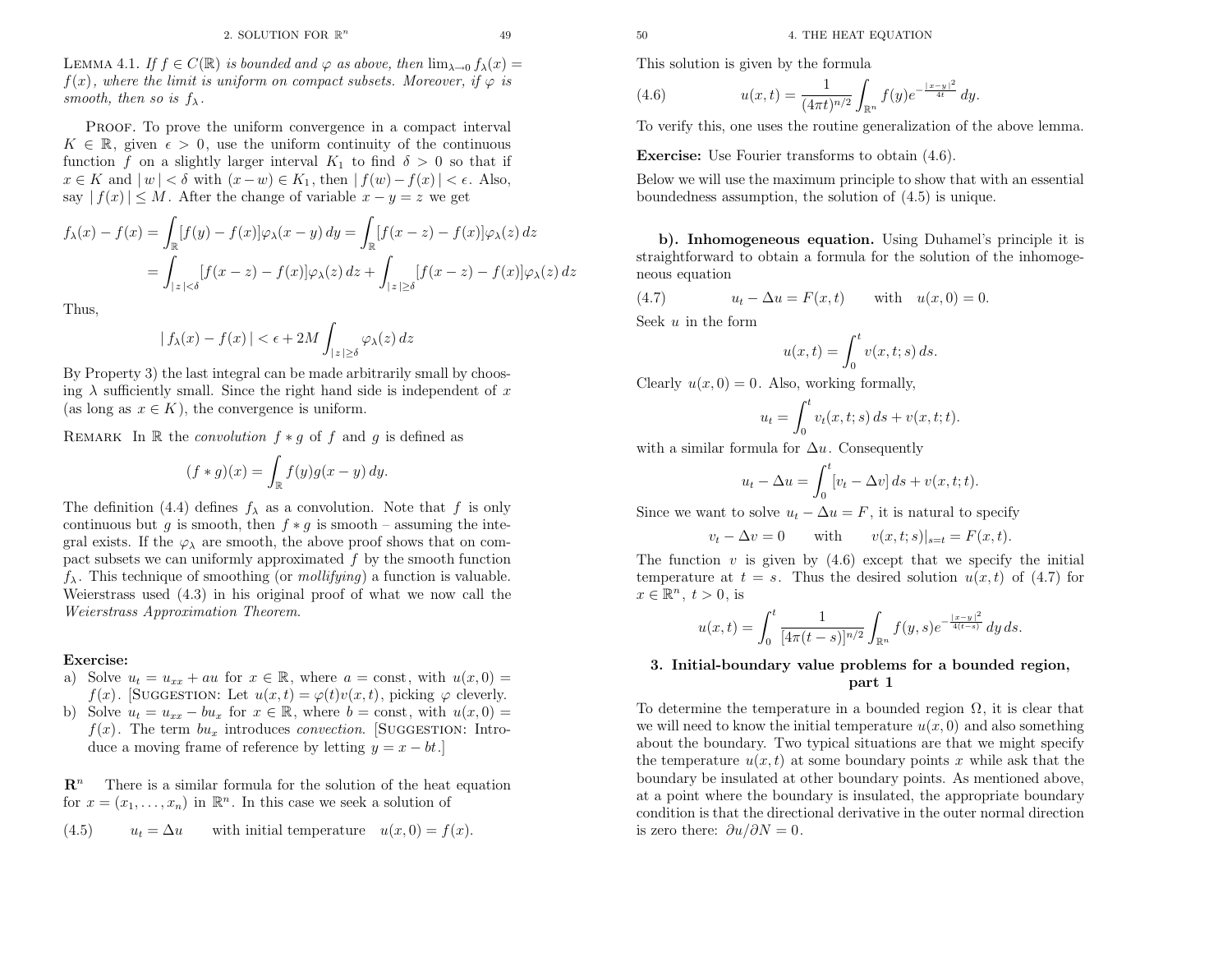Thus, if we specify the temperature at all boundary points, we areasking to solve the heat equation with

- (4.8) initial temperature $u(x, 0) = f(x)$  for  $x \in \Omega$
- $u(x,t) = g(x,t)$  for  $x \in \partial\Omega$ .  $(4.9)$ boundary temperature

We call  $(4.9)$  a *Dirichlet boundary condition*.

The special case of the boundary condition  $u(x, t) = g(x)$  means that the temperature at all boundary points does not depend on the time. Assuming this, here are two assertions that are intuitively clear.

- Say the initial and boundary temperatures are at most M . Then at any time in the future, the maximum temperature isat most  $M$ . This is called the *maximum principle*. We discuss<br>it in the next section it in the next section.
- Eventually, the temperature throughout the body tends to some "equilibrium temperature",  $u(x,t) \to v(x)$ , where  $v(x)$ <br>depends only on the boundary temperature, not on the initial depends only on the boundary temperature, not on the initial temperature. This will be treated later in this chapter.

One test of the mathematical model is to prove these assertions fromthe data specified.

Above we specified Dirichlet boundary conditions. As an alternate, onsome or all of the boundary of  $\Omega$  one can prescribe the outer normal derivative,  $\frac{\partial u}{\partial N} := N \cdot \nabla u$ . This is the directional derivative in the direction of the outer normal:

(4.10) 
$$
\frac{\partial u}{\partial N} = g(x, t), \text{ for } x \in \partial \Omega.
$$

This is called a *Neumann boundary condition*. The special case of an insulated boundary, so  $\frac{\partial u}{\partial N} = 0$ , arises frequently. Mixed boundary conditions

$$
u(x,t) + c(x,t)\frac{\partial u(x,t)}{\partial N} = g(x,t), \text{ for } x \in \partial \Omega
$$

also arise occasionally.

### 4. Maximum Principle

To state the maximum principle we introduce some notation. If  $\Omega \in \mathbb{R}^n$ is a bounded connected open set, for a fixed  $T > 0$  let  $\Omega_T := \Omega \times (0, T]$ so  $\Omega$  is a cylinder in space-time. It's *parabolic boundary* is  $P_T = \Omega_T \Omega_T$ . This consists of the sides and bottom of the closed cylinder  $\Omega_T$ .  $\sum_{i=1}^{n}$ . This consists of the states and sociolin of the electron  $\sum_{i=1}^{n}$ .

THEOREM 4.2. In a bounded open set  $\Omega$ , if the function  $w(x,t)$  satisfies

(4.11) 
$$
w_t - \Delta w \ge 0 \quad \text{for} \quad x \in \Omega_T,
$$

and(4.12)

for all  $x \in \overline{\Omega}$ ,  $0 \le t \le T$ .

 $w(x, 0) \ge 0$  for  $x \in \Omega$  while  $w(x,t) \ge 0$  for  $x \in \partial\Omega$ ,  $0 \le t \le T$ then either  $w(x,t) > 0$  for all  $x \in \Omega$ ,  $0 < t \leq T$  or else  $w(x,t) \equiv 0$ 

For simplicity we prove only the weaker statement that  $w(x, t) \geq 0$ . First, to make the proof more transparent first assume that  $w_t - \Delta w >$ 0. Reasoning by contradiction, say  $w(x, t) < 0$  somewhere in  $S :=$  $\{\Omega \times [0,T]\}\.$  Then it is negative at its absolute minimum at some<br>interior neighborhood in the negative point of the south if  $0 \le t \le T$ . interior point  $(x_0, t_0)$  with  $x_0 \in \Omega_T$ . But at this point, if  $0 < t_0 < T$ , we know that  $w_t = 0$ , while if  $t_0 = T$  then  $w_t \leq 0$ . Moreover, by the second derivative test for a minimum we know that  $\Delta w \geq 0$  at  $x_0$ <br>These fasts senter list sure assumention that  $w = \Delta w \geq 0$ These facts contradict our assumption that  $w_t - \Delta w > 0$ .

Next, assume only that  $w_t - \Delta w \geq 0$ . We will use a limiting argument to prove that  $w(x, t) \geq 0$ . Again by contradiction, say  $w(x_0, T) = m <$ 0 at some interior point  $x_0 \in \Omega$ . Let  $z(x,t) := w(x,t) - \epsilon |x - x_0|^2$ . Pick  $\epsilon > 0$  so small that  $z(x, t) > m$  on  $P_T$ . Then z has its minimum at a point  $(x_1, t_1)$  where  $x_1 \in \Omega_T$ . Since  $z_t - \Delta z > 0$ , we can apply the reasoning of the above paragrap<sup>h</sup> to obtain <sup>a</sup> contradiction.

COROLLARY 4.3 (Strong Maximum Principle). In  $\Omega_T$  assume the solution  $u(x, t)$  of the heat equation is in  $C^2$  for in  $x \in \Omega$ ,  $C^1$  for t in  $(0,T]$  in t. Also assume that  $u \in C(\Omega_T)$ . Then

$$
\max_{\overline{\Omega}_T} u(x,t) = \max_{P_T} u(x,t).
$$

Moreover, if  $u(x,t)$  attains its maximum at some point  $(x_0,t_0) \in \Omega_T$ , then u is constant throughout the cylinder  $\Omega_{t_0}$ .

a). Applications of the maximum principle. Here are several typical consequences of the maximum principle. Say

(4.13)  
\n
$$
u_t - k\Delta u = F(x, t) \quad v_t - k\Delta v = G(x, t)
$$
\n(4.14)  
\n
$$
u(x, 0) = f(x) \qquad v(x, 0) = g(x) \qquad \text{for } x \in \Omega
$$
\n(4.15)  
\n
$$
u(x, t) = \varphi(x, t) \qquad v(x, t) = \psi(x, t) \qquad \text{for } x \in \partial\Omega, t > 0.
$$

COROLLARY 4.4 (Comparison of solutions). If

 $F(x,t) \ge G(x,t)$ ,  $f(x) \ge g(x)$ , and  $\varphi(x,t) \ge \psi(x,t)$  for all  $0 \le t \le T$ , then  $u(x,T) \ge v(x,T)$ , with strict inequality holding unless  $F(x,t) \equiv G(x,t) \cdot f(x) = g(x,t) \cdot g(x,t) = g(x,t) \cdot g(x,t)$  $G(x,t)$ ,  $f(x) \equiv g(x)$ , and  $\varphi(x,t) \equiv \psi(x,t)$  for all  $0 \le t \le T$ .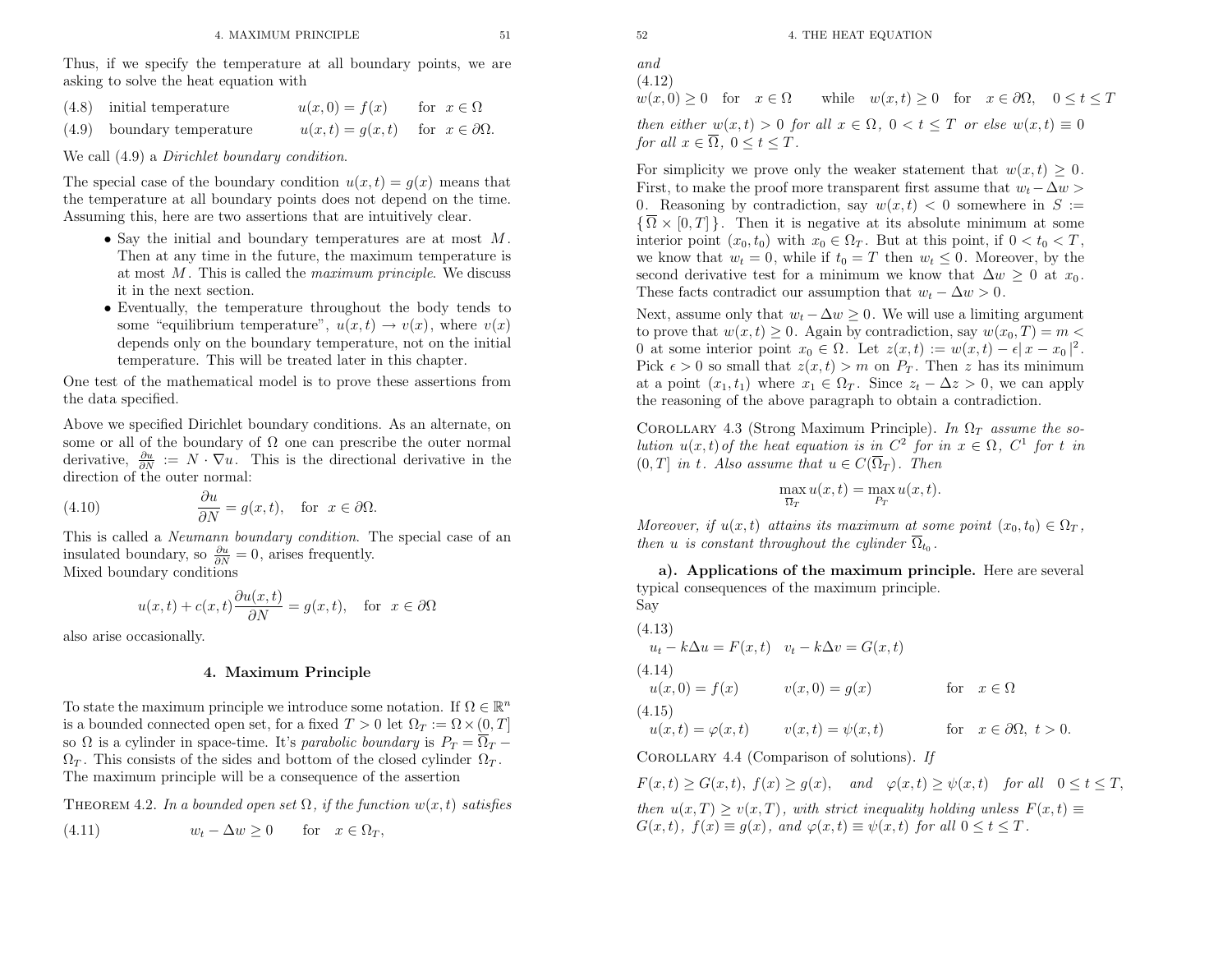<sup>54</sup> 4. THE HEAT EQUATION

COROLLARY 4.5 (Growth estimate). Say  $|F(x,t)| \leq M$ ,  $|f(x)| \leq c$ <br>and  $|g(x,t)| \leq c$ . Let  $w(x,t)$  be a solution of  $\text{and } |\varphi(x,t)| \leq c.$  Let  $w(x,t)$  be a solution of (4.16) $w_t = \Delta w + 1$  with  $w(x, 0) = 0$  in  $\Omega$  and  $w(x, t) = 0$ ,  $x \in \partial\Omega$ .

Then

(4.17) $| u(x,t) | \le c + M | w(x,t) |$  for  $t \ge 0$ .

COROLLARY 4.6 (Uniqueness). There is at most one solution of  $u_t$  –  $k\Delta u = F(x, t)$  with

 $u(x, 0) = f(x) \quad (x \in \Omega)$ , and  $u(x, t) = \varphi(x, t) \quad (x \in \partial \Omega, t > 0).$ 

COROLLARY 4.7 (Stability). If the functions  $F$ ,  $f$ , and  $\varphi$  are perturbed slightly, then the solution is perturbed only slightly. To be specific, say

 $|F(x,t)-G(x,t)| < \alpha, |f(x)-g(x)| < \beta, \text{ and } |\varphi-\psi| < \gamma \text{ for } x \in \Omega, t \ge 0.$ Then  $|u(x,t) - v(x,t)| < \epsilon$  for  $x \in \Omega$ ,  $t \geq 0$ , where  $\epsilon$  is small if  $\alpha$ ,  $\beta$ , and  $\gamma$  are small.

This is essentially just a restatement of (4.17) applied to  $u-v$ .<br>Exercises

1. Prove Corollary 4.

- 2. Prove Corollary 5.
- 3. Find an explicit estimate for the solution  $w(x, t)$  in (4.16). The estimate will involve some property of  $\Omega$ , such as its diameter.
- 4. Prove Corollary 6.
- 5. Prove Corollary 7.

b). Symmetry of solutions. Uniqueness is often the easiest approac<sup>h</sup> to show that <sup>a</sup> solution possesses some symmetry. One example makes the ideas transparent. Let  $\Omega \in \mathbb{R}^2$  be the rectangle  $\{|x| < 1, 0 < y < 1\}$  and let  $\gamma : \Omega \to \Omega$  be the reflection across<br>the *u*-axis. Assume the initial and boundary temperatures are invarithe  $y$ -axis. Assume the initial and boundary temperatures are invariant under  $\gamma$ , so they are even functions of x. We claim the solution is also invariant under  $\gamma$ . This is obvious since both  $u(x, t)$  and  $v(x, t) := u(\gamma(x), t)$  are solutions of the heat equation with the same initial and boundary values.

c). Uniqueness in  $\mathbb{R}^n$ . If  $\Omega$  is unbounded, such as an infinite rod  $\{-\infty < x < \infty\}$ , then the simple example  $u(x,t) := 2t + x^2$  which satisfies the heat equation but whose maximum does not occur at  $t = 0$  shows that the maximum principle fails unless it is modified. However, we can still use it as <sup>a</sup> tool. To illustrate, we'll prove <sup>a</sup> uniqueness

theorem for the initial value problem (4.5) for the heat equation in all of  $\mathbb{R}^n$ . We prove uniqueness for this in the class of bounded solutions (one can weaken this to allow  $u(x,t) \leq \text{const}^{cosh x} |x|^2$ , see [PW], p. 181, but there are examples of non-uniqueness if one allows faster growth). Say  $u(x, t)$  satisfies the heat equation  $u_t = \Delta u$  in all of  $\mathbb{R}^n$  with  $u(x,0) = 0$  and  $|u(x,t)| \leq M$ . Inside the disk  $\{|x| < a\}$  consider<br>the comparison function  $v(x,t,a) := M(|x|^2 + 2at)/a^2$ . Then  $v$  also the comparison function  $v(x, t; a) := M(|x|^2 + 2nt)/a^2$ . Then v also satisfies the heat equation with

 $v(x, 0; a) \ge 0$  while  $v(x, t; a) \ge M \ge u(x, t)$  for  $|x| = a, t > 0$ .

Thus by the maximum principle  $u(x, t) \leq v(x, t; a)$  for  $|x| \leq a$ . Fixing  $(u, t)$  but letting  $x \to \infty$  are exampled that  $v(x, t) \leq 0$ . Perhasing w  $(x,t)$  but letting  $a \to \infty$  we conclude that  $u(x,t) \leq 0$ . Replacing u<br>by  $-u$  we then get  $u(x,t) = 0$  for all  $t > 0$ by  $-u$  we then get  $u(x,t) = 0$  for all  $t \ge 0$ .

### Exercises

- 1. Let  $u(x, t)$  be a bounded solution of the heat equation  $u_t = u_{xx}$ with initial temperature  $u(x, 0) = f(x)$ . If  $f(x)$  is an odd function of  $x \in \mathbb{R}$ , show that the solution  $u(x, t)$  is also an odd function of x.
- 2. Semi-infinite interval Solve the heat equation on <sup>a</sup> half-line:  $0 < x < \infty$  with  $u(x, 0) = f(x)$  for  $x \ge 0$  and the following conditions. conditions:
	- a)  $u(x, 0) = f(x)$  for  $x \ge 0$  and  $u(0, t) = 0$  for  $t \ge 0$ . [SUGGES-TION: Extend  $f(x)$  cleverly to  $x < 0$ .
	- b)  $u(x, 0) = 0$  and  $u(0, t) = g(t)$ . [SUGGESTION: Let  $v(x, t) =$  $u(x,t) - g(t).$
	- c)  $u(x, 0) = f(x)$  for  $x \ge 0$  and  $u(0,t) = g(t)$  for  $t \ge 0$ .

### 5. Initial-boundary value problems for <sup>a</sup> bounded region, part <sup>2</sup>

a). Using separation of variables. We seek special solutions of the heat equation in a bounded region  $\Omega$  with zero Dirichlet boundary conditions:

(4.18)

 $u_t = \Delta u$  for  $x \in \Omega$ , with  $u(x, 0) = f(x)$  and  $u(x, t) = 0$   $x \in \partial\Omega$ .

Because regions  $\Omega$  are rarely simple, one can almost never fill-in many details, yet even working crudely one can get useful information. Just as for the wave equation, one can use separation of variables to seek special solutions  $u(x, t) = v(x)T(t)$  with  $v = 0$  on the boundary of  $\Omega$ . As before,  $v$  must be an eigenfunction  $v_k$  of the Laplacian, with eigenvalue  $\lambda_k$ , that is,  $-\Delta v_k = \lambda_v v_k$ . We may assume the eigenfunctions are orthonormal. Then  $T_k(t) = e^{-\lambda_k t}$  so the special solutions are  $u_k(x,t) =$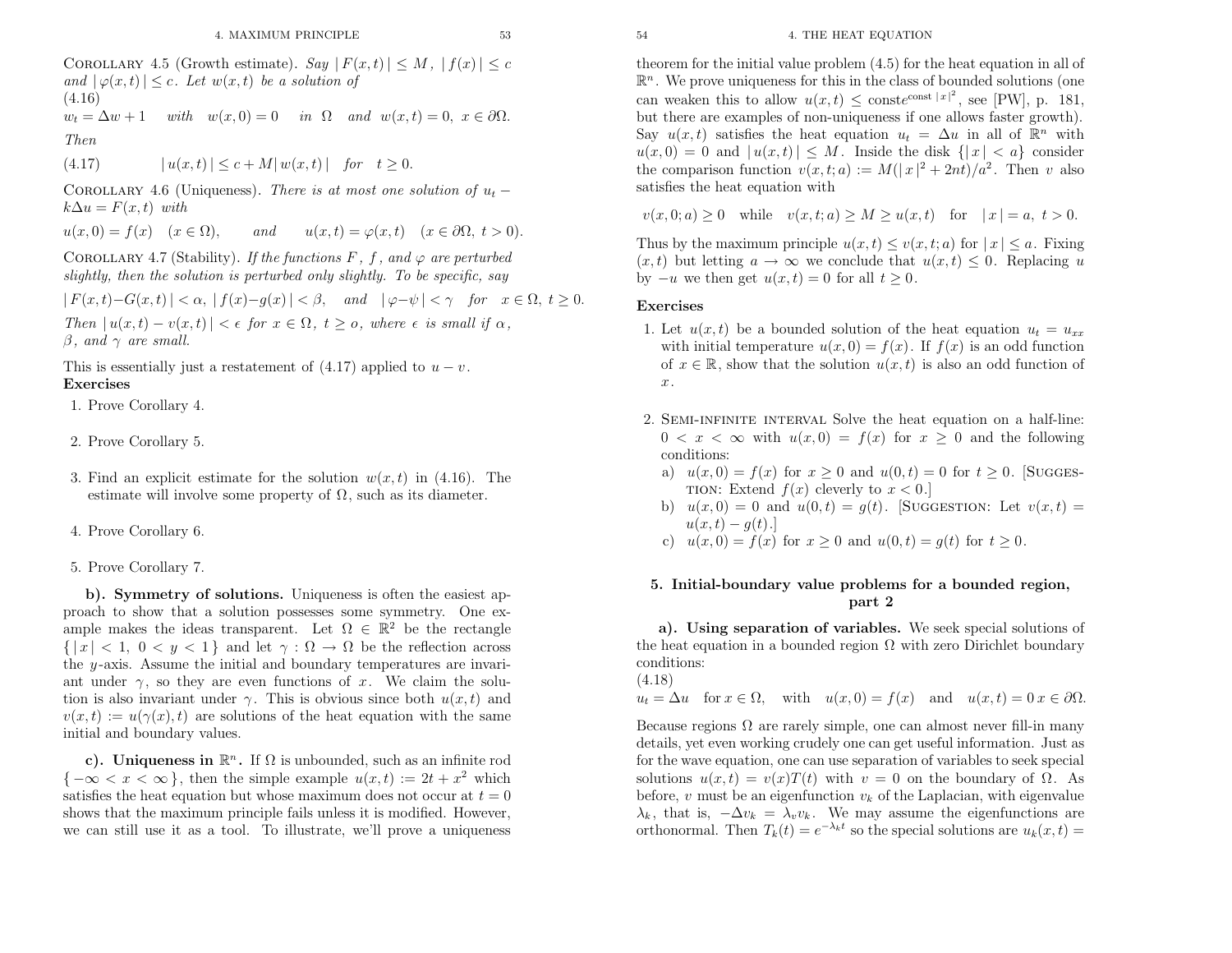$v_k(x)e^{-\lambda_k t}$ . We build the general solution as a linear combination:

(4.19) 
$$
u(x,t) = \sum a_k v_k(x) e^{-\lambda_k t},
$$

where the  $a_k$  are found using the initial condition

$$
f(x) = u(x,0) = \sum a_k v_k(x) \quad \text{so} \quad a_k = \langle f, v_k \rangle.
$$

Consequently, working formally,

(4.20)  
\n
$$
u(x,t) = \sum \langle f, v_k \rangle v_k(x) e^{-\lambda_k t} = \sum \int f(y) v_k(y) v_k(x) e^{-\lambda_k t} dy
$$
\n(4.21)  
\n
$$
= \int f(y) G(x,y) dy, \quad \text{where} \quad G(x,y,t) = \sum v_k(y) v_k(x) e^{-\lambda_k t}.
$$

Here  $G(x, y, t)$  is called *Green's function* for the problem. Because the eigenvalues,  $\lambda_k$  are all positive, it is clear from (4.19) that  $u(x,t) \to 0$ <br>as t tends to infinity. This should agree with your physical intuition as  $t$  tends to infinity. This should agree with your physical intuition. The lowest eigenvalue,  $\lambda_1$ , determines the decay rate.

Exercise: Repeat this using homogeneous Neumann boundary conditions  $\partial u/\partial N = 0$  on the boundary. What can you say about  $\lim_{t\to\infty} u(x,t)$ ?

b). Another approach. Using techniques similar to the energy methods we used for the wave equation, we can also obtain informationabout solutions of the heat equation. These are reasonable exercises.

### Exercises

 $(4.20)$ 

1. Let  $u(x, t)$  be a solution of the heat equation  $u_t = \Delta u$  in  $\Omega$  with  $u = 0$  on  $\partial\Omega$ . Define

$$
H(t) := \frac{1}{2} \int_{\Omega} u^2(x, t) \, dx.
$$

Show that  $dH/dt \leq 0$ . Then use this to prove a uniqueness theorem.

2. [Improvement of the previous Exercise] Use the variational characterization of  $\lambda_1$  (see our discussion of the wave equation) to show that

$$
\frac{dH}{dt} \le -\lambda_1 H(t).
$$

Then use this to show that  $H(t) \leq ce^{\lambda_1 t}$  for some constant c. This proo<sup>f</sup> of decay is independent of the previous version that usedseparation of variables.

- 3. Let  $u(x, t)$  be a solution of the heat equation  $u_t = \Delta u$  in  $\Omega$  with homogeneous Neumann boundary conditions,  $\partial u/\partial N = 0$  on  $\partial \Omega$ , so the boundary is insulated. Show that  $Q(t) := \int_{\Omega} u(x, t) dx =$ constant.
- 4. Find <sup>a</sup> modified version of Exercises 1-2 above for the case of homogeneous Neumann boundary conditions.

### 6. Appendix: The Fourier transform

 To derive the standard formula for the solution of the heat equation of an infinite rod, we used the Fourier transform. Here is <sup>a</sup> brief summaryof basic facts about the Fourier transform. If  $u \in L^1(\mathbb{R}^n)$ , its Fourier *transform*  $\hat{u}(\xi)$  is defined as

(4.22) 
$$
\hat{u}(\xi) := \int_{\mathbb{R}^n} u(x) e^{-ix\cdot\xi} dx,
$$

It is evident that  $| \hat{u}(\xi) | \leq ||u||_{L^1(\mathbb{R}^n)}$ .

#### a). <sup>A</sup> special integral.

LEMMA 4.8. Let A be a real  $n \times n$  positive definite symmetric matrix and <sup>b</sup> <sup>a</sup> complex vector. Then

(4.23) 
$$
I := \int_{\mathbb{R}^n} e^{-x \cdot Ax + b \cdot x} dx = \left(\frac{\pi^n}{\det A}\right)^{\frac{1}{2}} e^{b \cdot A^{-1} b/4},
$$

where  $b \cdot x$  is the usual inner product in  $\mathbb{R}^n$ .

**PROOF.** Since A is positive definite, it has a positive definite square root P,  $P^2 = A$ ; this is obvious in a basis in which A is diagonalized. Make the (real) change of variables  $y = Px$  in the above integral. Then we have  $dy = (\det P) dx = (\det A)^{1/2} dx$  and with  $\gamma := \frac{1}{2}P^{-1}b$ , by completing the square

$$
x \cdot Ax - b \cdot x = |y|^2 - 2\gamma \cdot y = |y - \gamma|^2 - \frac{1}{4}b \cdot A^{-1}b.
$$

Let  $z := y - \gamma$  and  $c := Im{\gamma}$ . Then the above integral, I becomes

$$
I = \frac{e^{b \cdot A^{-1} b/4}}{(\det A)^{1/2}} \prod_{j=1}^n \left( \int_{-\infty - i c_j}^{\infty - i c_j} e^{-z_j^2} dz_j \right).
$$

To complete the computation we need to evaluate the complex integralson the right. In the complex  $\zeta$  plane, integrate around the rectangle with vertices at  $(\pm R, \pm R - iq)$ , where R and q are real, and let  $R \to \infty$ to conclude that

$$
\int_{-\infty - iq}^{\infty - iq} e^{-\zeta^2} d\zeta = \int_{-\infty}^{\infty} e^{-\zeta^2} d\zeta = \sqrt{\pi}.
$$

Combined with the above formula for <sup>I</sup> this <sup>g</sup>ives the desired formula.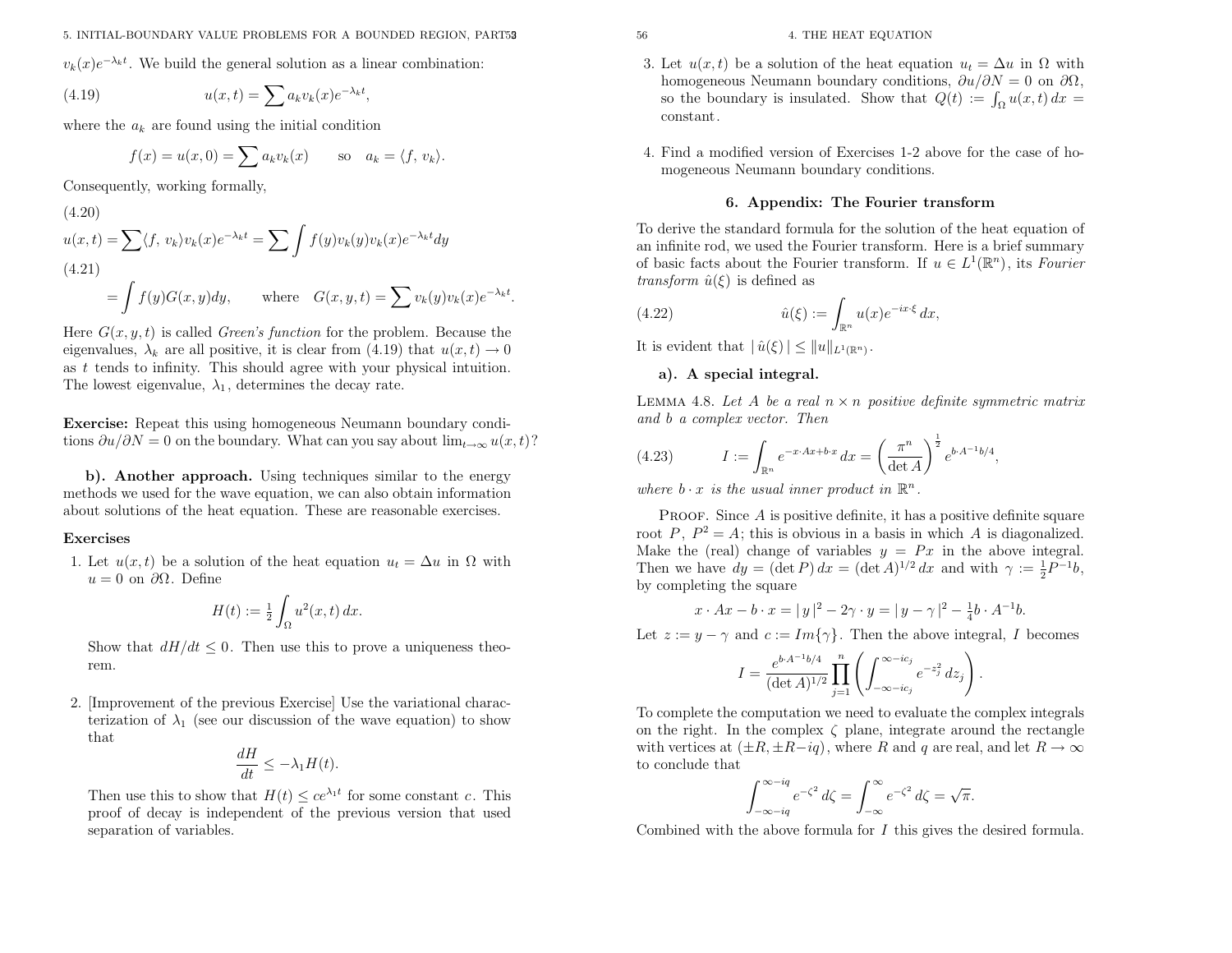We use this to compute the Fourier transform of  $\psi(x) = e^{-|x|^2/2}$ .

(4.24) 
$$
\hat{\psi}(\xi) = \int_{R^n} e^{-|x|^2/2 - ix\cdot\xi} dx = (2\pi)^{n/2} e^{-|\xi|^2/2}.
$$

Thus  $e^{-|x|^2/2}$  is an eigenfunction of the Fourier transform operator.

### b). Inversion of the Fourier transform. The formula

(4.25) 
$$
u(x) = \frac{1}{(2\pi)^n} \int_{-\infty}^{\infty} \hat{u}(\xi) e^{ix\cdot\xi} d\xi
$$

shows how to recover <sup>a</sup> function from its Fourier transform. To provethis, say  $u \in L^1(\mathbb{R}^n)$  is a bounded function and pick some  $\psi$  so that both  $\psi$  and  $\hat{\psi}$  are bounded and in  $L^1(\mathbb{R}^n)$  (below we make the specific choice  $\psi(x) = e^{-|x|^2/2}$ . Use the notation  $\psi_{\lambda}(\xi) := \psi(\lambda \xi)$ . Then by an easy computation its Fourier transform is  $\hat{\psi}_{\lambda}(y) = \lambda^{-n} \hat{\psi}(y/\lambda)$ . Now

<sup>6</sup> A PPENDIX THE FOLREER TRANSIONS 36  
\nWe use this to compute the Fourier transform of 
$$
\psi(x) = e^{-|x|^2/2}
$$
.  
\n(1.42)  $\hat{\psi}(\xi) = \int_{B^n} e^{-|x|^2/2 - 3x\xi} dx = (2\pi)^{n/2}e^{-|\xi|^2/2}$ .  
\nThus  $e^{-|x|^2/2}$  is an eigenfunction of the Fourier transform operator.  
\n<sup>1</sup>  $\hat{\psi}(\xi) = \int_{B^n} e^{-|x|^2/2 - 3x\xi} dx = (2\pi)^{n/2}e^{-|\xi|^2/2}$ .  
\nThus  $e^{-|x|^2/2}$  is an eigenfunction of the Fourier transform. The formula  
\n<sup>1</sup>  $\frac{\mathrm{deeg}}{\mathrm{d}x}$  of Fourier transform. The formula  
\n<sup>1</sup>  $\frac{\mathrm{deeg}}{\mathrm{d}x}$  of Fourier transform. The formula  
\n<sup>1</sup>  $\frac{\mathrm{deeg}}{\mathrm{d}x}$  of Fourier transform. To formulus  
\nthis, say  $u \in L^2(\mathbb{R}^n)$  is a bounded function and pick some  $\psi$  so that  
\nwhich  $\psi(x) = e^{-|x|^2/2}$ . Use the notation in  $L^1(\mathbb{R}^n)$  (b)  $\psi$  we make the specific  
\ntheorem  $\psi(x) = e^{-|x|^2/2}$ . Use the notation in  $\psi(\xi) = \psi(\xi)$ . Then by an  
\neasy computation is Fourier transform is  $\hat{\psi}_\lambda(y) = \lambda^{-n} \hat{\psi}(y/\lambda)$ . Now  
\n
$$
= \int_{2n} u(y) \hat{\psi}_\lambda(y-x) dy = \int_{4n} u(x + t\lambda) \hat{\psi}(t) dt.
$$
  
\nIn this computation we can be derived as  $L^1(\mathbb{R}^n) \left( \frac{1}{2x} \psi_\lambda(\xi) e^{ix\zeta} dx \right) dy$   
\n
$$
= \int_{2n} u(y) \hat{\psi}_\lambda(y-x) dy = \int_{4n} u(x + t\lambda) \hat{\psi}(t) dt.
$$
  
\nIn this computation we can be derived as a function, we can let  $\lambda \to 0$  to  
\nobtain the identity  
\n $\hat{\psi}(0) = e^{-|x|^2/2}$  and using (4.24) gives

In this computation we were permitted to interchange the orders of integration since the integrals all converge absolutely. Because  $u$  is bounded, by the dominated convergence theorem we can let  $\lambda \to 0$  to obtain the identity obtain the identity

$$
\psi(0) \int_{\mathbb{R}^n} \hat{u}(\xi) e^{ix\cdot\xi} d\xi = u(x) \int_{\mathbb{R}^n} \hat{\psi}(t) dt.
$$

Choosing  $\psi(x) = e^{-|x|^2/2}$  and using (4.24) gives the desired Fourier inversion formula, at least for bounded functions  $u \in L^1(\mathbb{R})$ .

c). Fourier transform of the derivative. One reason the Fourier transform is so useful when discussing linear differential equations with constant coefficients is that the Fourier transform changes differentiation into multiplication by <sup>a</sup> polynomial. This is easily seen by integrating by parts

(4.27) 
$$
\widehat{\partial_j u}(\xi) = \int_{-\infty}^{\infty} \partial_j u(x) e^{-ix\cdot\xi} dx = i\xi_j \hat{u}(\xi).
$$

In particular,  $(\widehat{\Delta u})(\xi) = -|\xi|^2 \widehat{u}(\xi)$ . so for any integer  $k \ge 0$ 

$$
(1+|\,\xi\,|^2)^k\widehat{u}(\xi)=[\widehat{(1-\Delta)^k}u](\xi).
$$

(4.28) 
$$
|\hat{u}(\xi)| \leq \frac{c}{(1+|\xi|^2)^k}.
$$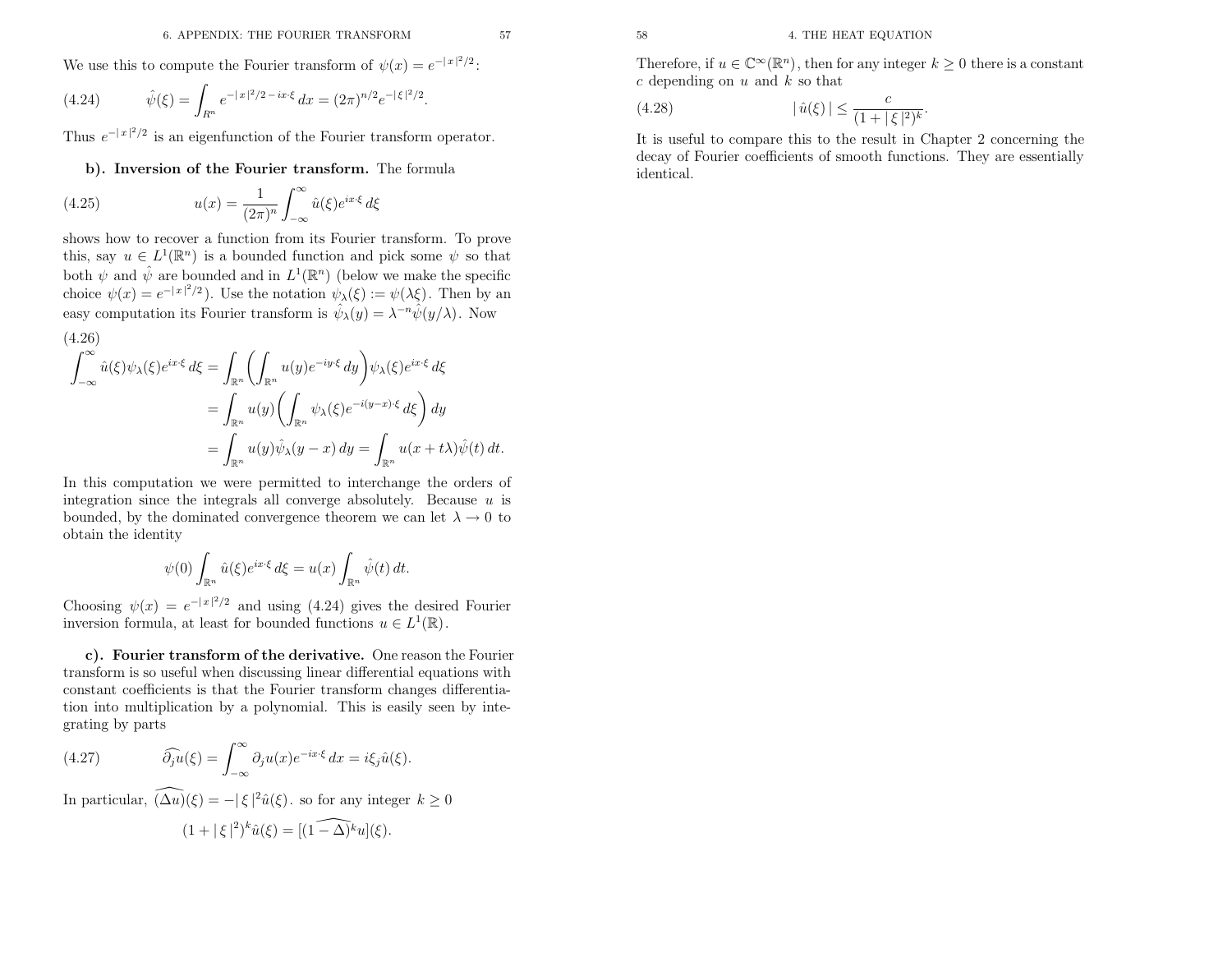### 2. Poisson Equation in  $\mathbb{R}^n$

We first seek a particular solution of the Poisson Equation in  $\mathbb{R}^n$ . For this, we look for <sup>a</sup> solution of the very special equation

$$
-\Delta\Phi = \delta_0,
$$

where  $\delta_0(x)$  is the *Dirac delta measure* concentrated at the origin.

Since  $\delta_0(x) = 0$  except at  $x = 0$  and since the Laplacian is invariant under orthogonal transformations, it is plausible to seek a solution  $\Phi(x)$ of (5.2) as a function depending only on the radial direction  $r = |x|$ , so  $\Phi(x) = v(r)$  is harmonic away from the origin. By the chain rule,

$$
\Delta v(r) = \frac{d^2v}{dr^2} + \frac{n-1}{r}\frac{dv}{dr}
$$

Thus we seek solutions of the ordinary differential equation

$$
v'' + \frac{n-1}{r}v' = 0.
$$

This is straightforward and <sup>g</sup>ives

$$
v(r) = \begin{cases} a\log r + b & \text{for } n = 2, \\ \frac{a}{r^{n-2}} + b & \text{for } n \ge 3. \end{cases}
$$

To get a solution of  $(5.2)$ , one lets  $b = 0$  and picks a appropriately to define

(5.3) 
$$
\Phi(x) = \begin{cases} -\frac{1}{2\pi} \log |x|, & \text{for } n = 2\\ \frac{1}{n(n-2)\alpha_n |x|^{n-2}} & \text{for } n \ge 3, \end{cases}
$$

where  $\alpha_n$  is the volume of the unit ball  $B(0,1) = \{x \in \mathbb{R}^n | |x| < 1\}$ , so  $n\alpha_n$  is the area of the unit sphere  $S^{n-1} = \partial B(0, 1)$ . This function  $\Phi(x)$  is called the *fundamental solution* of the Laplacian.

Since  $-\Delta\Phi = \delta_0$ , we guess that a solution of  $-\Delta u = f$  is given by

(5.4) 
$$
u(x) = \int_{\mathbb{R}^n} f(y)\Phi(x - y) dy.
$$

To verify this, it is tempting to take the Laplacian of both sides, butsince we believe  $\Delta \Phi(x-y) = \delta_x$ , which is highly singular at  $y = x$ , we must proceed more carefully – and need to assume some smoothnessfor f (assuming  $f \in \mathbb{C}^1$  is more than enough). The details of this verification are in many books.

#### 3. Mean value property

The *mean value property* for a harmonic function  $u$  states that  $u(x)$  is the average of its values on any sphere centered at  $x$ 

(5.5) 
$$
u(x) = \frac{1}{\text{Area}(\partial B(x,r))} \int_{\partial B(x,r)} u(y) dA_y.
$$

### CHAPTER <sup>5</sup>

### The Laplace Equation

1. Introduction

As we saw in the previous chapter, if  $v(x, t)$  is a solution of the heat equation and if that solution converges to an "equilibrium" state  $u(x)$ , then  $u$  is a solution of the Laplace equation:

 $u=0.$ 

 $(5.1)$ 

These are called *harmonic functions*.

Harmonic functions are invariant under both *translations*:  $x \to x - a$ , orthogonal transformations:  $x \to Rx$ , and scalings:  $x \to \lambda x$ <br>Although we will not exploit it here, less obvious is that is th

*orthogonal transformations:*  $x \to Rx$ , and *scalings:*  $x \to \lambda x$ .<br>Although we will not exploit it here, less obvious is that is the behavior under *inversions in the unit sphere:*  $x \to x^* = x/|x|^2$ . Note that  $x^*$ is on the same ray from the origin as x and  $|x^*||x| = 1$ . Given a domain  $\Omega$ , let  $\Omega^*$  be its image under this inversion. For instance, the inversion of the unit ball  $|x| < 1$  is the exterior of this same ball. In dimension two, harmonic functions are invariant under inversions. Forhigher dimensions, define the *Kelvin transform* by

$$
\mathcal{K}(u)(x) := \frac{u(x^*)}{|x|^{n-2}}
$$

If  $u(x)$  is harmonic in  $\Omega$ , then  $\mathcal{K}(u)$  is harmonic in  $\Omega^*$ . This follows from the identity  $\Delta(\mathcal{K}(u)) = \mathcal{K}(|x|^4 \Delta u)$  which is most easily proved first for homogeneous polynomials and then use that one can approximate any  $u \in C^2$  (in the  $C^2$  norm) by a polynomial.

In this chapter we will also briefly discuss both harmonic functions andsolutions of the inhomogeneous equation

$$
-\Delta u = f(x),
$$

which is called the *Poisson Equation*.

<sup>A</sup> useful reference for this chapter is the first part of the bookAxler, S., Bourdin, P., and Ramey, *Harmonic Function Theory*, accessiblee at  $\overline{a}$ http://www.axler.net/HFT.pdf.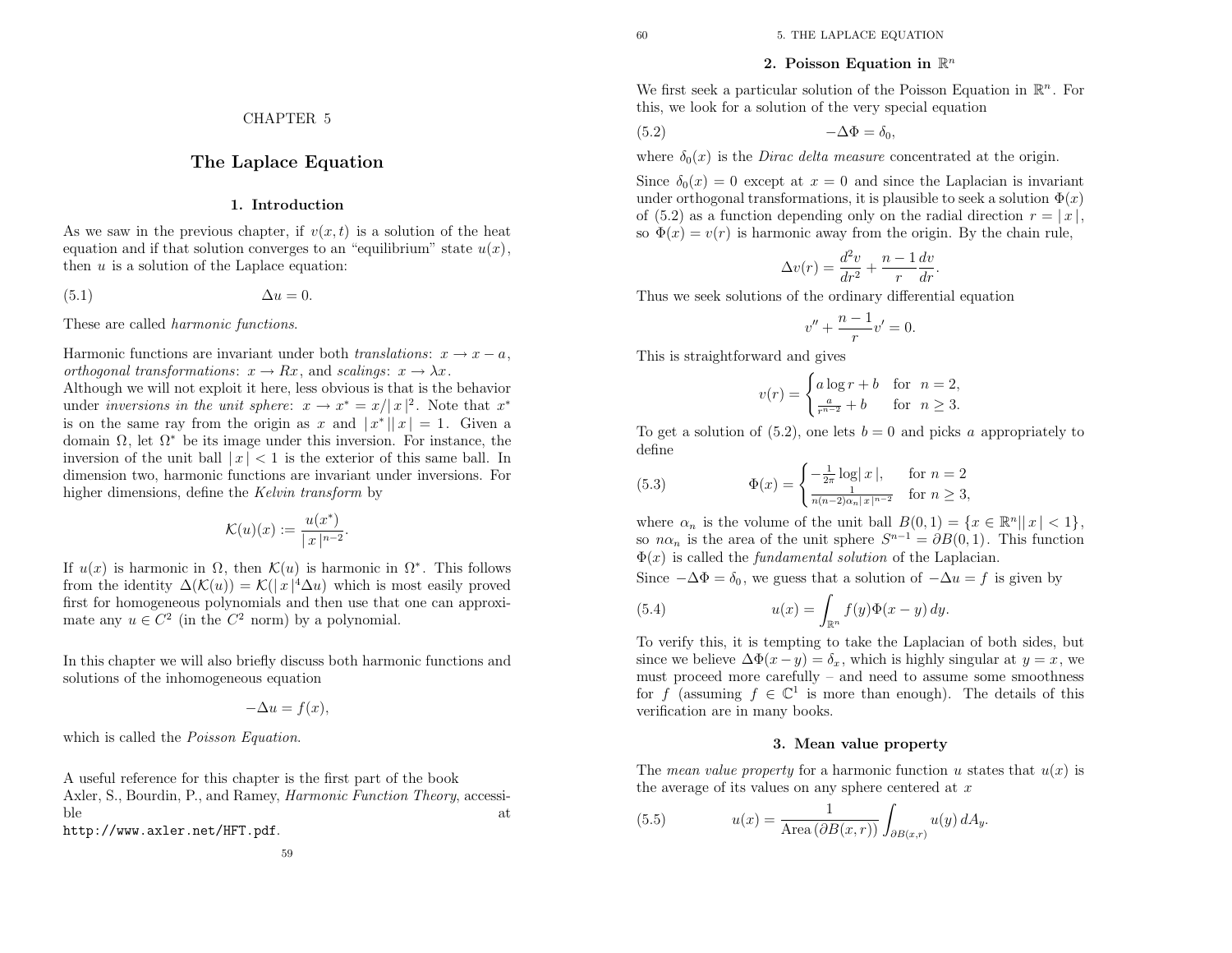To prove this, let  $d\omega$  be the element of area on the unit sphere; then on  $\partial B(x_0, r)$  we have  $dA = r^{n-1} d\omega$ ,

(5.6)

$$
0 = \int_{B(x,r)} \Delta u(y) dy = \int_{\partial B(x,r)} \frac{\partial u}{\partial N} dA = r^{n-1} \int_{|\xi|=1} \frac{\partial u(x+r\xi)}{\partial r} d\omega_{\xi}
$$
  
(5.7) 
$$
= r^{n-1} \frac{d}{dr} \left( \int_{|\xi|=1} u(x+r\xi) d\omega_{\xi} \right).
$$

Thus the last integral on the right is independent of r. Letting  $r \to 0$ we obtain

$$
\int_{|\xi|=1} u(x+r\xi) d\omega_{\xi} = \text{Area}(\partial B(0,1))u(x),
$$

which is  $(5.5)$ .

The solid mean value property is

$$
u(x) = \frac{1}{\text{Vol}(B(x,r))} \int_{B(x,r)} u(y) \, dy.
$$

It follows from the mean value property for spheres by simply multiplying both sides by Area  $(\partial B(x, r))$  and integrating with respect to  $r$  .

The *maximum principle* is an easy consequence. It asserts that if  $\mu$ is harmonic in a connected bounded open set  $\Omega$  and continuous in  $\overline{\Omega}$ , then

$$
\max_{\bar{\Omega}} u(x) \le \max_{\partial \Omega} u(x).
$$

Moreover, if u attains its maximum at an interior point, then  $u \equiv$ constant in  $\Omega$ .

Since u is a continuous function on the compact set  $\overline{\Omega}$  and hence attains its maximum somewhere, we need only prove the second assertion. Sayu attains its maximum at an interior point  $x_0 \in \Omega$  and say  $u(x_0) = M$ Let  $Q = \{x \in \Omega | u(x) = M\}$ . Since u is continuous then Q is closed. By the mean value property, Q is open. Since Q is not empty and  $\Omega$ is connected, it follows that  $Q = \Omega$ .

There is an obvious *minimum principle* which follows by replacing  $u$ by  $-u$ .

Uniqueness for the Dirichlet problem in a bounded connected region  $\Omega$ 

$$
\Delta u = f \text{ in } \Omega, \quad \text{with } \ u = \varphi \text{ on } \ \partial \Omega
$$

is easy. We need only prove that if  $\Delta u = 0$  in  $\Omega$  and  $u = 0$  on  $\partial\Omega$ , then  $u \equiv 0$ . But if u is not identically zero, it is either positive or negative

somewhere inside  $\Omega$  and thus attains its maximum or minimum at an interior point. This contradicts the maximum principle.

One can use an "energy" approac<sup>h</sup> to <sup>g</sup>ive an alternative proof. By thedivergence theorem, if u is harmonic in  $\Omega$  and zero on the boundary, then

$$
0 = \int_{\Omega} u \Delta u \, dx = - \int_{\Omega} |\nabla u|^2 \, dx
$$

so  $u \equiv$  constant. But since  $u = 0$  on the boundary,  $u \equiv 0$ .

### Exercises:

- 1. Show that this second proo<sup>f</sup> also works with Neumann boundaryconditions  $\partial u/\partial N = 0$ , except that with these boundary conditions we can only conclude that  $u \equiv$  constant. Indeed, if u is any solution, then so is  $u + const.$
- 2. If in a bounded domain say  $\Delta u = 0$  with  $u = f$  on the boundary while  $\Delta v = 0$  with  $v = g$  on the boundary. If  $f < g$  what can you conclude? Proof?
- 3. If u satisfies  $-\Delta u \geq 0$ , show that the average of u on any sphere is at least its value at the center of the sphere. Use this to concludethat if  $u \geq 0$  on the boundary of a bounded domain  $\Omega$ , then  $u \geq 0$ throughout  $Ω$ .
- 4. In a domain  $\Omega \subset \mathbb{R}^n$  let  $u(x)$  be a solution of  $-\Delta u + a(x)u = 0$ , where  $a(x) > 0$ .
	- a) Show there is no point where  $u$  has a positive local maxima (or negative minima).
	- b) In <sup>a</sup> bounded domain, show that there is at most one solutionof the Dirichlet problem

 $-\Delta + a(x)u = F(x)$  in  $\Omega$  with  $u = \varphi$  on  $\partial\Omega$ .

 [Give two different proofs, one using part a), the other using"Energy."]

5. In a domain  $\Omega \subset \mathbb{R}^n$  let the vector  $u(x)$  be a solution of the system of equations  $-\Delta u + A(x)u = 0$  with  $u = 0$  on the boundary. Here  $A(x)$  is a symmetric matrix and  $\Delta u$  means apply  $\Delta$  to each component of  $u$ ; a useful special case is the system of ordinary differential equations  $-u'' + A(x)u = 0$ . Assume  $A(x)$  is a positive definite matrix, show that  $u \equiv 0$ . Also, give an example showing<br>that if and decay the example in that  $A(x)$  is positive definite than that if one drops the assumption that  $A(x)$  is positive definite, then there may be non-trivial solutions. SUGGESTION: As just above, there are two distinct approaches, both useful:

i). Use energy methods directly.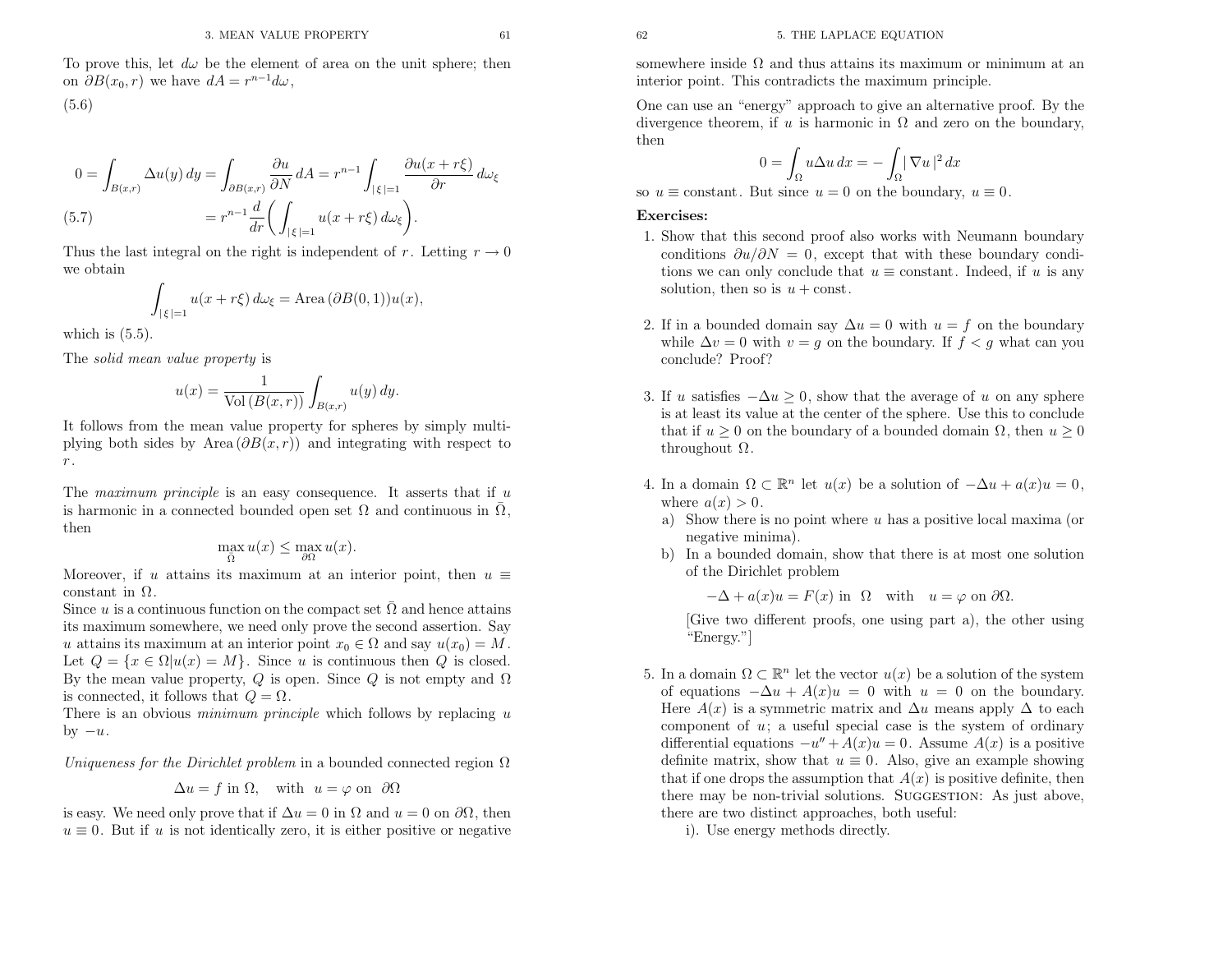### 4. Poisson formula for <sup>a</sup> ball

There are very few domains  $\Omega$  for which one has an explicit formula for the solution  $u(x)$  of the Dirichlet problem

(5.9) 
$$
\Delta u = 0 \text{ in } \Omega \quad \text{with } u = f \text{ on } \partial \Omega.
$$

A valuable special case is if  $\Omega$  is a ball  $B(0, R) \subset \mathbb{R}^n$ . Then the solution is <sup>g</sup>iven by the Poisson formula

(5.10) 
$$
u(x) = \frac{R^2 - |x|^2}{n\alpha_n R} \int_{\partial B(0,R)} \frac{f(y)}{|x - y|^n} dA(y).
$$

The function

$$
P(x,y) = \frac{R^2 - |x|^2}{n\alpha_n R|x-y|^n}
$$

is called the Poisson kernel.

There are several ways to derive  $(5.10)$ . If  $n = 2$  one can use separation of variables in polar coordinates. Other techniques are needed in higherdimensions. The details are carried out in all standard texts.

The mean value property is the special case of  $(5.10)$  where  $x = 0$ .

One easy, yet important, consequence of the Poisson formula is that if a function u is harmonic inside a domain  $\Omega$ , then it is smooth  $(C^{\infty})$ there. To prove this near a point x consider a small ball  $B(x_0, R) \subset \Omega$ containing  $x$  and use (5.10) to obtain a formula for  $u$  in terms of its values on the boundary of the ball:

$$
u(x) = \frac{R^2 - |x|^2}{n\alpha_n R} \int_{\partial B(x_0, R)} \frac{u(y)}{|x - y|^n} dA(y).
$$

Since  $y$  is on the boundary of the ball and  $x$  is an interior point, one can repeatedly differentiate under the integral sign as often as onewishes. By a more careful examination, one can even see that  $u(x)$  is real analytic, that is, locally it has <sup>a</sup> convergent power series expansion.

Another consequence of the Poisson formula is a *removable singularity* assertion. Say  $u(x)$  is harmonic in the punctured disk  $0 < |x-x_0| \leq R$ and bounded in the disk  $|x-x_0| \leq R$ . Then u and be extended uniquely to an harmonic function in the whole disk  $|x-x_0| \leq R$ .

 The proo<sup>f</sup> goes as follows. Without loss of generality we may assumethat  $x_0 = 0$ . Using the Poisson formula, in  $\{|x| \leq R\}$  we can find a harmonic function v with  $v(x) = u(x)$  for  $|x| = R$ . Given any  $\epsilon > 0$ let

$$
w(x) = u(x) - v(x) - \epsilon[\Phi(x) - \Phi(R)],
$$

where  $\Phi(x)$  is the fundamental solution (5.3) of the Laplacian. Clearly  $w(x) = 0$  on  $|x| = R$  while, since  $u(x)$  is bounded, then  $w(x) < 0$ on  $|x| = \delta$  for  $\delta > 0$  sufficiently small. Consequently  $w(x) \leq 0$  in

ii). Let  $\varphi(x) = |\nabla u(x)|^2$  and apply the scalar maximum principle to  $\Delta\varphi$ .

6. On the torus,  $\mathbb{T}^2$ , let u be a solution of

$$
-\Delta u = 1 - h(x)e^u
$$

where  $h \in \mathbb{C}(\mathbb{T}^2)$ , so in particular, h is a periodic function of its variables. If  $0 < a \leq h(x) \leq b$ , find upper and lower bounds for u in terms of  $a$  and  $b$ .

,

7. Let  $(a_{ij}(x))$  be a positive definite  $n \times n$  matrix for  $x \in \mathbb{R}^n$ . Assume  $u(x) \in C^2$  satisfies

$$
-\sum_{i,j=1}^{n} a_{ij} \frac{\partial^2 u}{\partial x_i \partial x_j} + c(x)u = 0,
$$

where  $c(x) > 0$ .

- a) Show that  $u$  cannot have a local positive maximum. Also show that  $u$  cannot have a local negative minimum.
- b) If a function  $u$  satisfies the above equation in a bounded region  $D \in \mathbb{R}^n$  and is zero on the boundary of the region, show that  $u(x)$  is zero throughout the region.

Using only the solid mean value property one can prove a *weak Harnack* inequality. Assume the harmonic function  $u \geq 0$  in the ball  $|x-x_0| \leq$ R. Then for any point  $x_1$  in this ball

(5.8) 
$$
0 \le u(x_1) \le \frac{R^n}{(R - |x_1|)^n} u(x_0).
$$

To prove this, since the ball  $B(x_1, R-|x_1|) \subset B(x_0, R)$  we use the solid mean value property in  $B(x_1, R - |x_1|)$ , the assumption that  $u \ge 0$ , and the mean value property <sup>a</sup> second time to find

$$
u(x_1) = \frac{1}{\text{Vol}(B(x_1, R - |x_1|)} \int_{B(x_1, R - |x_1|)} u(x) dx
$$
  
\n
$$
\leq \frac{1}{\text{Vol}(B(x_1, R - |x_1|)} \int_{B(x_0, R)} u(x) dx
$$
  
\n
$$
= \frac{\text{Vol}(B(x_0, R))}{\text{Vol}(B(x_1, R - |x_1|)} u(x_0) = \frac{R^n}{(R - |x_1|)^n} u(x_0).
$$

Inequality  $(5.8)$  quickly implies a *Liouville theorem*: If  $u$  is harmonic on all of  $\mathbb{R}^n$  and  $u \geq 0$ , then  $u(x) \equiv$  const. Indeed, by letting  $R \rightarrow$  $\infty$  in (5.8) we find that  $u(x_1) \leq u(x_0)$  for any two points  $x_0$ , x  $\infty$  in (5.8) we find that  $u(x_1) \leq u(x_0)$  for any two points  $x_0, x_1$ .<br>Interchanging the roles of these points we see that  $u(x_0) \leq u(x_1)$ . Consequently  $u(x_1) = u(x_0)$ .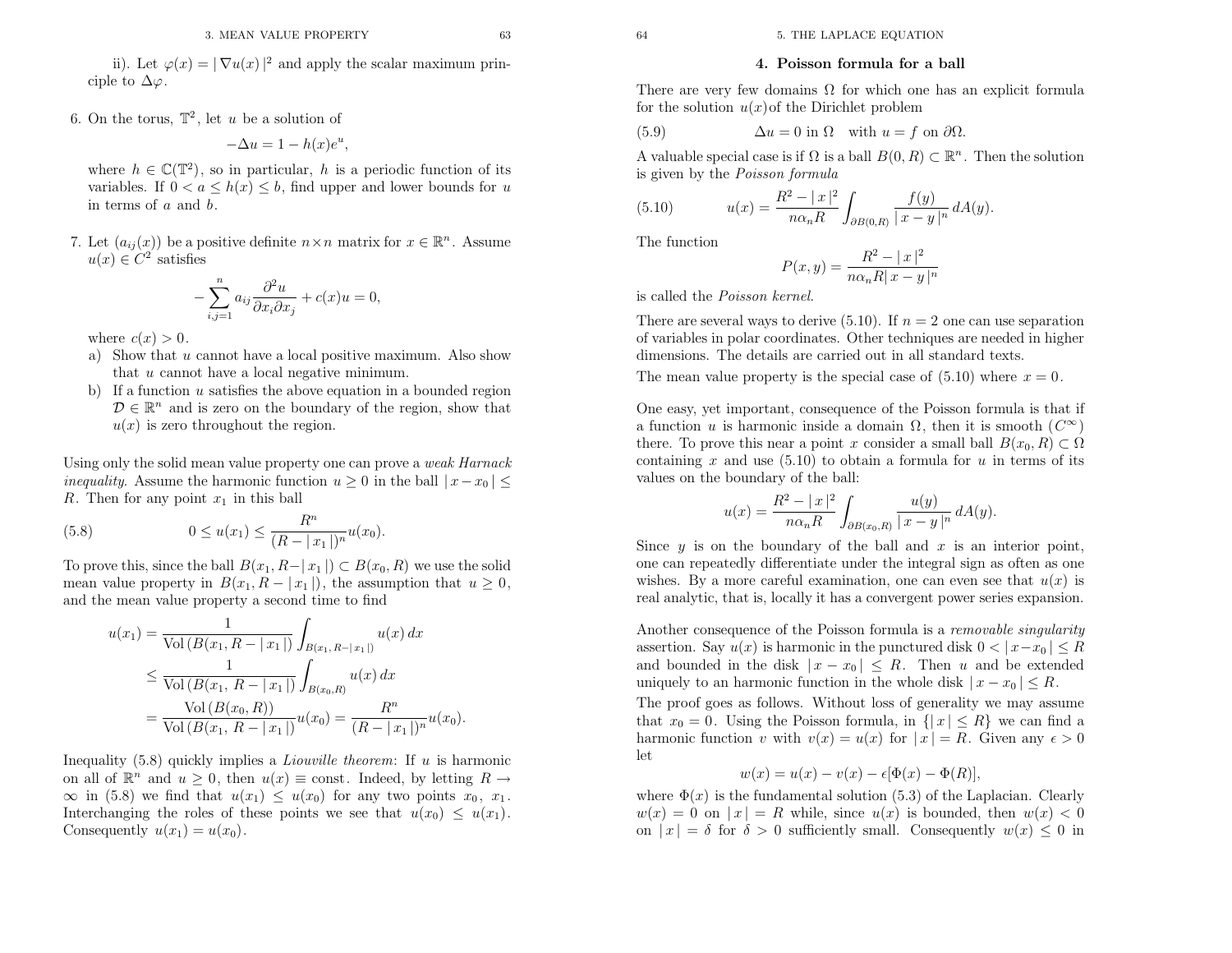$\delta < |x| \leq R$ ; equivalently,  $u(x) \leq v(x) + \epsilon[\Phi(x) - \Phi(R)]$ . Since  $\epsilon$  is arbitrary,  $u(x) \le v(x)$  in the annular region  $\delta < |x| \le R$ . Similarly, by considering

$$
w(x) = u(x) - v(x) + \epsilon[\Phi(x) - \Phi(R)],
$$

we deduce that  $u(x) \ge v(x)$  in this same annular region. Consequently,  $u(x) = v(x)$  in this region. Since we can make  $\delta$  arbitrarily small and since  $v(x)$  is continuous at the origin, if we define  $u(0) = v(0)$ , the function  $u(x)$  is harmonic throughout the disk  $|x| \leq R$ .

REMARK: In this proof, we could even have allowed  $u(x)$  to blow-up near the origin, as long as it blows-up slower than the fundamental solution  $\Phi(x)$ . To state it we use "little o" notation:

$$
g(s) = o(h(s))
$$
 as  $s \to s_0$  means  $\lim_{s \to s_0} g(s)/h(s) = 0$ .

For example  $x^2 = o(x)$  as  $x \to 0$ . In this notation, the precise assumption needed on  $u(x)$  for a removable singularity is tion needed on  $u(x)$  for a removable singularity is

$$
u(x) = o(\Phi(x))
$$
 as  $x \to 0$ .

### Exercises:

- 1. Use separation of variables in polar coordinates to obtain the Poisson formula for the unit disk in  $\mathbb{R}^2$ .
- 2. Use separation of variables in polar coordinates to solve the Dirichlet problem for the annulus  $0 < a^2 < x^2 + y^2 < 1$  in  $\mathbb{R}^2$ .
- 3. Let  $u_k$  be a sequence of harmonic functions that converge uniformly to some function  $u(x)$  in a domain  $\Omega$ . Show that u is also harmonic.
- 4. [HARNACK INEQUALITY] Let  $u(x) \geq 0$  be harmonic in the ball<br> $B(0, D)$ . He the Deisson family to show that  $B(0, R)$ . Use the Poisson formula to show that

$$
R^{n-2}\frac{R-|x|}{(R+|x|)^{n-1}}u(0) \le u(x) \le R^{n-2}\frac{R+|x|}{(R-|x|)^{n-1}}u(0).
$$

### 5. Existence and regularity for  $-\Delta u+u=f$  on  $\mathbb{T}^n$

We will use Fourier series to solve  $-\Delta u + u = f$  on the torus  $T^n$ . [See the last section of Chapter <sup>2</sup> for basics on Fourier series.] This equationis a bit simpler than  $\Delta u = f$  since the homogeneous equation  $\Delta u = 0$ has the non-trivial solution  $u = \text{const.}$  Despite that the solution of  $-\Delta u+u=g$  will be an infinite series, the results and insight gained are valuable.

a).  $-\Delta u + u = f$  on  $\mathbb{T}^n$ . If f has a Fourier series (2.34) and we seek a solution  $u$  of

(5.11) 
$$
-\Delta u + u = f \quad \text{on} \quad \mathbb{T}^n
$$

 having <sup>a</sup> Fourier series (2.35), then from (2.36), matching the coefficients we find that

 $\frac{f_k}{1 + |k|^2}$ 

 $u_k =$ 

so

(5.12) 
$$
u(x) = \sum_{k} \frac{f_k}{1 + |k|^2} e^{ik \cdot x}
$$

Moreover, if  $f \in H^s(\mathbb{T}^n)$  then

$$
\|\varphi\|_{H^{s+2}(\mathbb{T}^n)}^2 = \sum_k (1+|k|^2)^{s+2} \frac{|f_k|^2}{(1+|k|^2)^2} = \sum_k (1+|k|^2)^s |f_k|^2 = \|f\|_{H^s(\mathbb{T}^n)}^2
$$

We summarize this.

THEOREM 5.1. Given any  $f \in H^s(\mathbb{T}^n)$ , there is a unique solution u of  $-\Delta u + u = f$ . Moreover, u is in  $H^{s+2}(\mathbb{T}^n)$ , that is, it has two more derivatives than f in  $L^2$ . If  $s > j + n/2$ , then, by the Sobolev embedding theorem 2.9,  $u \in C^j(\mathbb{T}^2)$ .

So far we only considered the case where  $f \in H^s(\mathbb{T}^n)$ . This is a global assumption on the smoothness of  $f$ . What can one say if  $f$  happens to be smoother only near a point  $x_0$ ? We suspect that the smoothness of u near  $x_0$  will depend only on the smoothness of f near  $x_0$ . This is easy.

Say we know that F is smoother in the ball  $B(x_0, R)$ . Pick an  $r < R$ and a non-negative smooth function  $\eta(x)$  so that  $\eta(x) > 0$  in the ball  $B(x_0, R)$  with

$$
\eta(x) = \begin{cases} 1 & \text{for } x \text{ in } B(x_0, r), \\ 0 & \text{for } x \text{ outside } B(x_0, R). \end{cases}
$$

Extend  $f(x)$  to  $\mathbb{T}^n$  by  $f(x) = 0$  outside  $B(x_0, R)$ . Our vague smoothness assumption on  $f$  near  $x_0$  is now made precise by formally assuming that  $(\eta f) \in H^s(\mathbb{T}^n)$  for all  $r < R$  (one can use this to define the spaces  $H_{\text{loc}}^{s}$  of functions that are locally in  $H^{s}$ ).

If  $u \in H^2(\mathbb{T}^n)$  satisfies  $-\Delta u + u = f$ , consider  $v(x) := \eta(x)u(x)$  and use the obvious extensions to  $\mathbb{T}^n$ . Then,

$$
-\Delta v + v = -(\eta \Delta u + 2\nabla \eta \cdot \nabla u + u \Delta \eta) + \eta u = G,
$$

where

(5.13) 
$$
G = \eta f - 2\nabla \eta \cdot \nabla u - u\Delta \eta.
$$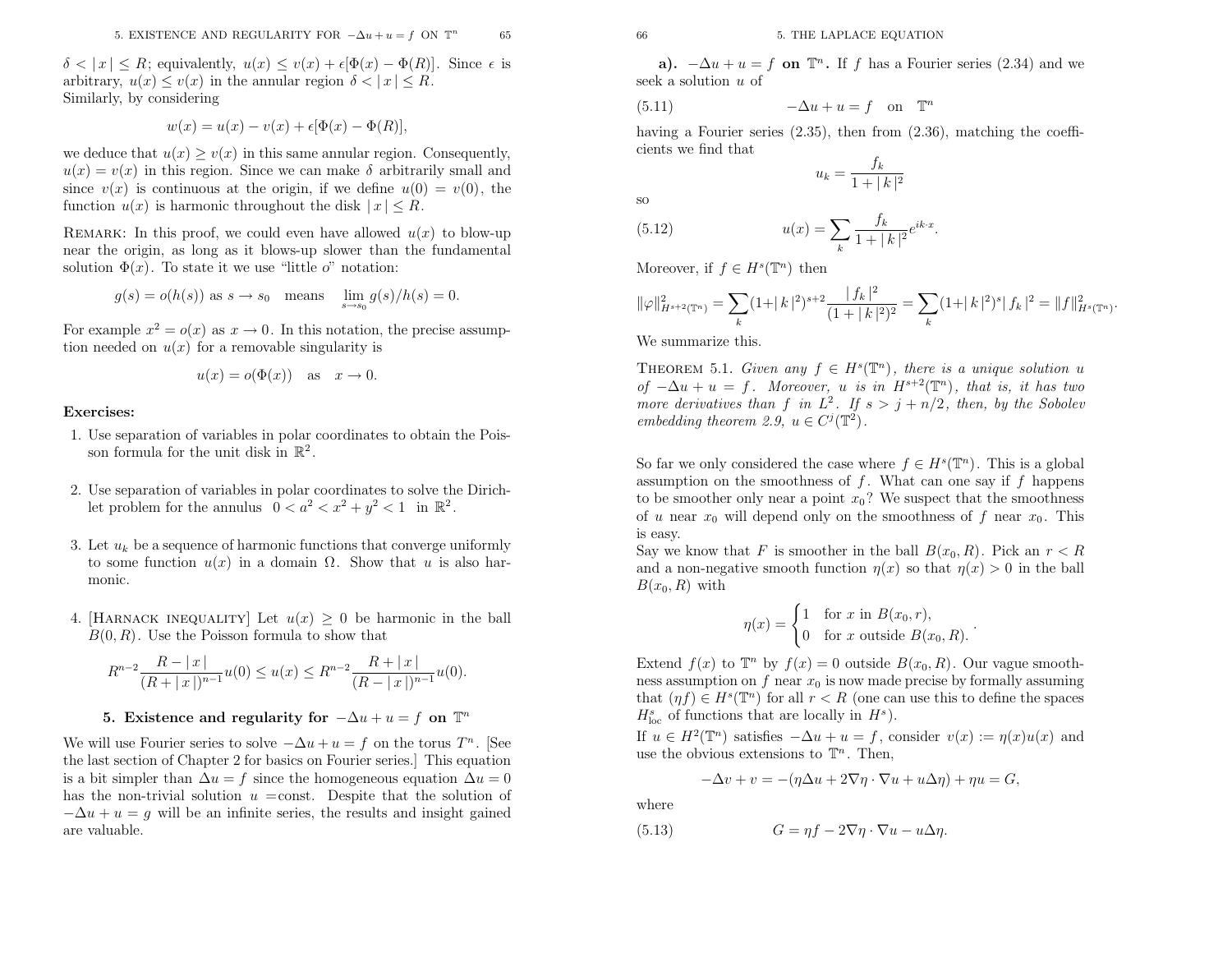$\text{Say } f \in H^s(\mathbb{T}^n) \text{ for some } s \geq 1.$  Since  $u \in H^2(\mathbb{T}^n)$ , then G is in  $H^1(\mathbb{T}^n)$ . Then  $\mathbb{R}^n$  $H^1(\mathbb{T}^n)$ . Thus by Theorem 5.1,  $v \in H^3(\mathbb{T}^n)$ . If  $s \geq 2$  we can repeat this to find that  $G \in H^2(\mathbb{T}^n)$  so  $v \in H^3(\mathbb{T}^n)$ . Continuing, we conclude that  $f \in H^s(\mathbb{T}^n)$  implies  $v \in H^{s+2}(\mathbb{T}^n)$ . But  $u = v$  in  $B(x_0, r)$  so u is in  $H^s$  in this ball. This proves

COROLLARY 5.2. [LOCAL REGULARITY]  $If u \in H^2(\mathbb{T}^n)$  satisfies  $-\Delta u +$  $u = f$  and  $f \in H^s$  in a neighborhood of  $x_0$ , then  $u \in H^{s+2}$  in this neighborhood.

**Exercise:** If  $f \in H^s(\mathbb{T}^n)$ , discuss the existence, uniqueness, and regularity of solutions to  $-\Delta u = f$  on  $\mathbb{T}^n$ .

Exercise: Use Duhamel's Principle to find <sup>a</sup> simple formula for thesolution of  $-u'' + u = f(x)$  for  $0 < x < \pi$ , with  $u(0) = u(\pi) = 0$ . Compare this with the solution obtained using Fourier series.

#### 6. Harmonic polynomials and spherical harmonics

Consider the linear space  $\mathcal{P}_{\ell}$  of polynomials of degree at most  $\ell$  in the *n* variables  $x_1, \ldots, x_n$  and let  $\mathcal{P}_{\ell}$  be the sub-space of polynomials homogeneous of degree  $\ell$ . A polynomial  $u(x)$  is called a *harmonic polynomial* if  $\Delta u = 0$ . We wish to compute the dimension of the subspace  $H_{\ell}$  of  $\mathcal{P}_{\ell}$  consisting of harmonic polynomials, homogeneous of degree  $\ell$ . If  $n = 2$ , and  $\ell \ge 1$  the dimension is 2, since for  $\ell \ge 1$ one basis for the space of harmonic polynomials of degree exactly  $\ell$  is the real and imaginary parts of the analytic function  $(x+iy)^{\ell}$ .<br>Function consideration of the  $\Lambda$  of  $\mathcal{R}$  and defined

For the general case, observe that  $\Delta : \mathcal{P}_{\ell+2} \to \mathcal{P}_{\ell}$  and define the linear map  $L : \mathcal{P}_{\ell} \to \mathcal{P}_{\ell}$  by the formula

(5.14) 
$$
Lp(x) := \Delta[(|x|^2 - 1)p(x)],
$$

where  $|x|$  is the Euclidean norm. Now  $Lp = 0$  means the polynomial  $u(x) := (|x|^2 - 1)p(x) \in \mathcal{P}_{\ell+2}$  is harmonic. But clearly  $u(x) = 0$  on the sphere  $|x| = 1$ , so  $u \equiv 0$ . Thus ker  $L = 0$  so L is invertible. In particular, given a homogeneous  $q \in \mathcal{P}_\ell$  there is a  $p \in \mathcal{P}_\ell$  with  $\Delta[(x|^2-1)p(x)] = q$ . Let  $v \in \mathcal{P}_\ell$  denote the homogeneous part of p that has highest degree  $\ell$ . Since  $\Delta$  reduces the degree by two, we -] deduce that in fact  $\Delta(|x|^2v) = q$ . Therefore this map  $v \mapsto q$  from  $\mathcal{D}_e \to \mathcal{D}_e$  is onto and hence an isomorphism <sup>1</sup>. Here are two consequently  $\mathcal{P}_{\ell} \to \mathcal{P}_{\ell}$  is onto and hence an isomorphism.<sup>1</sup> Here are two conservations quences.

1) Since the map  $\Delta : \mathcal{P}_{\ell} \to \mathcal{P}_{\ell-2}$  is onto, again by linear algebra, we can compute the dimension of the space of homogeneous harmonic polynomials:

$$
\dim H_{\ell} = \dim \mathcal{P}_{\ell} - \dim \mathcal{P}_{\ell-2} = {n + \ell - 1 \choose \ell} - {n + \ell - 3 \choose \ell - 2} = \frac{(n + 2\ell - 2)(n + \ell - 3)!}{\ell!(n - 2)!}.
$$

For instance if  $n = 3$  then dim  $H_{\ell} = 2\ell + 1$ .

2) Any homogeneous polynomial  $q \in \mathcal{P}_\ell$  can be written (uniquely) in the form  $q = h + |x|^2 v$ , where  $h \in H_\ell$  and  $v \in \mathcal{P}_{\ell-2}$ . To prove this, first compute  $\Delta q$  and then use the above to find a unique  $v \in \mathcal{P}_{\ell-2}$  so<br>that  $\Delta (\vert x \vert^2)$  and  $\Delta x \in \mathcal{P}_\ell$ . The function  $k$  is  $x = \vert x \vert^2$  is also also that  $\Delta(|x|^2v) = \Delta q \in \mathcal{P}_{\ell-2}$ . The function  $h := q - |x|^2v$  is clearly harmonic. Applying this again to  $v$  and so on recursively we conclude that  $q = h_{\ell} + |x|^2 h_{\ell-2} + |x|^4 h_{\ell-4} + \cdots$ , where  $h_j \in H_j$ . This yields the direct sum decomposition  $\mathcal{P}_{\ell} = H_{\ell} \oplus |x|^2 H_{\ell-2} \oplus \cdots$ . Since both the Leplacian and the expection of multipleing by  $|x|^2$  compute with the Laplacian and the operation of multiplying by  $|x|^2$  commute with rotations, the summands in this decomposition are  $SO(n)$ -invariant, a fact that is useful in discussing spherical harmonics and the symmetrygroup  $SO(n)$ .

The idea behind the definition of L in (5.14) was that to solve  $\Delta u =$  $q \in \mathcal{P}_\ell$ , we seek u in the special form  $u = (|x|^2 - 1)p(x)$  to obtain a new problem,  $Lp = q$ , whose solution is unique. Frequently it is easier to solve <sup>a</sup> problem if you restrict the form of the solution to obtainuniqueness.

Homogeneous harmonic polynomials arise since, when restricted to the unit sphere these are exactly the eigenfunctions of the Laplacian on thesphere. These are called the *spherical harmonics*. The dimensions of the eigenspaces are then the numbers just computed. for instance, when $n = 3$  this number is  $2\ell + 1$ . We carry our part of this computation. In spherical coordinates on  $\mathbb{R}^n$ , the Laplacian is

(5.15) 
$$
\Delta_{\mathbb{R}^n} u = \frac{\partial^2 u}{\partial r^2} + \frac{n-1}{r} \frac{\partial u}{\partial r} + \frac{1}{r^2} \Delta_{S^{n-1}} u,
$$

where  $\Delta_{S^{n-1}}$  is the Laplacian on the standard sphere  $S^{n-1}$ . If  $p(x)$  is a polynomial, homogeneous of degree k, then  $p(x) = r^k v(\xi)$ , where  $\xi$ is a point on the unit sphere. Thus, if  $p$  is also harmonic, then using (5.15)

$$
0 = \Delta_{\mathbb{R}^n} r^k v(\xi) = r^{k-2} [(k(k-1) + (n-1)k)v + \Delta_{S^{n-1}}]v.
$$

Consequently,

$$
-\Delta_{S^{n-1}}v = k(n+k-2)v.
$$

In other words, v is an eigenfunction of the Laplacian on  $S^{n-1}$  and the corresponding eigenvalue is  $k(n + k - 2)$ . The missing piece is to the missing that such that the same is the sense of the Landscape has this fame. This can show that every eigenfunction of the Laplacian has this form. This can be done, for instance, by proving that the dimension of the eigenspace is the same as the dimension of the space of homogeneous harmonicpolynomials.

<sup>&</sup>lt;sup>1</sup>One can also give a purely algebraic proof that if  $p \in \mathcal{P}_\ell$  satisfies  $\Delta(|x|^2 p) = 0$ , then  $p \equiv 0$  —hence the map  $M : \mathcal{P}_\ell \mapsto \mathcal{P}_\ell$  defined by  $Mp := \Delta(|x|^2p)$  is an isomorphism of  $\mathcal{P}_\ell$ isomorphism of  $\mathcal{P}_{\ell}$ .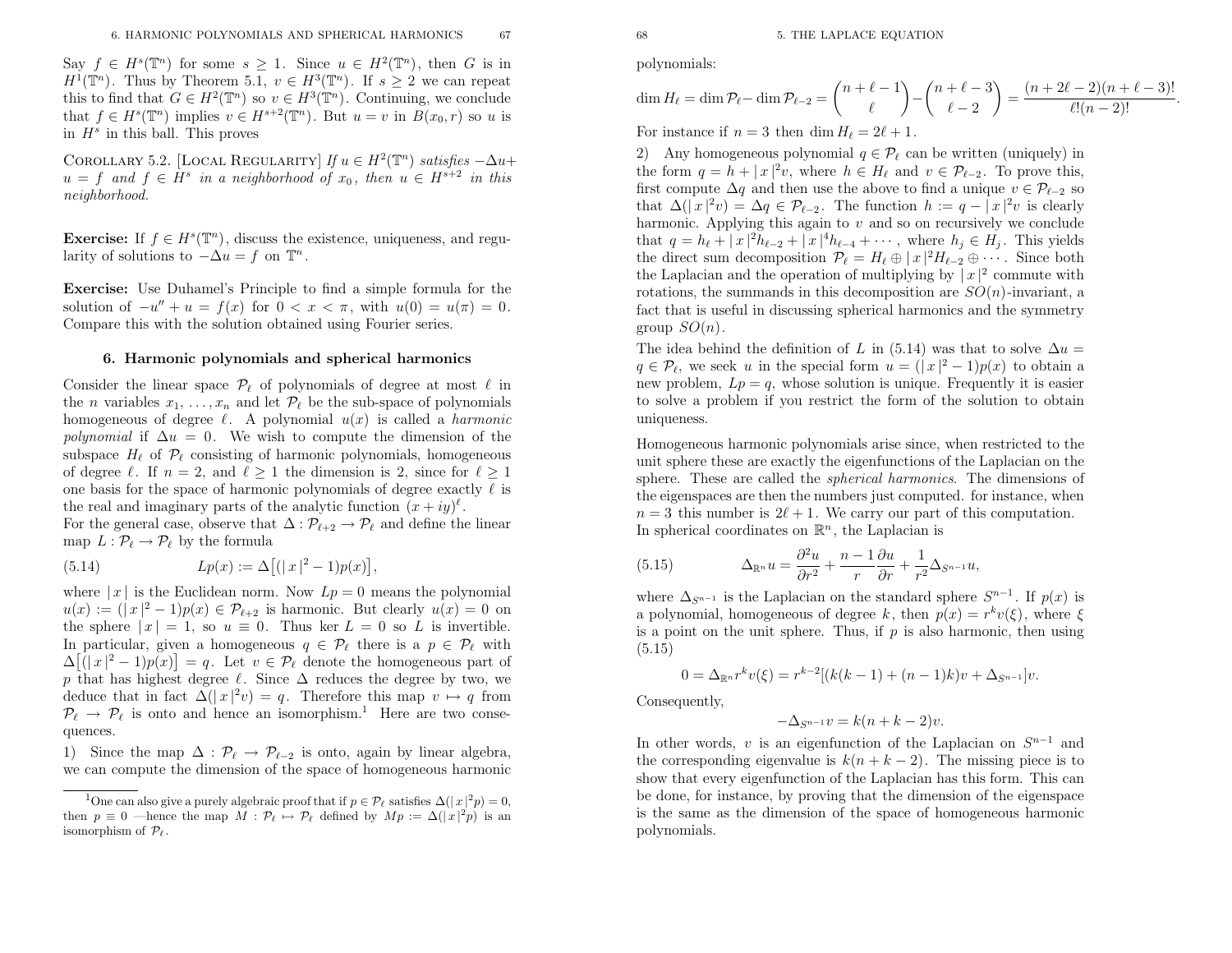Application. Atoms are roughly spherically symmetric. The maximum number of electrons in the  $k^{\text{th}}$  atomic subshell is related to the dimension of the eigenspace corresponding to the  $k<sup>th</sup>$  eigenvalue. The Pauli exclusion principle asserts that no two electrons can be in the same state. But electrons can have spins  $\pm 1/2$ , There are  $2k + 1$  electrons with spin  $\pm \frac{1}{2}$ , so  $2(2k+1)$  in all. Thus the subshells contain at most  $2, 6, 10, 14, \ldots$  electrons.

#### 7. Dirichlet's principle and existence of <sup>a</sup> solution

a). History. To solve the Dirichlet problem (5.9), Dirichlet proposed to find the function  $u$  that minimizes the *Dirichlet integral* 

(5.16) 
$$
J(\varphi) := \int_{\Omega} |\nabla \varphi|^2 dx
$$

among all functions  $\varphi$ , say piecewise smooth, with  $\varphi = f$  on  $\partial\Omega$ . To see this, let h be any function that is piecewise smooth in  $\Omega$  and zero on the boundary. If u minimizes  $J(\varphi)$ , then for any t the function  $\varphi = u + th$  has the correct boundary values so  $J(u+th)$  has a minimum at  $t = 0$ . Taking the first derivative gives

(5.17) 
$$
0 = \frac{dJ(u+th)}{dt}\Big|_{t=0} = 2\int_{\Omega} \nabla u \cdot \nabla h \, dx.
$$

If  $u$  has two continuous derivatives, we can now integrate by parts and use that  $h = 0$  on the boundary to find

$$
0 = \int_{\Omega} (\Delta u) \, h \, dx.
$$

Since  $h$  can be any piecewise smooth function that is zero on the boundary, this implies that  $\Delta u = 0$ , as desired. [PROOF: if not, say  $\Delta u > 0$ somewhere, then  $\Delta u > 0$  on a small ball. Pick a function h that is positive on this ball and zero elsewhere, <sup>g</sup>iving the contradiction $\int_{\Omega} \Delta u \, h \, dx > 0.$ 

Riemann adopted this reasoning in his proo<sup>f</sup> of what we now call the Riemann mapping theorem. Weierstrass pointed out that although $J(u)$  is bounded below and hence has an infimum, it is not evident that that there is some function  $u$  satisfying the boundary conditions for which  $J(u)$  has that minimal value. To make his argument convincing, he gave the example

$$
J(\varphi) = \int_{-1}^{1} x^2 \varphi'(x)^2 dx \quad \text{with } \varphi(\pm 1) = \pm 1.
$$

For this consider the sequence

$$
\varphi_k(x) = \begin{cases}\n-1 & \text{for } -1 \le x \le -1/k, \\
kx & \text{for } -1/k \le x \le 1/k, \\
1 & \text{for } 1/k \le x \le 1.\n\end{cases}
$$

,

 $J(\varphi_k) = \frac{2}{3k} \to 0$ , so inf  $J(\varphi) = 0$ . But if  $J(u) = 0$ , then not and can't satisfy the boundary conditions  $u = \text{const}$  and can't satisfy the boundary conditions.

Since Riemann's application of Dirichlet's principle was important, many people worked on understanding the issues. Using other methodsPoincaré gave a rather general proof that one could solve the Dirichlet problem (5.9) while around <sup>1900</sup> Hilbert showed that under reasonableconditions, Dirichlet's principle is indeed valid.

b). A modified problem. In subsequent years the tools developed to understand the issues have led to <sup>a</sup> considerable simplification. First, instead of solving (5.9) solve the related inhomogeneous equation

(5.18) 
$$
-\Delta u = F
$$
 in  $\Omega$  with  $u = 0$  on  $\partial\Omega$ .

To reduce (5.9) to this form, let  $f_e(x)$  be a smooth extension of  $f$  from  $\partial\Omega$  to all of  $\Omega$ . We assume this can be done since if there is a solution of (5.9), then the solution itself <sup>g</sup>ives <sup>a</sup> very special extension. Thenlet  $w := u - f_e$ . This satisfies  $-\Delta w = \Delta f_e$ , which has the form (5.18) with  $F = \Delta f_e$ .

For (5.18) the analogue of (5.16) is the functional

$$
Q(\varphi) := \int_{\Omega} \left[ |\nabla \varphi|^2 - 2F\varphi \right] dx.
$$

Imitating the procedure Dirichlet followed, we seek to minimize  $Q$  from an appropriate class of functions that vanish on the boundary. If  $u$ minimizes Q, then,  $Q(u+th)$  has its minimum at  $t = 0$ . Computing  $dQ/dt|_{t=0}$  gives

(5.19) 
$$
\int_{\Omega} (\nabla u \cdot \nabla h - F h) dx = 0
$$

26 or a solution<br>  $\mathbf{r}_1 \times \mathbf{r}_2$  and  $\mathbf{r}_3 \times \mathbf{r}_4$  and  $\mathbf{r}_5 \times \mathbf{r}_5$  and  $\mathbf{r}_6 \times \mathbf{r}_7$  and  $\mathbf{r}_7 \times \mathbf{r}_8$  and  $\mathbf{r}_8 \times \mathbf{r}_9$  and  $\mathbf{r}_9 \times \mathbf{r}_9$  and  $\mathbf{r}_9 \times \mathbf{r}_9$  and  $\mathbf{r}_9 \times \mathbf{r}_9$  for all  $h$  that vanish on the boundary. As before, assuming this function  $u$  has two continuous derivatives, an integration by parts shows that  $-\Delta u = F$ , as desired. It is not difficult to show that Q is bounded<br>halon, but away beganing this we still day't learn that Q sobiawa its below, but even knowing this we still don't know that  $Q$  achieves its<br>minimum. Instead of negative this we take a slightly different and minimum. Instead of perusing this, we take <sup>a</sup> slightly different approach.

For a bounded open set  $\Omega$ , use the space  $C_c^1(\Omega)$  of functions with compact support in  $\Omega$  (the *support* of a function is the closure of the set where the function is not zero). Thus, the functions in  $C_c^1(\Omega)$  are zero near the boundary of  $\Omega$ . For  $\varphi \in C_c^1(\Omega)$  define the norm

$$
\|\varphi\|_{H_0^1(\Omega)}^2 = \int_{\Omega} |\nabla \varphi|^2 dx.
$$

Because of the Poincaré inequality (3.34), this is a norm, not a seminorm. Define the *Sobolev space*  $H_0^1(\Omega)$  as the completion of  $C_c^1(\Omega)$  in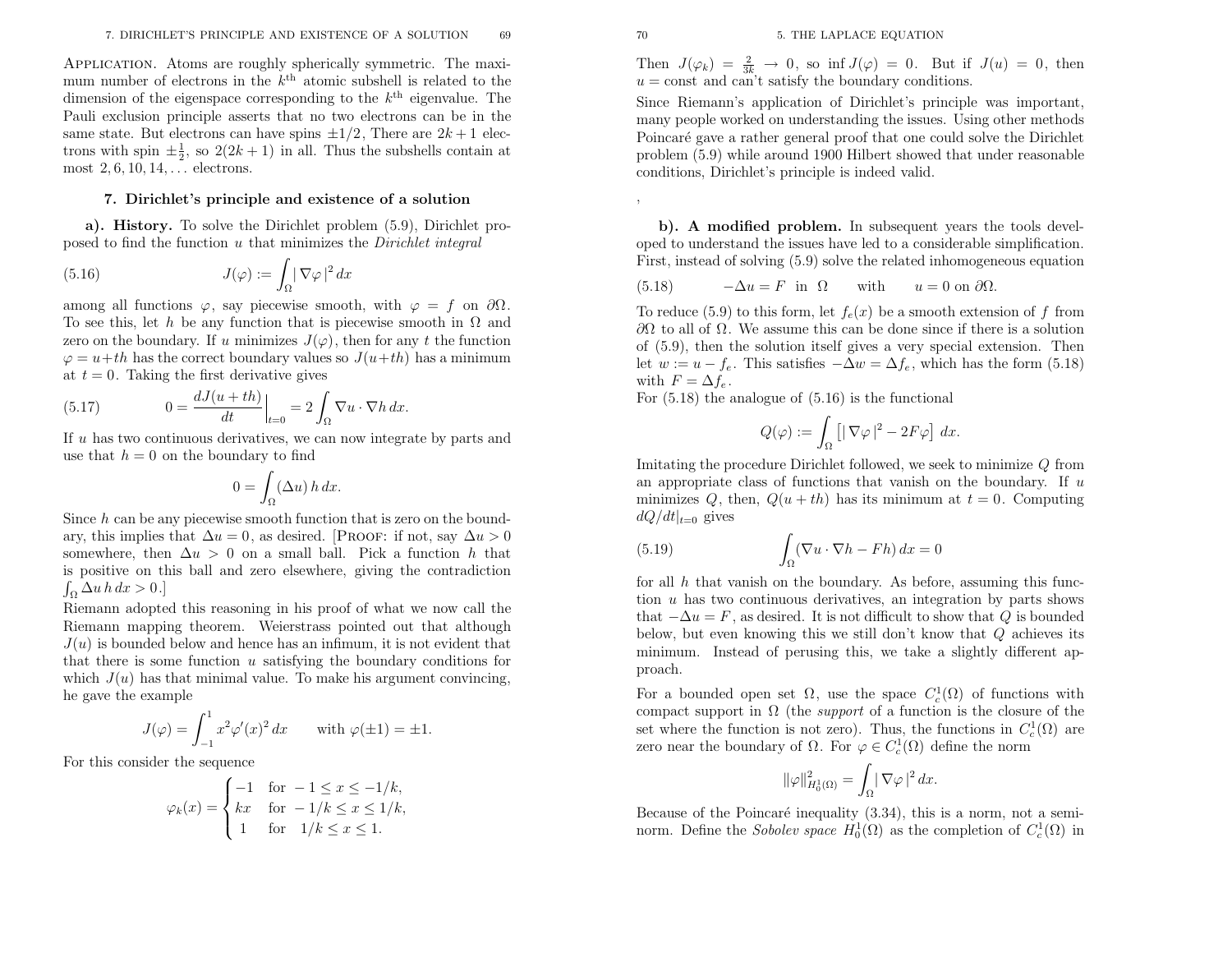this norm. This is <sup>a</sup> Hilbert space with inner product

$$
\langle \varphi, \, \psi \rangle_{H_0^1(\Omega)} = \int_{\Omega} \nabla \varphi \cdot \nabla \psi \, dx.
$$

Motivated by (5.19) If  $F \in L_2(\Omega)$ , we say  $u \in H_0^1(\Omega)$  is a weak solution of (5.18) if

(5.20)

$$
\int_{\Omega} \nabla u \cdot \nabla v \, dx = \int_{\Omega} F v \, dx, \qquad \text{that is} \qquad \langle u, v \rangle_{H_0^1(\Omega)} = \int_{\Omega} f v \, dx
$$

for all  $v \in H_0^1(\Omega)$ . If  $u \in \mathbb{C}^2(\Omega)$  satisfies (5.18), then it is clearly a weak solution: just integrate by parts. Conversely, if  $u \in \mathbb{C}^2(\Omega)$  is a weak solution, then after an integration by parts,

$$
\int_{\Omega} [-\Delta u - F] v \, dx = 0 \qquad \text{for all} \quad v \in H_0^1(\Omega),
$$

so, arguing as above,  $-\Delta u = F$ . By a separate argument that we do not give,  $u = 0$  on  $\partial\Omega$ .

Note that <sup>a</sup> weak solution, if one exists, is unique, since if there weretwo, u and w let  $\varphi = u - w \in H_0^1(\Omega)$ . Then

$$
\int_{\Omega} \nabla w \cdot \nabla v \, dx = 0 \quad \text{for all} \quad v \in H_0^1(\Omega).
$$

Letting  $v = w$  we conclude that  $\int_{\Omega} |\nabla w|^2 = 0$  so, using the Poincare inequality  $(3.34)$ ,  $w = 0$ . Consequently, if we have a weak solution and if we believe there is <sup>a</sup> classical solution, then the only possibility isthat the weak solution is also the desired classical solution.

Our strategy is to break the proo<sup>f</sup> of the existence of <sup>a</sup> solution intotwo parts:

Existence: Prove there is <sup>a</sup> weak solution.

Regularity: Prove that this weak solution is <sup>a</sup> classical solution $-$  if  $f$  is smooth enough.

c). Existence of <sup>a</sup> weak solution. The key ingredient in the following proo<sup>f</sup> of the existence of <sup>a</sup> weak solution is <sup>a</sup> standard resultin elementary functional analysis: the *Riesz representation theorem* for  $\mathbb{E}[\text{E}_{\text{S}}]$ . The state it assault that a haunded linear functional a Hilbert space  $\mathcal{H}$ . To state it, recall that a bounded linear functional  $\ell(x)$  is a linear map from elements  $x \in \mathcal{H}$  to the complex numbers<br>with the property that  $\ell(x) \leq c \|x\|$  where the real number  $c$  is with the property that  $|\ell(x)| \leq c||x||$ , where the real number c is independent of x. A simple example is  $\ell(x) = \langle x, z \rangle$  for some  $z \in$ <br>24. The Disconnecentrian theorem states that  $x \in \mathbb{R}$  and  $x \in \mathbb{R}$  $H$ . The Riesz representation theorem states that every bounded linear functional has this form.

For those new to this result, here is <sup>a</sup> primitive proo<sup>f</sup> (using coordinates) that works for separable Hilbert spaces. As <sup>a</sup> warm-up, first in finite dimensions. In an orthonormal basis  $e_1, \ldots e_n$ , say  $x = x_1 e_1 + \cdots x_n e_n$ .<br>Then by linearity

$$
\ell(x) = x_1 \ell(e_1) + \cdots + x_n \ell(e_n).
$$

Consequently, if we let  $z = \overline{\ell(x_1)}e_1 + \cdots + \overline{\ell(e_n)}e_n$ , then  $\ell(x) = \langle x, z \rangle$ .<br>Geometrically one can interpret z as a vector orthogonal to the kernel <sup>z</sup> as <sup>a</sup> vector orthogonal to the kernel of  $\ell$ .

Essentially the same proo<sup>f</sup> works in any separable Hilbert space. Picka (countable) orthonormal basis and write  $x \in \mathcal{H}$  in this basis. Then, as above, we are led to let

$$
z = \overline{\ell(x_1)}e_1 + \cdots + \overline{\ell(e_n)}e_n + \cdots
$$

However, it is not yet evident that this series converges in  $\mathcal{H}$ . Thus, for any  $N$  let

$$
z_N = \ell(e_1)e_1 + \dots + \ell(e_N)e_N.
$$
 Then,

$$
|\ell(z_N)| = \overline{\ell(e_1)}\ell(e_1) + \cdots + \overline{\ell(e_N)}\ell(e_N) = ||z_N||^2
$$

But by hypothesis,  $|\ell(x)| \le c \|x\|$ , so  $\|z_N\|^2 \le c \|z_N\|$ . Thus  $\|z_N\| \le$ c. Because this estimate is independent of N, the series defining  $z_N$ converges in H to an element of H and we have  $\ell(x) = \langle x, z \rangle$  for all  $x \in \mathcal{H}$ .

To prove the existence of <sup>a</sup> weak solution, motivated by (5.20), for any $v \in H_0^1(\Omega)$ , define the linear functional

$$
\ell(v) := \int_{\Omega} Fv \, dx.
$$

Then by the Schwarz and Poincare inequalities

$$
|\ell(v)| = ||F||_{L^2(\Omega)} ||v||_{L^2(\Omega)} \le c||v||_{L^2(\Omega)} \le c||v||_{H_0^1(\Omega)}
$$

,

By the Riesz representation theorem, there is a  $u \in H_0^1(\Omega)$  such that

$$
\ell(v) = \langle u, v \rangle_{H_0^1(\Omega)}, \quad \text{that is,} \quad \langle u, v \rangle_{H_0^1(\Omega)} = \int_{\Omega} F v \, dx,
$$

just as desired.

Note that this proof works for any bounded open set  $\Omega$ , no matter how wild its boundary. For instance, if  $\Omega$  is the punctured sphere  $0 < ||x|| < 1$  in  $\mathbb{R}^3$  and try to solve  $-\Delta u = 4$  there with  $u = 0$  on the boundary, the unique solution in polar coordinates is  $u = (1 - |r|^2)$  which does not satisfy the boundary condition we attempted to impose,  $u(0) = 0$ . That jump discontinuity is a removable singularity. The existence theorem is smart enoug<sup>h</sup> to ignore bad points we may have on the boundary of  $\Omega$ .

#### Exercises: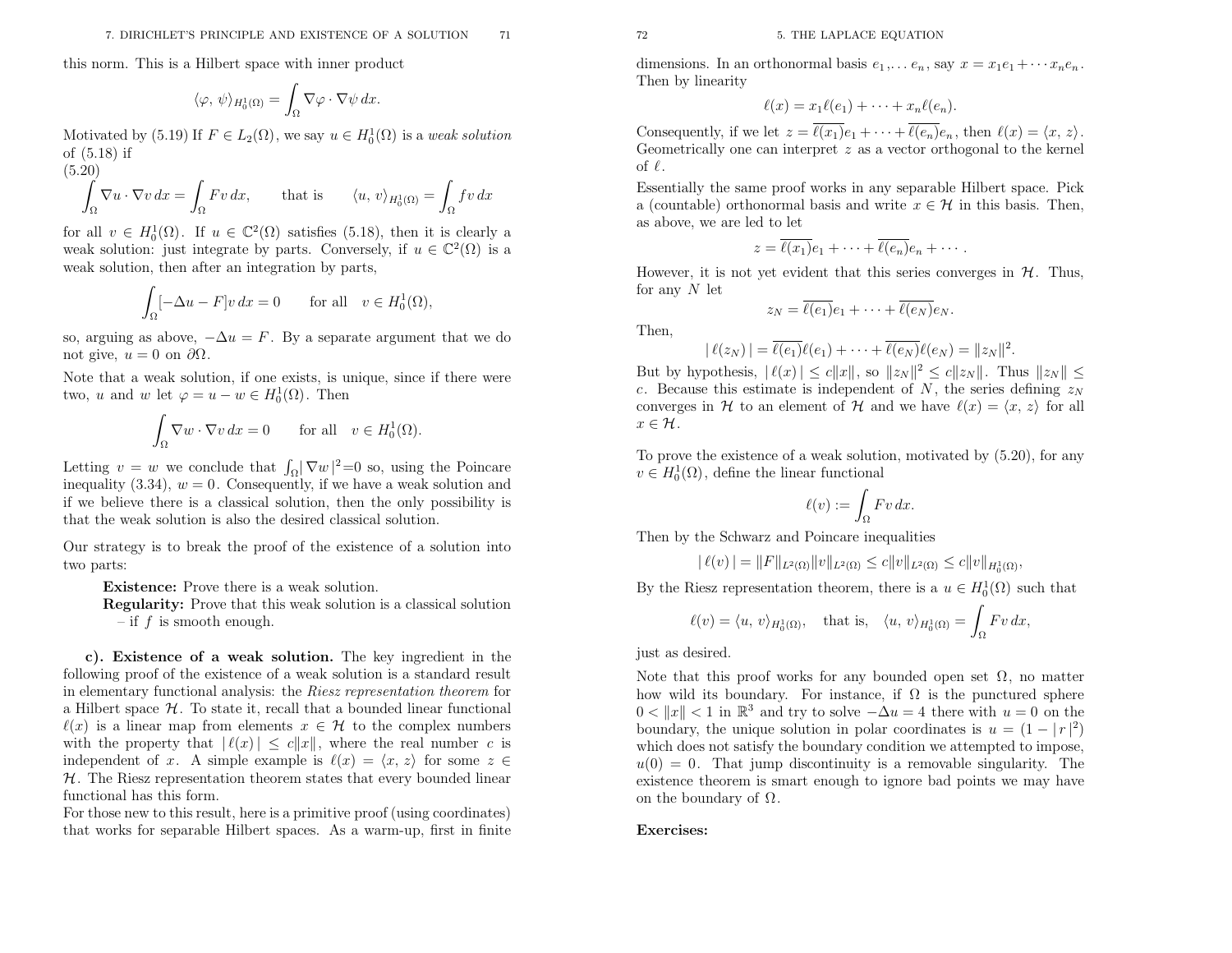- 1. In the one dimensional case, so  $\Omega \subset \mathbb{R}^1$  is a bounded interval, if  $u \in H_0^1(\Omega)$ , show that  $u \in C(\overline{\Omega})$  and  $u = 0$  on  $\partial\Omega$ .
- 2. Let  $\Omega \in \mathbb{R}^1$  be a bounded open interval,  $a(x) \in C^1(\overline{\Omega} \text{ satisfy})$  $0 < \alpha \leq a(x) \leq \beta$  and  $c(x) \geq 0$  a bounded continuous function. Consider solving

$$
Lu := -(a(x)u')' + c(x)u = f \in L^{2}(\Omega) \quad \text{with} \quad u = 0 \quad \text{for} \quad x \in \partial\Omega.
$$

Define  $u \in H_0^1(\Omega)$  to be a *weak solution* of  $Lu = f$  if

$$
\int_{\Omega} [a(x)u'v' + c(x)uv] dx = \int_{\Omega} fv dx
$$

for all  $v \in H_0^1(\Omega)$ . Prove that there exists exactly one weak solution. [SUGGESTION: Define and use a Hilbert space that uses  $\int_{\Omega} [a(x)\varphi'\psi' + c\varphi\psi] dx$  as its inner product. Show that the norm on this space is equivalent to the  $H_0^1(\Omega)$  norm.

- 3. If  $c(x) > 0$  is a continuous function in  $\overline{\Omega}$  and  $F \in L^2(\Omega)$ , prove there is a unique weak solution  $u \in H_0^1(\Omega)$  of  $-\Delta u + c(x)u = F$ <br>[The first star is to define a "uncel solution"] The first step is to define a "weak solution"].
- 4. Let  $A := (a_{ij}(x))$  be a positive definite  $n \times n$  matrix of continuously differentiable functions for  $x \in \overline{\Omega}$ , where  $\Omega \subset \mathbb{R}^n$  is a bounded open set. In particular, there are constants  $m, M$  so that for any vector<br> $w \in \mathbb{R}^n$  we have  $m||w||^2 \le |w - Av| \le M||w||^2$ . Consider  $v \in \mathbb{R}^n$  we have  $m||v||^2 \le \langle v, Av \rangle \le M||v||^2$ . Consider

$$
Lu := -\sum_{i,j=1}^{n} \frac{\partial}{\partial x_i} \left( a_{ij}(x) \frac{\partial u}{\partial x_j} \right) + c(x)u = F(x)
$$

where  $0 \leq c(x) \leq \gamma$  is continuous and  $F \in L^2(\Omega)$ . Show there is a unique weak solution  $u \in H_0^1(\Omega)$  of  $Lu = F \in L^2(\Omega)$ . [The first step is to define <sup>a</sup> "weak solution"].

d). Regularity of the weak solution. If needed, dilate our boundeddomain  $\Omega$ , so it is inside the box  $|x_j| \leq \pi$ ,  $j = 1, ..., n$ , which we view as the torus  $\mathbb{T}^n$ . Let  $u \in H_0^1(\Omega)$  be our weak solution of  $-\Delta u = F \in L^2(\mathbb{T}^n)$ . Rewrite this as  $-\Delta u + u = f(x)$ , where now  $f(x) = F(x) + u(x) \in L^2(\mathbb{T}^n)$  is considered to be a known function. By Theorem 5.1,  $u \in H^2(\mathbb{T}^2)$ .

Although F might be smoother in  $\Omega$ , our extension of F to  $\mathbb{T}^n$  likely looses this additional smoothness across  $\partial\Omega$ . However, the local regularity Corollary 5.2 implies that if F is in  $H^s$  near a point  $x_0$ , then u is in  $H^{s+2}$  near  $x_0$ .